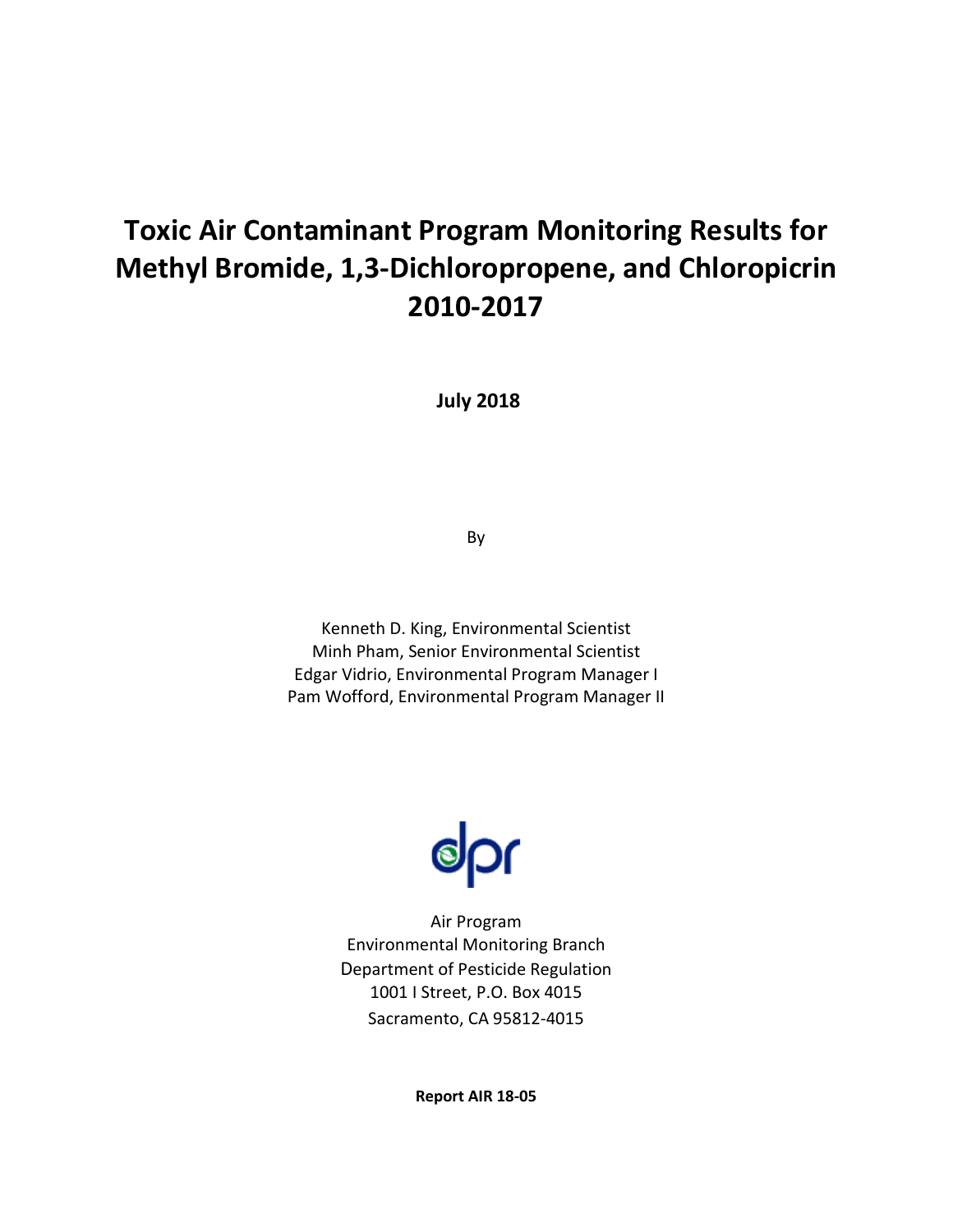## **INTRODUCTION**

In September 2010, as part of the California Department of Pesticide Regulation's (DPR) Toxic Air Contaminant (TAC) Program, DPR submitted a request to the California Air Resources Board (ARB) for monitoring to be conducted pursuant to Food and Agricultural Code section 14022(c) for two fumigant pesticides in Oxnard<sup>1</sup> and Santa Maria. The two volatile organic compound (VOC) pesticides, methyl bromide (MeBr) and 1,3-dichloropropene (1,3-D), were collected for periods of 24 hours (h) once per week as part of an original 15-month study that started August 10, 2010 and was scheduled to end on October 30, 2011. At the request of DPR, weekly monitoring for MeBr and 1,3-D continues in Oxnard and Santa Maria until at least the end of 2018. Additionally, MeBr and 1,3-D ambient air monitoring in Watsonville was added to DPR's TAC program starting January 2012 and will continue until at least the end of 2018.

In February 2014, in addition to monitoring for MeBr and 1,3-D, DPR requested that ARB include ambient air monitoring for the fumigant chloropicrin at the three sites during the high fumigant use period of August through November. This high fumigant use period monitoring for chloropicrin at all three sites was conducted by ARB in 2014 and 2015. Due to budgetary and staff constraints, ARB concluded this monitoring at the end of the 2015 high-use period.

In 2016, DPR took over the high-use fumigant monitoring for chloropicrin at two of the three sites: Santa Maria and Watsonville. Additionally, starting January 1, 2017, DPR expanded the monitoring at these two sites to include a total of 31 pesticides and 5 breakdown products (including the original three fumigants) as part of the enhanced pesticide Air Monitoring Network (AMN). Monitoring for chloropicrin at the Oxnard sampling site was not conducted in 2016 or 2017 but was conducted in 2018 as the site transitioned to an AMN sampling location.

This report includes results for MeBr and 1,3-D monitoring from all three sampling locations (Oxnard<sup>[2](#page-1-1)</sup>, Santa Maria, and Watsonville) for the 2010-2017 calendar years. Chloropicrin TAC air monitoring results from three sampling locations during the following periods are also included in this report:

- 2014: August 5 October 29
- 2015: August 10 December 1
- August [3](#page-1-2)0, 2016 December 31, 2017<sup>3</sup>

## **MATERIALS AND METHODS**

MeBr, 1,3-D, and chloropicrin monitoring include one site in each of three communities: Oxnard, Santa Maria, and Watsonville (Figure 1). The ARB originally established a site at the animal shelter in Camarillo in August 2010, and continued sampling at this location until October 17, 2011. The air sampler was then moved to Rio Mesa High School in Oxnard (Ventura County) on October 24, 2011 and monitoring has continued uninterrupted at this location since that date. The air sampler in Watsonville is located at Ohlone Elementary School, while the air sampler in Santa Maria is located at an ARB Air Quality Monitoring Station.

<span id="page-1-0"></span><sup>1</sup> Sampling site was moved from Camarillo to Oxnard on October 24, 2011.

<span id="page-1-1"></span><sup>&</sup>lt;sup>2</sup> Samples from December 10, 2017 to December 31, 2017 were not collected in Oxnard due the Thomas Fire prompting closure of Rio Mesa High School (Oxnard sampling site location).

<span id="page-1-2"></span><sup>3</sup> Chloropicrin monitoring at the Oxnard sampling site was not conducted in 2016 or 2017.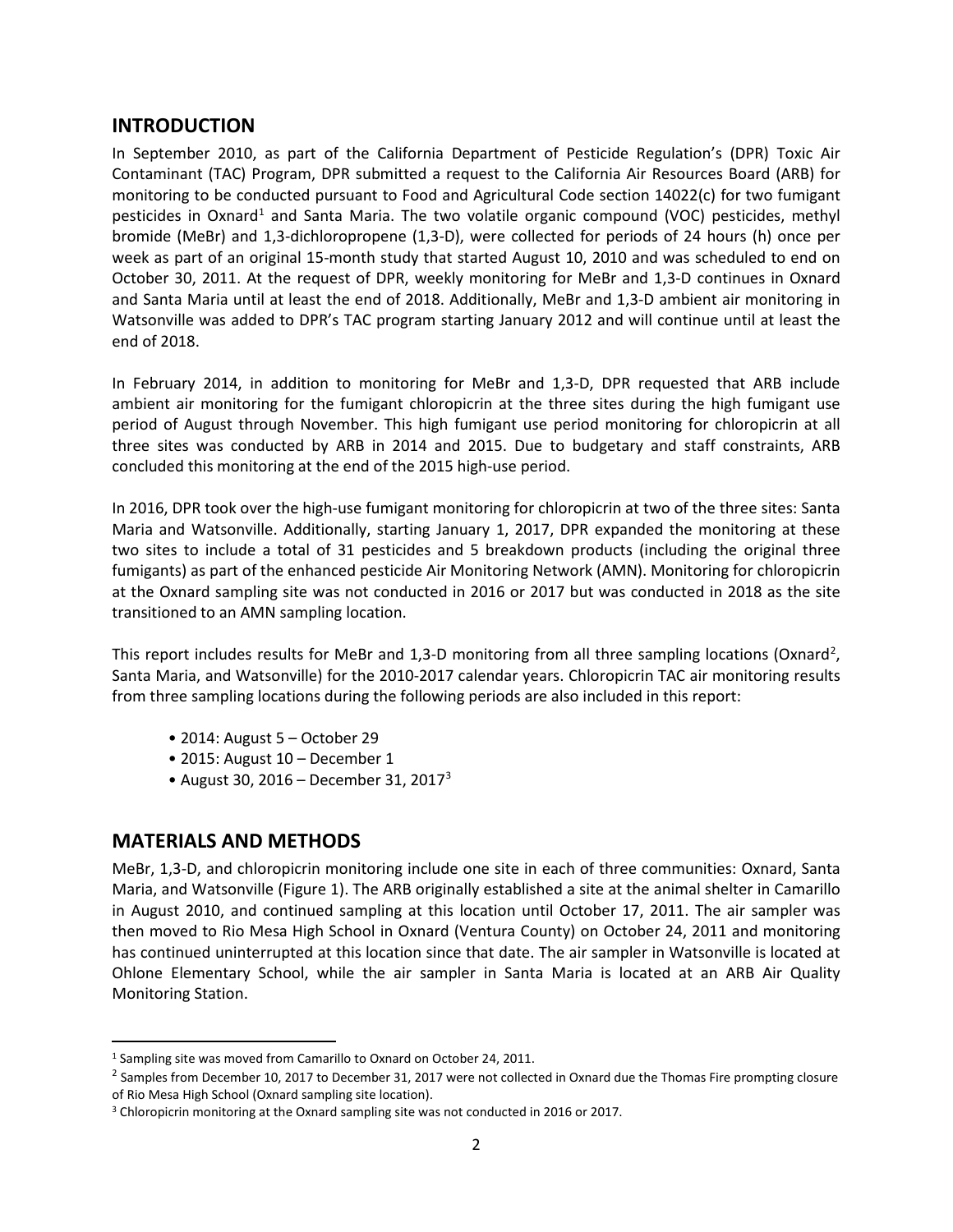# **TAC Monitoring Sites**



**Figure 1. Map showing the three current sampling locations as well as the former site in Camarillo.**

## **Air Sampling Equipment**

### **Original VOC Equipment**

As part of MeBr and 1,3-D sampling, air samples were collected using a Tisch Environmental® 3–Channel Canister Sampler (TE-323). The sampler was automated to collect a 24-h air sample into a SilcoCan® 6 liter (6-L) canister (Restek cat. # 24142) pre-evacuated to a pressure of -30"Hg. Air sample collection occurred once per week. Sample collection would automatically commence at 00:00 (midnight) and would automatically be terminated at 23:59 of the sampling day. Bios Defender 530® or DC-Lite® flow standards were used to check the flow rate at the start of the sampling period.

The original TAC sampling equipment was used to collect 24-h canister air samples at Oxnard (2010- 2017), Santa Maria (2010-2016), and Watsonville (2010-2016). A total of 1,217 air canister samples from October 10, 2010 to December 31, 2016 were collected with the original VOC equipment. Canister air samples were analyzed for 1,3-D and MeBr. Canister samples were transported by vehicle to the ARB Organics Laboratory Section (OLS) laboratory in Sacramento for analysis.

### **New VOC Equipment**

Beginning on January 1, 2017, sampling collection equipment at Santa Maria and Watsonville was upgraded when DPR took over the monitoring at these two sampling locations. As part of the new sampling procedures at these two sites, ambient air was drawn into a 6-L SilcoCan canister (Restek cat. # 24142) pre-evacuated to a pressure of -30"Hg. A Xonteck Model 901 ambient air sampler was attached to the canister inlet to achieve a flow rate of 7.5 mL/min (± 10%) for a continuous 24-h period. The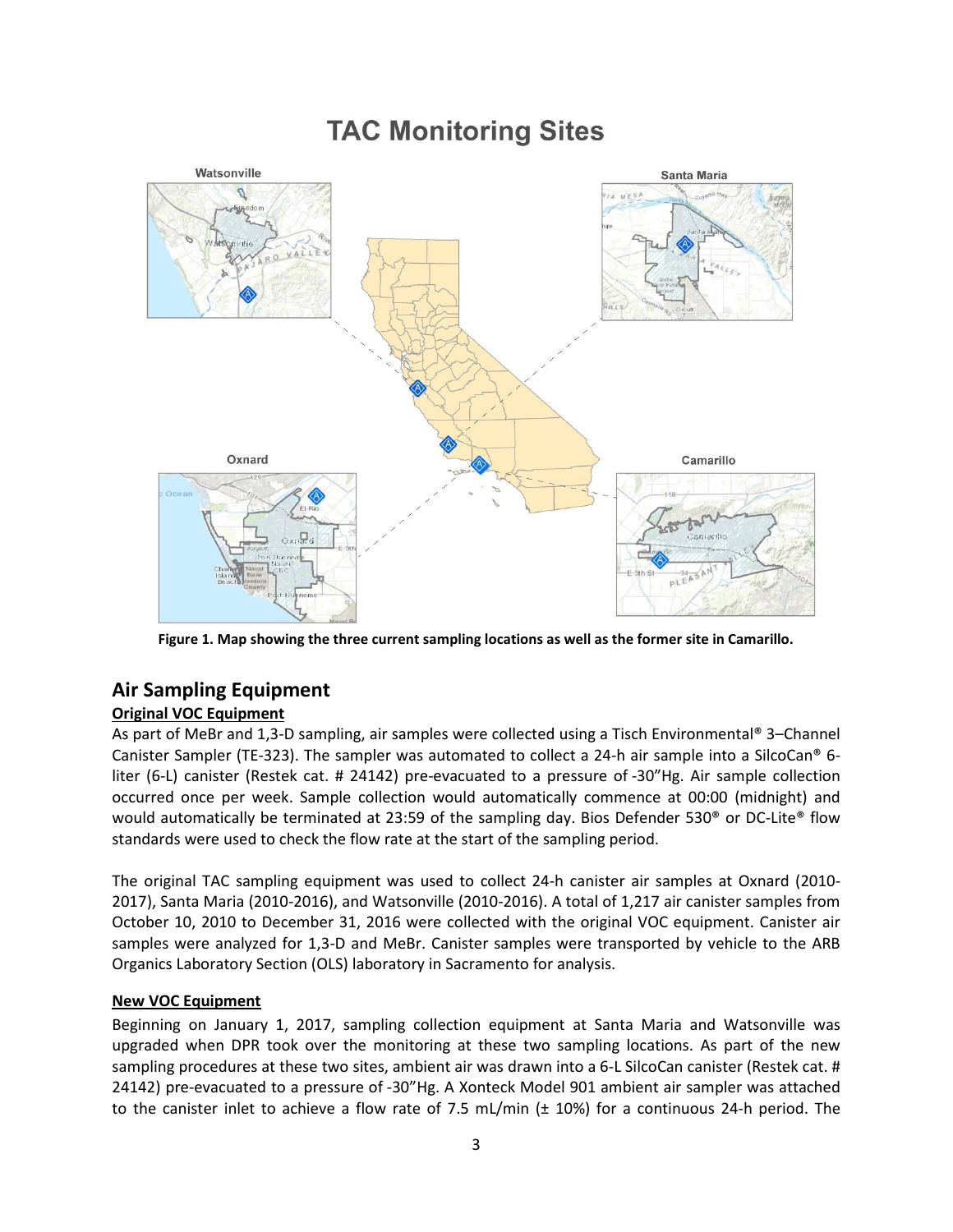Xonteck Model 901 sampler included an automatically initiated 60-second purge period to clear the sampling lines immediately prior to sample collection. Bios Defender 530<sup>®</sup> or DC-Lite® flow standards were used to check the flow rate at the start of the sampling period.

The new VOC equipment collected a total of 164 air canister samples from January 1, 2017 to December 31, 2017, which were analyzed for 1,3-D and MeBr. Canister samples were transported by vehicle to the ARB OLS laboratory in Sacramento for analysis.

### **Chloropicrin**

Chloropicrin samples were collected onto XAD-4 sorbent resin sampling tubes. For 2014 and 2015 monitoring periods, sorbent tubes used were 8 mm  $\times$  140 mm, XAD-4, with 400 mg in the primary section, and 200 mg in the secondary section (SKC special order). Sample collection was conducted at a flow rate of 100 cubic centimeters per minute (ccm). Starting in 2016, DPR took over the monitoring for chloropicrin at the TAC sites. Additionally, the analytical laboratory changed from the ARB OLS laboratory to the California Department of Food and Agriculture (CDFA) Center for Analytical Chemistry (CAC) laboratory. Although both OLS and CAC laboratories quantify the amount of chloropicrin that was measured in the individual air samples collected, their analytical methods are slightly different and the changing from one laboratory to another required a slight alteration to collection procedures. Therefore, during the 2016 monitoring period, the sorbent tubes used were changed to 8 mm  $\times$  150 mm, XAD-4, with 400 mg in the primary section and 200 mg in the secondary section (SKC cat. # 226- 175). Sample collection was conducted at a flow rate of 50 ccm. After each sampling collection, all tubes were capped, labeled, and transported in an insulated container under dry ice (-78.5° C).

A total of 307 XAD sorbent tubes were collected from 2014-2017 and analyzed for chloropicrin. Of the 307 XAD sorbent tubes collected, 83 were collected in 2014, 87 in 2015, 34 in 2016, and 103 in 2017.

## **Analytical Methods**

### **1,3-Dichloropropene and Methyl Bromide**

Air canisters were analyzed for MeBr and 1,3-D using the method described by ARB (2000). This gas chromatographic method utilizes an automated sample concentrator, capillary gas chromatography, and ion trap mass spectrometry. While transitioning from a TAC to an AMN monitoring configuration, air canisters from Santa Maria and Watsonville were analyzed by CDFA's CAC laboratory. The primary difference between the laboratory analytical methods is that the reporting limits established by the CAC laboratory for 1,3-D and MeBr are lower than those established by the ARB OLS laboratory [\(Table 1\)](#page-4-0).

### **Chloropicrin**

During the 2014 and 2015 monitoring periods, XAD-4 sorbent tubes were analyzed by the ARB OLS laboratory using the method described by ARB (2001). During the 2016 and 2017 monitoring periods XAD-4 sorbent tubes were analyzed by the CDFA CAC laboratory using the method described by CDFA (1999).

## **Laboratory Analytical Limits**

ARB's OLS laboratory reports measured air concentrations in relation to an established analytical reporting limit (RL), which is the lowest concentration of a pesticide (analyte) that a chemical method can reliably detect. The laboratory determined the RL for each analyte by analyzing a standard at a concentration with a signal to noise ratio of 2.5 to 5. Table 1 lists the analytical limits for each analyte.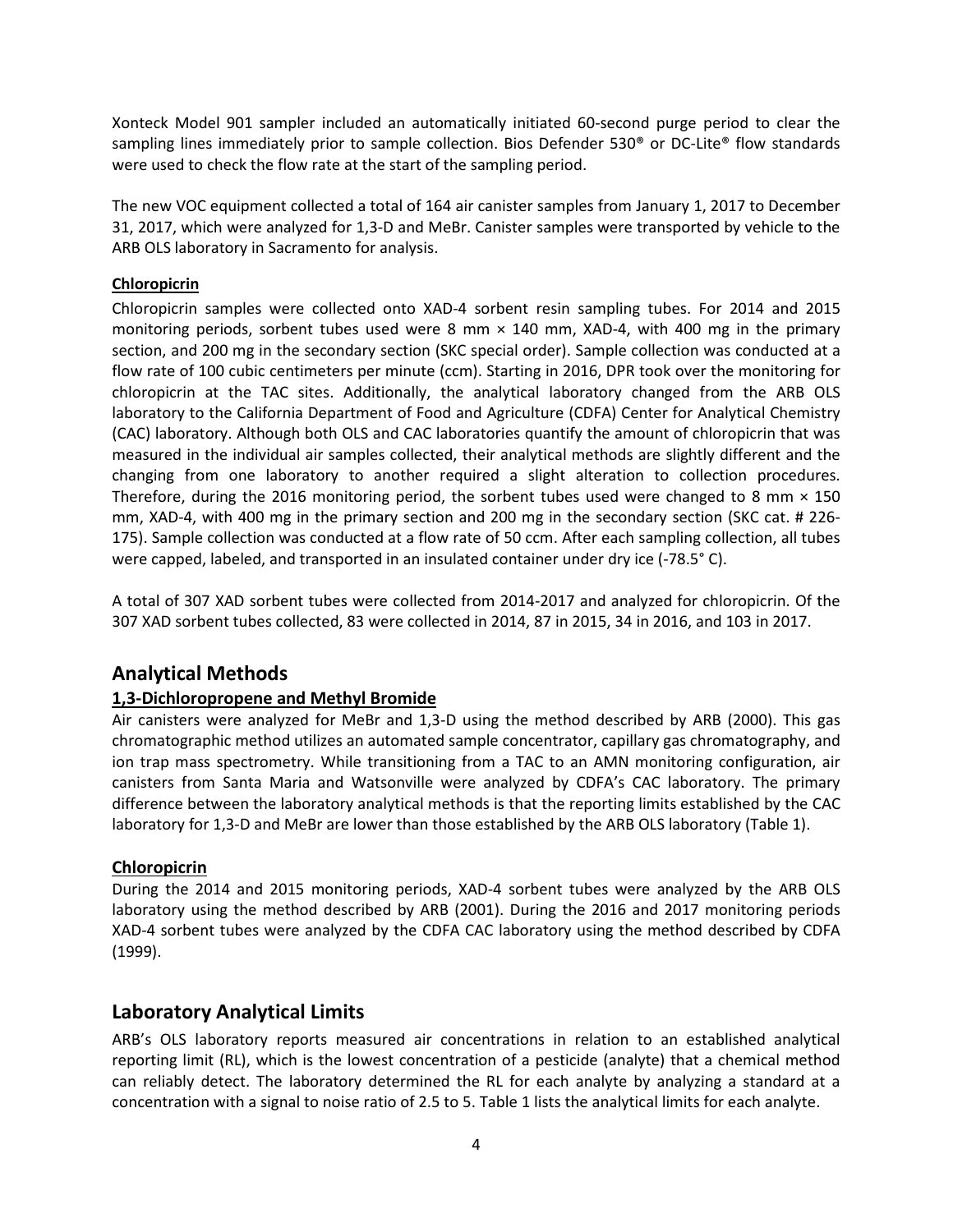For chloropicrin, CDFA CAC laboratory reports analytical results in relation to a method detection limit (MDL) and limit of quantitation (LOQ) for samples taken in 2016 and 2017. The LOQ, a separate value, is the level at which concentrations may be reliably measured and is set at a certain factor above the MDL. The level of interference determines the magnitude of this factor; the greater the interference, the higher the factor. Trace concentrations of chloropicrin refer to measured air concentrations at a level above the MDL but below the LOQ. For values reported as trace detections, an adjusted concentration equal to the average of the MDL and LOQ is used when calculating 90-day rolling average concentrations.

| <b>CDFA CAC Laboratory</b>    |                     | <b>ARB OLS Laboratory</b> |                               |                    |  |
|-------------------------------|---------------------|---------------------------|-------------------------------|--------------------|--|
| <b>Analytical Limits</b>      |                     |                           | <b>Analytical Limits</b>      |                    |  |
| <b>Pesticide</b>              | <b>MDL</b><br>(ppb) | <b>LOQ</b><br>(ppb)       | <b>Pesticide</b>              | <b>RL</b><br>(ppb) |  |
| Chloropicrin<br>(2016 & 2017) | 0.017               | 0.068                     | Chloropicrin<br>(2014 & 2015) | 0.003              |  |
| MeBr                          | 0.01                |                           | MeBr                          | 0.03               |  |
| $1.3-D$                       | 0.01                |                           | $1.3-D$                       | 0.10               |  |

<span id="page-4-0"></span>**Table 1. Analytical limits for each analyte based on analytical laboratory.** 

## **Health Evaluation Methods**

No state or federal agency has established regulatory human health standards for pesticides in ambient air (some agencies have developed occupational standards, or site-specific standards). Therefore, DPR, in consultation with the California Office of Environmental Health Hazard Assessment and others established advisory health standards, described below, so that measured air concentrations can be compared to health screening levels or regulatory targets to place the results in a health-based context.

These health screening levels, are based on a preliminary assessment of possible health effects, and are used as triggers for DPR to conduct a more detailed evaluation. A measured air concentration that is below the screening level for a given pesticide would generally not be considered to represent a significant health concern and would not generally undergo further evaluation. A measured concentration that is above the screening level would not necessarily indicate a significant health concern but would indicate the need for a further and more refined evaluation. Health screening levels vary by pesticide and exposure period. For example, the screening level for a 24-h exposure is different than the screening level for a 1-year exposure.

DPR normally establishes a regulatory target after completing a comprehensive risk assessment of a chemical's toxicity and potential exposures. DPR management determines a regulatory target based on its risk assessment, as well as risk assessments from other agencies, pesticide use patterns, potential effects on use of alternative pesticides, and other factors. Regulatory targets are established after a complete assessment of possible health risks and supersede the screening levels. DPR puts measures in place based on the regulatory target to limit exposures so that adverse effects can be avoided. Exceeding a regulatory target does not necessarily mean an adverse health effect occurs, but it does indicate that the restrictions on the pesticide use may need to be modified. Regulatory targets vary by pesticide and exposure period. For example, the regulatory target for a 24-h exposure is different than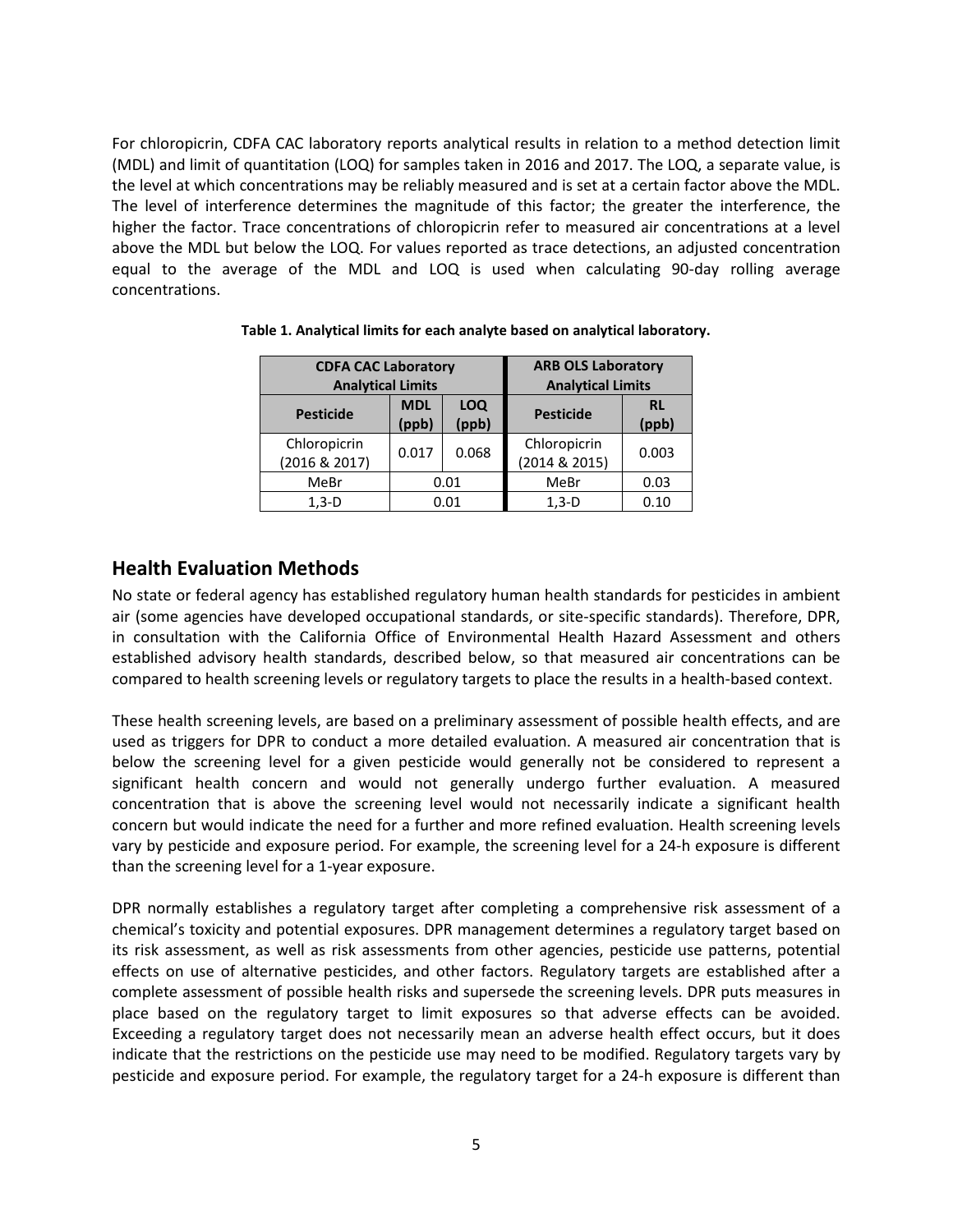the regulatory target for a 1-year exposure. Table 2 lists the monitoring period, screening level, regulatory target and potential health effects for 1,3-D, MeBr, and chloropicrin.

| <b>Pesticide</b>    | <b>Monitoring</b><br>period | <b>Screening level</b><br>(ppb) | <b>Regulatory target</b><br>(ppb) | <b>Potential health effect</b> |
|---------------------|-----------------------------|---------------------------------|-----------------------------------|--------------------------------|
|                     | 1 day                       | 110                             |                                   | Body weight change             |
|                     | 90 days                     | 3                               |                                   | Tissue damage in nose and      |
| 1,3-Dichloropropene | 1 year                      | 2                               |                                   | lung                           |
|                     | Lifetime                    |                                 | $0.56$ (70-yr average)            | Cancer                         |
|                     | 1 day                       |                                 | 210                               | Brain/nerve damage             |
| Methyl Bromide      | 4 weeks                     |                                 | 5                                 | Brain/nerve damage             |
|                     | 1 year                      |                                 |                                   | Nose tissue damage             |
|                     | 1 day                       |                                 | 73                                | Eye irritation                 |
| Chloropicrin        | 90 days                     | 0.35                            |                                   | Nose tissue damage             |
|                     | 1 year                      | 0.27                            |                                   | Lung damage                    |

**Table 2. Screening levels and regulatory targets for 1,3-dichloropropene, methyl bromide, and chloropicrin.**

## **Invalid Samples**

Of the 1,380 air canister samples collected since 2010, a total of 68 were invalid: 31 invalid samples were taken from Watsonville, 17 invalid samples were taken from Oxnard, and 20 invalid samples were taken from Santa Maria. Invalid samples were due to one of the following reasons: an ending pressure outside the accepted criteria; power failure during sample extraction; sampler malfunction; or sample leakage during transit. The invalid air samples were not replaced.

There were no chloropicrin samples reported by the laboratory as invalid from any site for any year. However, one chloropicrin sample was lost due to a power outage resulting from a storm at Watsonville and DPR was unable to take a make-up sample.

## **RESULTS**

## **Quality Control Samples**

Laboratory matrix spikes and matrix blanks were included with every set of samples extracted and analyzed at the laboratory and are part of the laboratory quality control (QC) program. The matrix spikes are conducted to assess accuracy and precision; the blanks are to check for contamination at the laboratory.

### **1,3-Dichloropropene**

None of the laboratory matrix blank samples showed any 1,3-D concentrations (Table 3). Co-located duplicate air canister samples were collected as part of the QC process, with absolute percent differences ranging from 0.0% to 0.2% for all *cis*-isomer samples and 0.0% to 8.7% for all *trans*-isomer samples (data not shown). For field spike samples, average 1,3-D recovery was 130.8% for cis-isomer samples and 129.3% on average for trans-isomer.

### **Methyl Bromide**

Recovery of MeBr from laboratory spikes was within the tolerance set by the ARB OLS laboratory as none of the laboratory matrix blank samples showed any MeBr concentrations (Table 3). Co-located duplicate air canister samples were collected as part of the QC process, with all samples resulting in non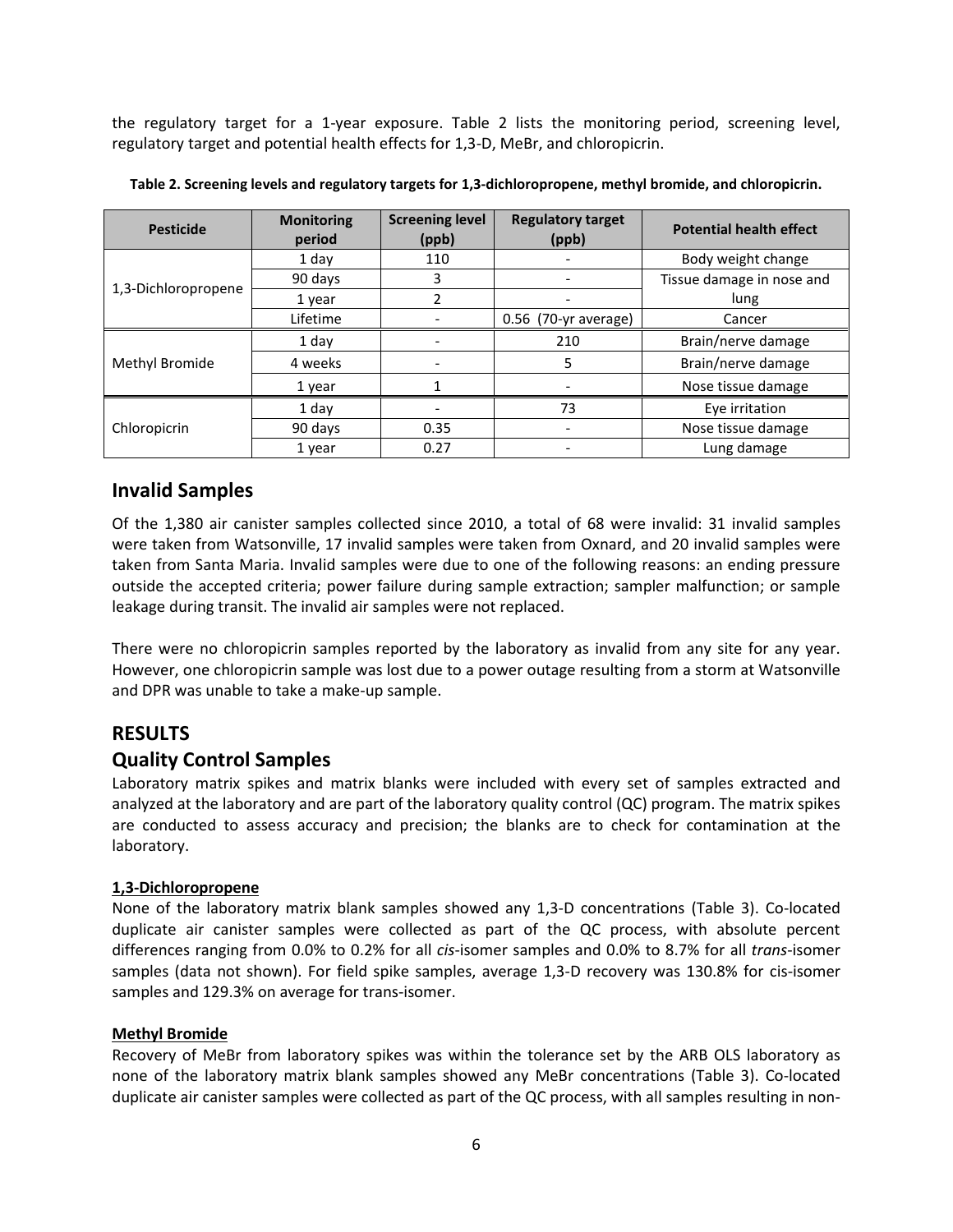detections. However, the percent recovery for the field MeBr spike samples was outside acceptable control limits set by the ARB OLS laboratory [\(Tables](#page-6-0) 3 and 4). As shown in [Table 4,](#page-6-1) MeBr field spike samples from 2017 had an average recovery of only 8.6% (n = 21). The low recovery percent of these field spike samples can indicate possible issues affecting MeBr field spike samples. These issues may include: spiking procedure problems, laboratory extraction problems, storage instability, transportation issues, and field handling among others. Therefore, DPR requested ARB OLS laboratory to conduct an extensive investigation into the cause of the low spike recoveries. Their preliminary analysis indicates that the spiking procedure and the laboratory water management system for the analytical detector affected the field spike samples and may not necessarily impact the field samples. The ARB OLS laboratory will provide DPR with a complete evaluation in a later report.

#### **Chloropicrin:**

None of the laboratory matrix blank samples showed any chloropicrin concentrations. Co-located duplicate XAD sorbent tube samples were collected as part of the QC process, with the single quantifiable detection resulting in an absolute percent difference of 0.0%. For field spike samples, average chloropicrin recovery was 108% (Table 3).

<span id="page-6-0"></span>

| <b>Chemical</b>           | <b>Average Field Spike Recovery Percent</b> |
|---------------------------|---------------------------------------------|
| cis-1,3-dichloropropene   | 131%                                        |
| trans-1,3-dichloropropene | 129%                                        |
| Methyl bromide            | 8.6%                                        |
| Chloropicrin              | 108%                                        |

<span id="page-6-1"></span>

| Year             | cis-1,3-dichloropropene | trans-1,3-dichloropropene | <b>Methyl bromide</b> | Chloropicrin |  |
|------------------|-------------------------|---------------------------|-----------------------|--------------|--|
| 2010             | 93%                     | 95%                       | $(n = 0)$             |              |  |
|                  | $(n = 5)$               | (n = 5)                   |                       |              |  |
| 2011             | 112%                    | 116%                      | 102%                  |              |  |
|                  | $(n = 15)$              | $(n = 15)$                | $(n = 4)$             | NA           |  |
| 2012             | 110%                    | 118%                      | 99%                   |              |  |
|                  | $(n = 36)$              | $(n = 36)$                | $(n = 36)$            |              |  |
| 2013             | 104%                    | 104%                      | 95%                   |              |  |
|                  | $(n = 30)$              | $(n = 30)$                | $(n = 30)$            |              |  |
| 2014             | 104%                    | 106%                      | 98%                   | 138%         |  |
|                  | $(n = 26)$              | $(n = 26)$                | (n = 26)              | (n = 9)      |  |
| 2015             | 113%                    | 122%                      | 104%                  | 159%         |  |
|                  | $(n = 33)$              | $(n = 33)$                | $(n = 33)$            | $(n = 9)$    |  |
| 2016             | 114%                    | 118%                      | 91%                   | 98%          |  |
|                  | $(n = 33)$              | $(n = 33)$                | $(n = 33)$            | $(n = 5)$    |  |
| 2017             | 131%                    | 129%                      | 8.6%                  | 108%         |  |
|                  | $(n = 21)$              | $(n = 21)$                | $(n = 21)$            | $(n = 7)$    |  |
| <b>All Years</b> | 111%                    | 115%                      | 89%                   | 130%         |  |
|                  | (n = 199)               | (n = 199)                 | $(n = 183)$           | (n = 30)     |  |

#### **Table 4. Average percent recovery of field spike samples collected per year.**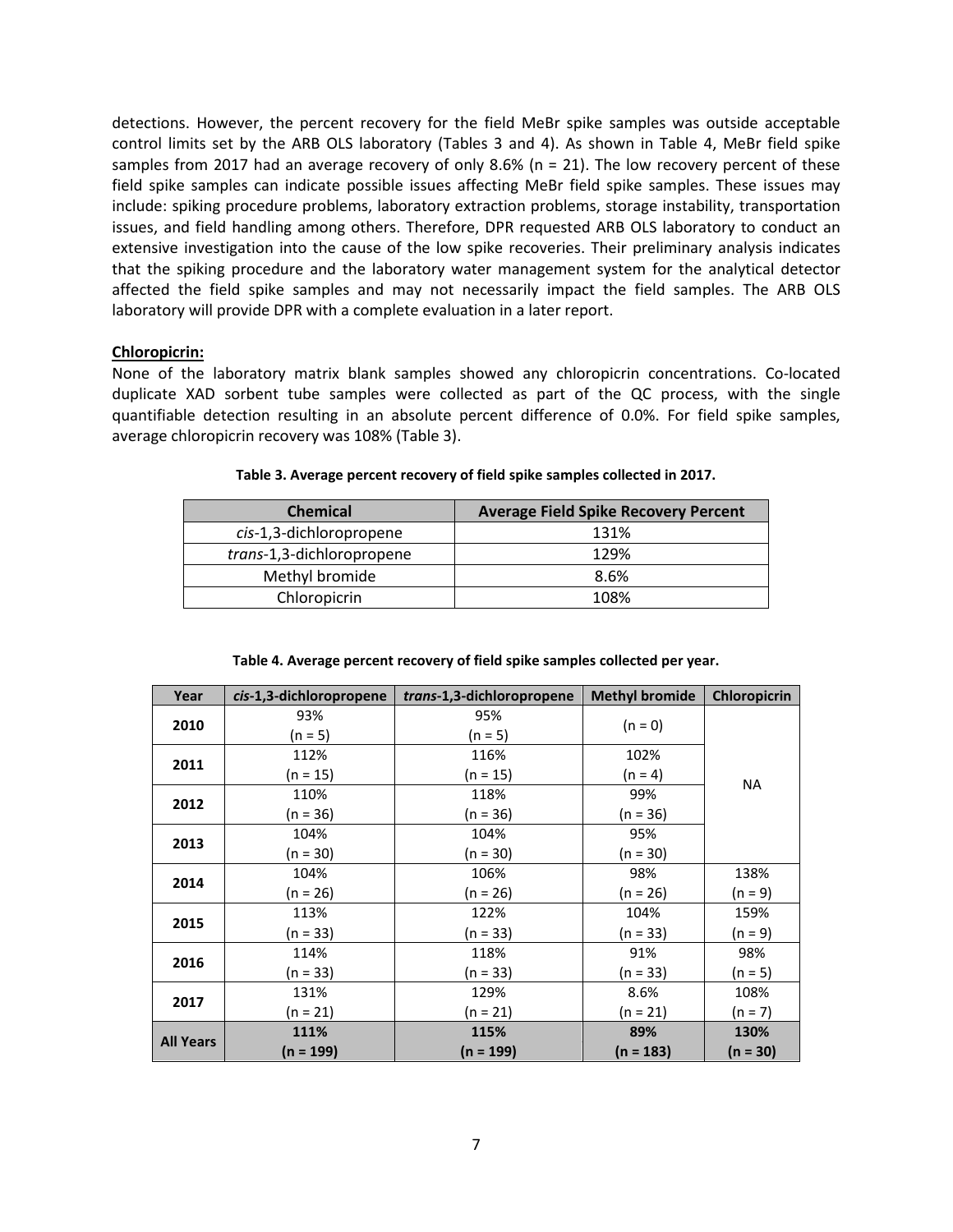## **Counts and comparison of detections**

A total of 1,312 valid air canister samples were collected from all three sampling locations for the 2010- 2017 calendar years. Each air canister sample was then analyzed for MeBr and  $1,3$ -D<sup>[4](#page-7-1)</sup>. A total of 2,623 analyses were performed for all three sampling locations for the 2010-2017 calendar years. Of the 2,623 analyses, 2,039 (77.7%) contained no detectable amount, while 584 (22.3%) contained concentrations above the RL.

A total of 307 XAD sorbent tubes were collected over the combined 2014, 2015, 2016, and 2017 sampling periods, with each sample analyzed for chloropicrin. Of the 307 analyses for chloropicrin, 122 (39.7%) contained no detectable amount and were below the MDL. Of the 307 analyses, 185 (60.3%) contained detections above the LOQ (quantifiable), while an additional 24 (7.8%) were at trace levels (detected, but not quantifiable).

[Table 5](#page-7-0) lists the number of detections for 1,3-D and MeBr at each sampling location, while [Table 6](#page-8-0) lists the number of detections per sampling location for chloropicrin. Because monitoring at Camarillo was for a very limited duration, the focus here is on the three sites with continuous monitoring. The highest percentage of quantifiable detections for 1,3-D was in Watsonville with 16.4 % of samples resulting in a detection. This was followed by Santa Maria with 16.2% of all samples resulting in a detection. Similarly, for MeBr, Santa Maria had the highest percentage of quantifiable detections (32.7%), followed by Watsonville with 23.7% quantifiable detections.

| Location                 | <b>Number of possible</b><br>detections | <b>Total number of quantifiable</b><br>detections | <b>Percent of quantifiable</b><br>detections (%) |
|--------------------------|-----------------------------------------|---------------------------------------------------|--------------------------------------------------|
|                          |                                         | 1,3-Dichloropropene                               |                                                  |
| Santa Maria <sup>1</sup> | 468                                     | 76                                                | 16.2%                                            |
| Camarillo <sup>2</sup>   | 65                                      | 16                                                | 24.6%                                            |
| Oxnard <sup>3</sup>      | 402                                     | 35                                                | 8.7%                                             |
| Watsonville <sup>4</sup> | 377                                     | 62                                                | 16.4%                                            |
|                          |                                         | <b>Methyl Bromide</b>                             |                                                  |
| Santa Maria <sup>1</sup> | 468                                     | 153                                               | 32.7%                                            |
| Camarillo <sup>2</sup>   | 65                                      | 41                                                | 63.1%                                            |
| Oxnard $3$               | 402                                     | 76                                                | 18.9%                                            |
| Watsonville <sup>4</sup> | 376                                     | 89                                                | 23.7%                                            |

#### <span id="page-7-0"></span>**Table 5. Total number of 1,3-dichloropropene and methyl bromide detections for sampling years 2010-2017 by location.**

1 – Sampling started on 8/11/10

2 – Sampling occurred between 8/11/10 and 10/17/11

3 – Sampling started on 10/24/11

4 – Sampling started on 11/05/11

For chloropicrin, Oxnard had the highest percentage of total detections (77.2%) and quantifiable detections (77.2%), followed by Watsonville with 59.0% total and 48.4% quantifiable detections. The values for chloropicrin detections, totaled across all monitoring periods, are presented i[n Table 6.](#page-8-0)

<span id="page-7-1"></span> <sup>4</sup> 1,3-Dichloropropene is analyzed by measuring the concentration of both its cis-and trans-isomers and then combining the results to obtain a complete 1,3-dichloropropene concentration. In this report, one analysis refers to the combination of the two individual cis-and trans-isomer concentration measurement for a particular air sample.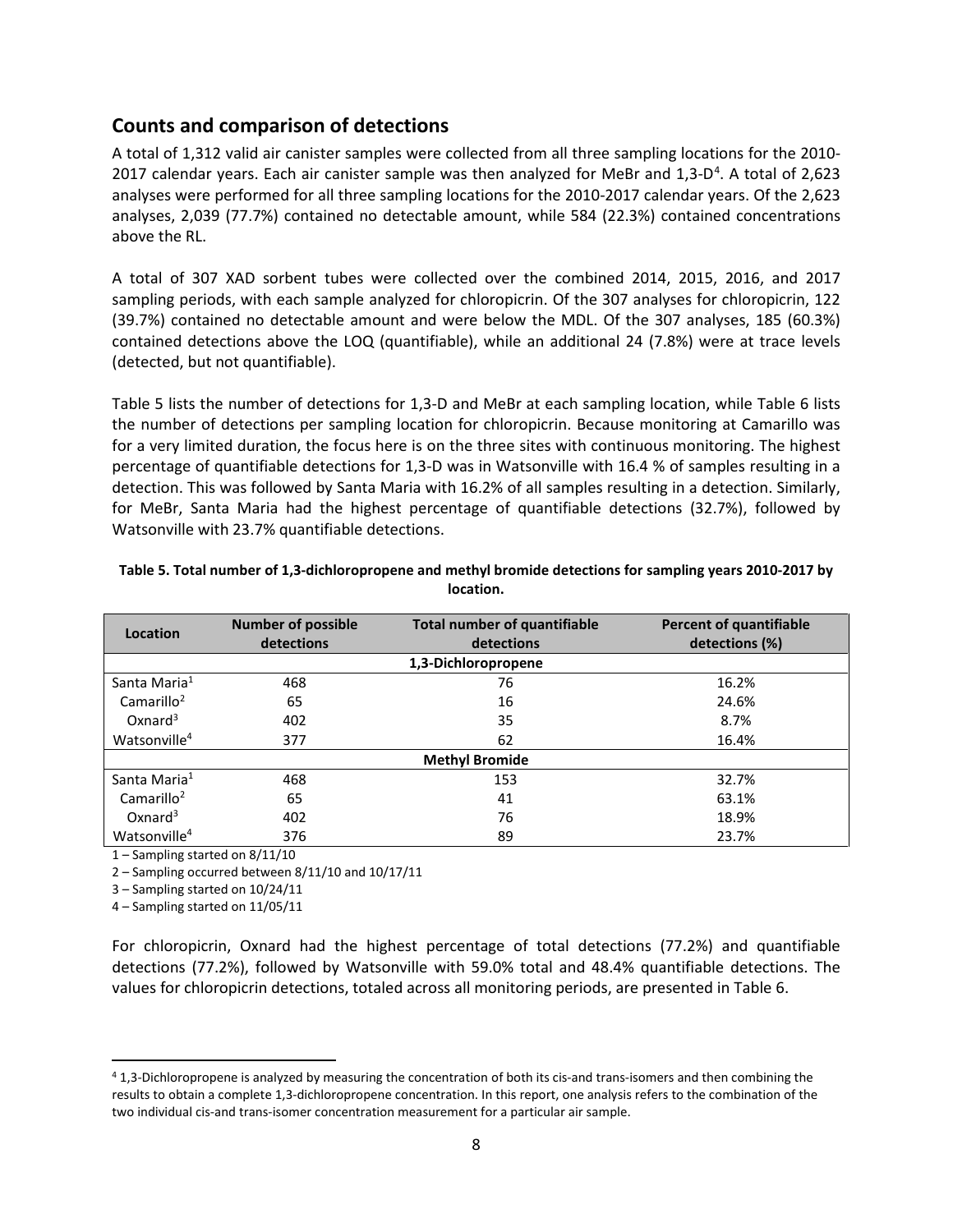<span id="page-8-0"></span>

| Location                 | Number of<br>possible<br>detections | Total number<br>of detections | Percent of<br>detections<br>(%) | <b>Total number of</b><br>quantifiable<br>detections | <b>Percent of quantifiable</b><br>detections<br>(%) |
|--------------------------|-------------------------------------|-------------------------------|---------------------------------|------------------------------------------------------|-----------------------------------------------------|
|                          |                                     |                               | <b>Chloropicrin</b>             |                                                      |                                                     |
| Santa Maria <sup>1</sup> | 128                                 | 69                            | 53.9%                           | 58                                                   | 45.3%                                               |
| $Ox$ nard <sup>2</sup>   | 57                                  | 44                            | 77.2%                           | 44                                                   | 77.2%                                               |
| Watsonville <sup>1</sup> | 122                                 | 72                            | 59.0%                           | 59                                                   | 48.4%                                               |

**Table 6. Total number of chloropicrin detections for sampling years 2010 - 2017 by location.**

1 - Sampling occurred 8/5/14-10/29/14, 8/10/15-12/1/15, and 8/30/16-12/31/17

2 - Sampling occurred 8/5/14-10/29/14 and 8/10/15-12/1/15

[Table 7](#page-8-1) compares detections grouped by year for the three air sampling locations from 2014 – 2017 for chloropicrin, while Table 8 compares detections grouped by year for the three air sampling locations from 2010 – 2017 for MeBr and 1,3-D. The highest percentage of chloropicrin total detections (93.1%) in 2015 occurred in Watsonville. Watsonville also contained the highest percentage of quantifiable detections for 1,3-D (20.4%) among all sampling locations (Table 8). MeBr was not detected at any TAC site in 2017 (Table 8).

|                                       | <b>Chloropicrin</b>      |                     |                          |  |  |
|---------------------------------------|--------------------------|---------------------|--------------------------|--|--|
|                                       | Santa Maria <sup>1</sup> | Oxnard <sup>2</sup> | Watsonville <sup>1</sup> |  |  |
|                                       |                          | 2014                |                          |  |  |
| <b>Possible detections</b>            | 29                       | 28                  | 26                       |  |  |
| Percentage of quantifiable detections | 82.8%                    | 85.7%               | 88.5%                    |  |  |
|                                       |                          | 2015                |                          |  |  |
| <b>Possible detections</b>            | 29                       | 29                  | 29                       |  |  |
| Percentage of quantifiable detections | 82.8%                    | 69.0%               | 93.1%                    |  |  |
|                                       | 2016                     |                     |                          |  |  |
| <b>Possible detections</b>            | 18                       |                     | 16                       |  |  |
| <b>Percentage of detections</b>       | 55.6%                    |                     | 56.3%                    |  |  |
| Percentage of quantifiable detections | 27.8%                    |                     | 18.8%                    |  |  |
|                                       |                          | 2017                |                          |  |  |
| <b>Possible detections</b>            | 52                       |                     | 51                       |  |  |
| <b>Percentage of detections</b>       | 21.6%                    |                     | 25.5%                    |  |  |
| Percentage of quantifiable detections | 9.6%                     |                     | 11.8%                    |  |  |

#### <span id="page-8-1"></span>**Table 7. Comparison of chloropicrin detections by location and sampling year.**

1 - Sampling occurred 8/5/14-10/29/14, 8/10/15-12/1/15, and 8/30/16-12/31/17

2 - Sampling occurred 8/5/14-10/29/14 and 8/10/15-12/1/15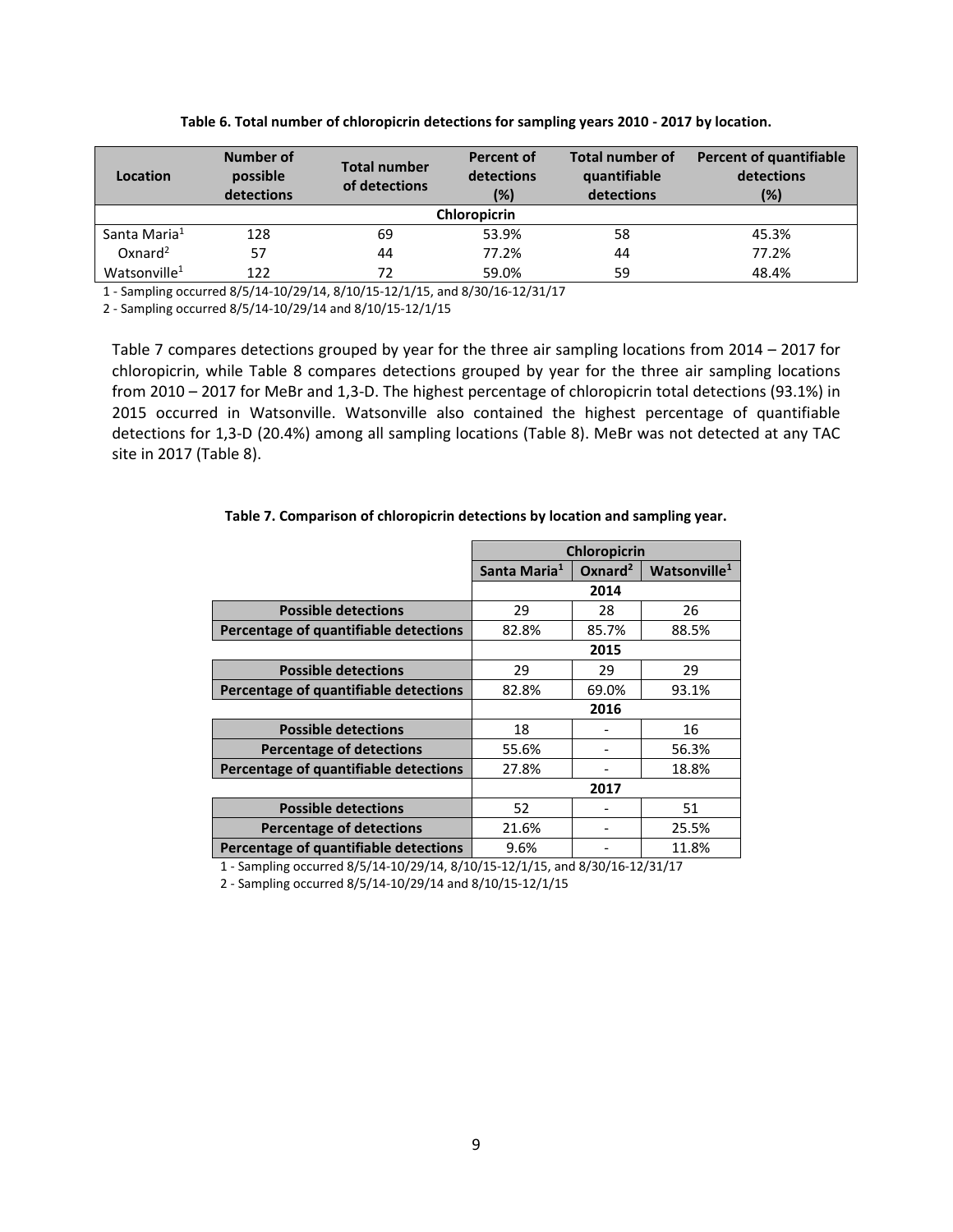|                                       |                          | 1,3-Dichloropropene      |                     |                          | <b>Methyl Bromide</b>    |                          |                     |                          |
|---------------------------------------|--------------------------|--------------------------|---------------------|--------------------------|--------------------------|--------------------------|---------------------|--------------------------|
|                                       | Santa Maria <sup>1</sup> | Camarillo <sup>2</sup>   | Oxnard <sup>3</sup> | Watsonville <sup>4</sup> | Santa Maria <sup>1</sup> | Camarillo <sup>2</sup>   | Oxnard <sup>3</sup> | Watsonville <sup>4</sup> |
|                                       |                          |                          |                     | 2010                     |                          |                          |                     |                          |
| <b>Possible detections</b>            | 21                       | 19                       | $\overline{a}$      | $\overline{\phantom{a}}$ | 21                       | 19                       | $\blacksquare$      | $\blacksquare$           |
| Percentage of quantifiable detections | 28.6%                    | 31.6%                    | $\overline{a}$      | $\sim$                   | 90.5%                    | 47.4%                    | $\blacksquare$      | $\overline{\phantom{0}}$ |
|                                       |                          |                          |                     | 2011                     |                          |                          |                     |                          |
| <b>Possible detections</b>            | 67                       | 46                       | 15                  | 6                        | 67                       | 46                       | 15                  | 6                        |
| Percentage of quantifiable detections | 11.9%                    | 21.7%                    | 0.0%                | 16.7%                    | 46.3%                    | 69.6%                    | 40.0%               | 16.7%                    |
|                                       |                          |                          |                     | 2012                     |                          |                          |                     |                          |
| <b>Possible detections</b>            | 73                       | $\blacksquare$           | 71                  | 69                       | 73                       | $\blacksquare$           | 71                  | 69                       |
| Percentage of quantifiable detections | 27.4%                    | $\overline{\phantom{a}}$ | 9.9%                | 13.0%                    | 34.2%                    | $\overline{\phantom{a}}$ | 26.8%               | 37.7%                    |
|                                       | 2013                     |                          |                     |                          |                          |                          |                     |                          |
| <b>Possible detections</b>            | 73                       | $\overline{\phantom{a}}$ | 70                  | 71                       | 73                       | $\overline{\phantom{a}}$ | 70                  | 71                       |
| Percentage of quantifiable detections | 19.2%                    |                          | 15.7%               | 21.1%                    | 35.6%                    |                          | 14.3%               | 31.0%                    |
|                                       |                          |                          |                     | 2014                     |                          |                          |                     |                          |
| <b>Possible detections</b>            | 70                       | $\overline{\phantom{a}}$ | 69                  | 68                       | 70                       | $\overline{\phantom{a}}$ | 69                  | 68                       |
| Percentage of quantifiable detections | 8.6%                     | $\blacksquare$           | 5.8%                | 10.3%                    | 24.3%                    | $\overline{\phantom{a}}$ | 29.0%               | 19.1%                    |
|                                       |                          |                          |                     | 2015                     |                          |                          |                     |                          |
| <b>Possible detections</b>            | 61                       | $\overline{\phantom{a}}$ | 62                  | 59                       | 61                       | $\overline{\phantom{a}}$ | 62                  | 58                       |
| Percentage of quantifiable detections | 13.1%                    | $\overline{\phantom{a}}$ | 6.5%                | 20.3%                    | 31.1%                    | $\overline{\phantom{a}}$ | 21.0%               | 31.0%                    |
|                                       | 2016                     |                          |                     |                          |                          |                          |                     |                          |
| <b>Possible detections</b>            | 58                       | $\overline{a}$           | 59                  | 55                       | 58                       |                          | 59                  | 55                       |
| Percentage of quantifiable detections | 13.8%                    | $\blacksquare$           | 6.8%                | 14.5%                    | 27.6%                    | $\overline{\phantom{a}}$ | 13.6%               | 16.4%                    |
|                                       | 2017                     |                          |                     |                          |                          |                          |                     |                          |
| <b>Possible detections</b>            | 45                       | $\overline{\phantom{a}}$ | 56                  | 49                       | 45                       | $\blacksquare$           | 56                  | 49                       |
| Percentage of quantifiable detections | 13.3%                    | $\overline{\phantom{a}}$ | 8.8%                | 20.4%                    | 0%                       | $\overline{\phantom{a}}$ | 0%                  | 0%                       |

**Table 8. Comparison of 1,3-dichloropropene and methyl bromide detection by location and sampling year.**

1 – Sampling started on 8/11/10

2 – Sampling occurred between 8/11/10 and 10/17/11

3 – Sampling started on 10/24/11

4 – Sampling started on 11/05/11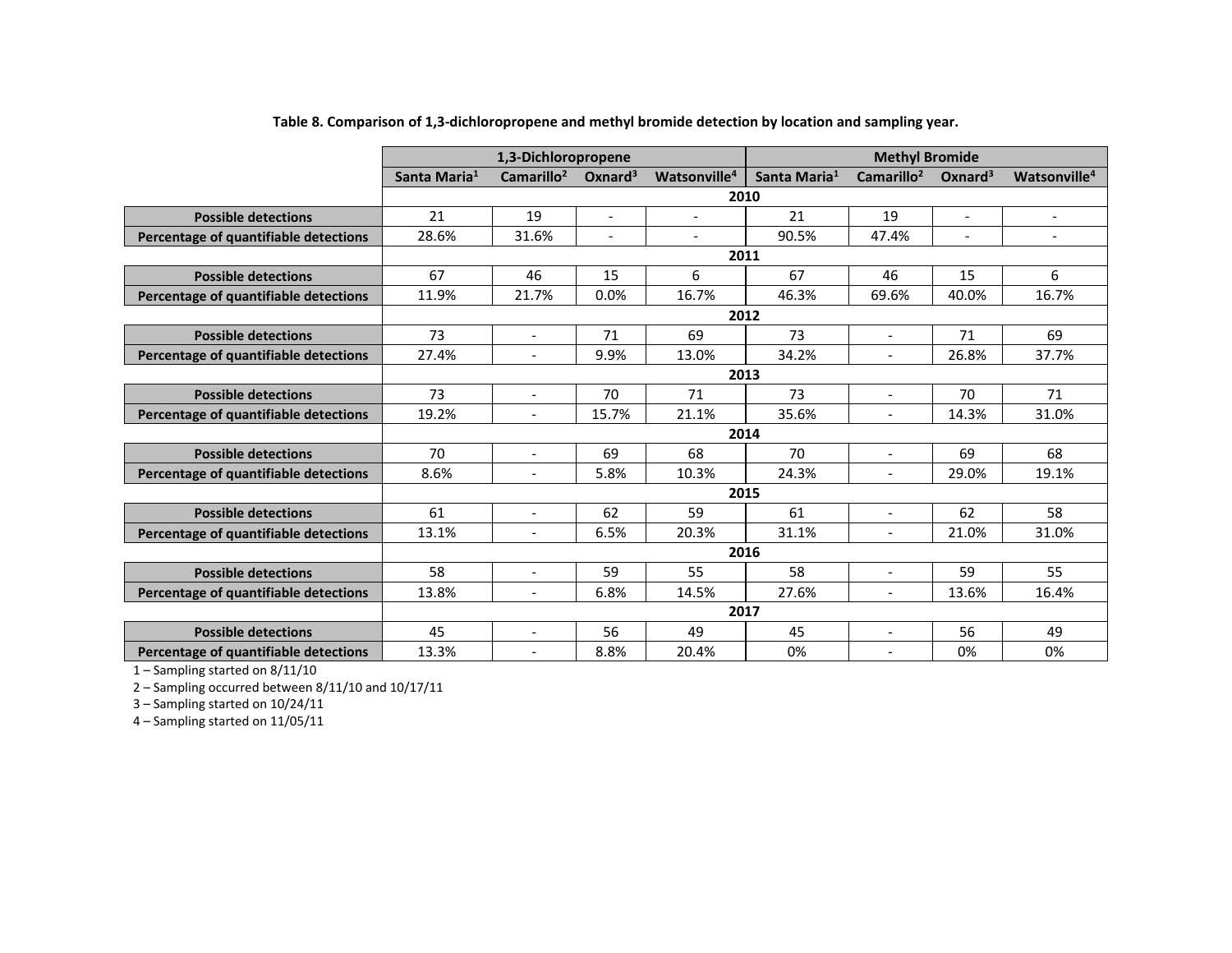## **Acute Concentrations**

[Table](#page-10-0) 9 shows the highest one-day concentration detected at all three sampling locations for 1,3-D, MeBr, and chloropicrin for all sampling years.

[Figures](#page-11-0) 2 - 4 show the 24-h 1,3-D concentration from all three sampling locations over time. The highest 24-h concentration detected for 1,3-D for all sampling years was 8.7 ppb at Oxnard in August 2015.

Figures 5 - 7 show the 24-h MeBr concentration from all three sampling locations over time. The highest 24-h concentration detected for MeBr for all sampling years was 8.7 ppb at Oxnard in July 2014.

Figures 8 - 10 show the 24-h chloropicrin concentration from all three sampling locations over time. The highest 24-h concentration detected for chloropicrin for all sampling years was of 1.1 ppb at Santa Maria in October 2014.

<span id="page-10-0"></span>

| Location                 | <b>Highest 24-h Concentration</b> | <b>Acute Regulatory Target</b> |       |  |  |  |  |
|--------------------------|-----------------------------------|--------------------------------|-------|--|--|--|--|
|                          | (ppb)                             | (ppb)                          | (ppb) |  |  |  |  |
|                          |                                   | 1,3-Dichloropropene            |       |  |  |  |  |
| Santa Maria <sup>1</sup> | 5.0                               | 110                            | -     |  |  |  |  |
| Camarillo <sup>2</sup>   | 3.1                               | 110                            |       |  |  |  |  |
| Oxnard <sup>3</sup>      | 8.7                               | 110                            |       |  |  |  |  |
| Watsonville <sup>4</sup> | 2.8                               | 110                            |       |  |  |  |  |
|                          | <b>Methyl Bromide</b>             |                                |       |  |  |  |  |
| Santa Maria <sup>1</sup> | 3.8                               |                                | 210   |  |  |  |  |
| Camarillo <sup>2</sup>   | 1.4                               |                                | 210   |  |  |  |  |
| Oxnard <sup>3</sup>      | 8.7                               |                                | 210   |  |  |  |  |
| Watsonville <sup>4</sup> | 1.8                               |                                | 210   |  |  |  |  |
| Chloropicrin             |                                   |                                |       |  |  |  |  |
| Santa Maria <sup>5</sup> | 1.1                               |                                | 73    |  |  |  |  |
| $Ox$ nard <sup>6</sup>   | 0.8                               |                                | 73    |  |  |  |  |
| Watsonville <sup>5</sup> | 1.0                               |                                | 73    |  |  |  |  |

#### **Table 7. Highest 24-h concentration for all sampling years by location.**

1 – Sampling started on 8/11/10

2 – Sampling occurred between 8/11/10 and 10/17/11

3 – Sampling started on 10/24/11

4 – Sampling started on 11/05/11

5 – Sampling occurred 8/5/14-10/29/14, 8/10/15-12/1/15, and 8/30/16-12/31/17

6 – Data is for the sampling period of high use only (2014: 8/5 – 10/31; 2015: 8/10-12/1)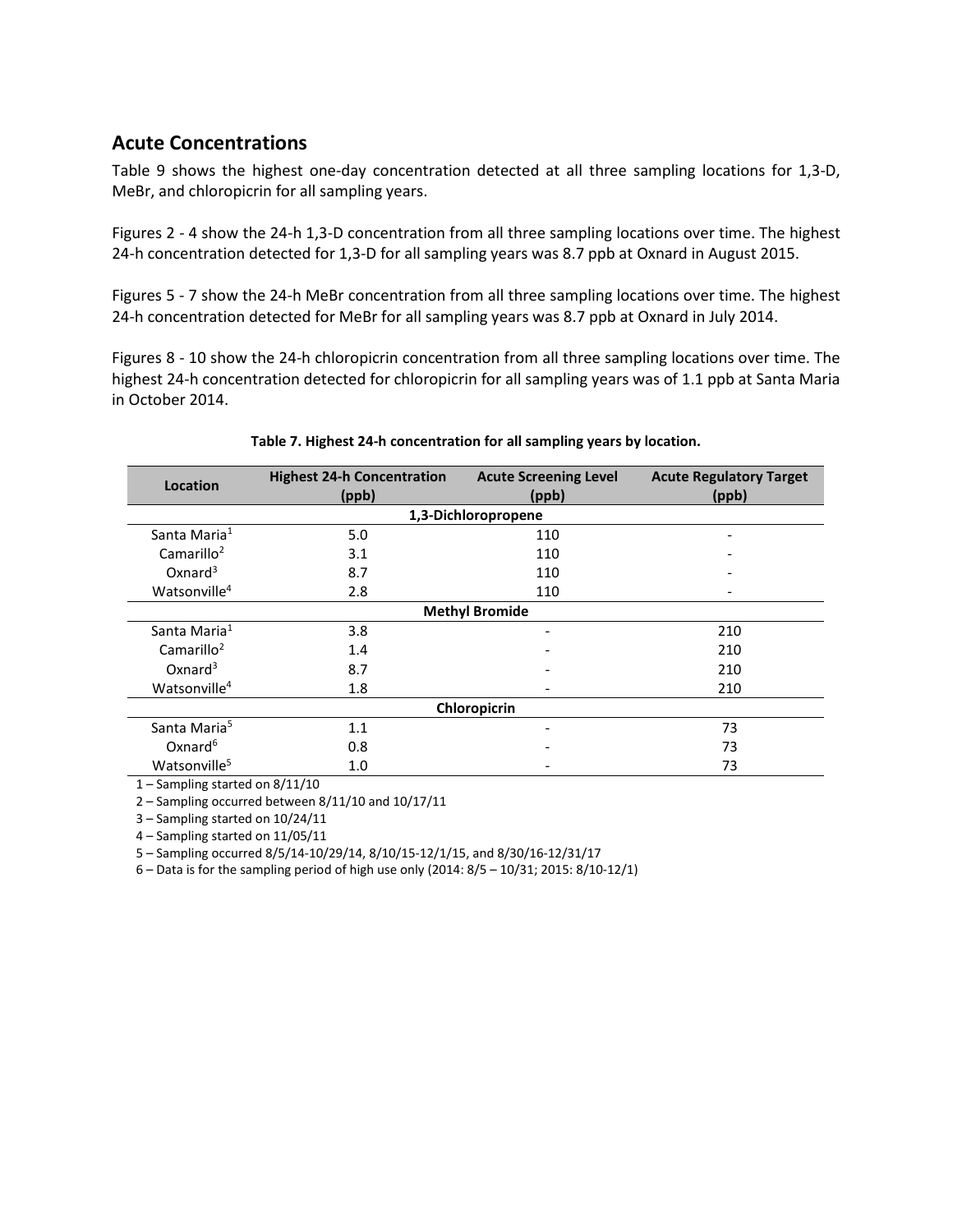

## **1,3-Dichloropropene, Santa Maria**

**Figure 2. 24-hour concentrations of 1,3-dichloropropene in Santa Maria.**

## **1,3-Dichloropropene, Watsonville**

<span id="page-11-0"></span>

**Figure 3. 24-hour concentrations of 1,3-dichloropropene in Watsonville.**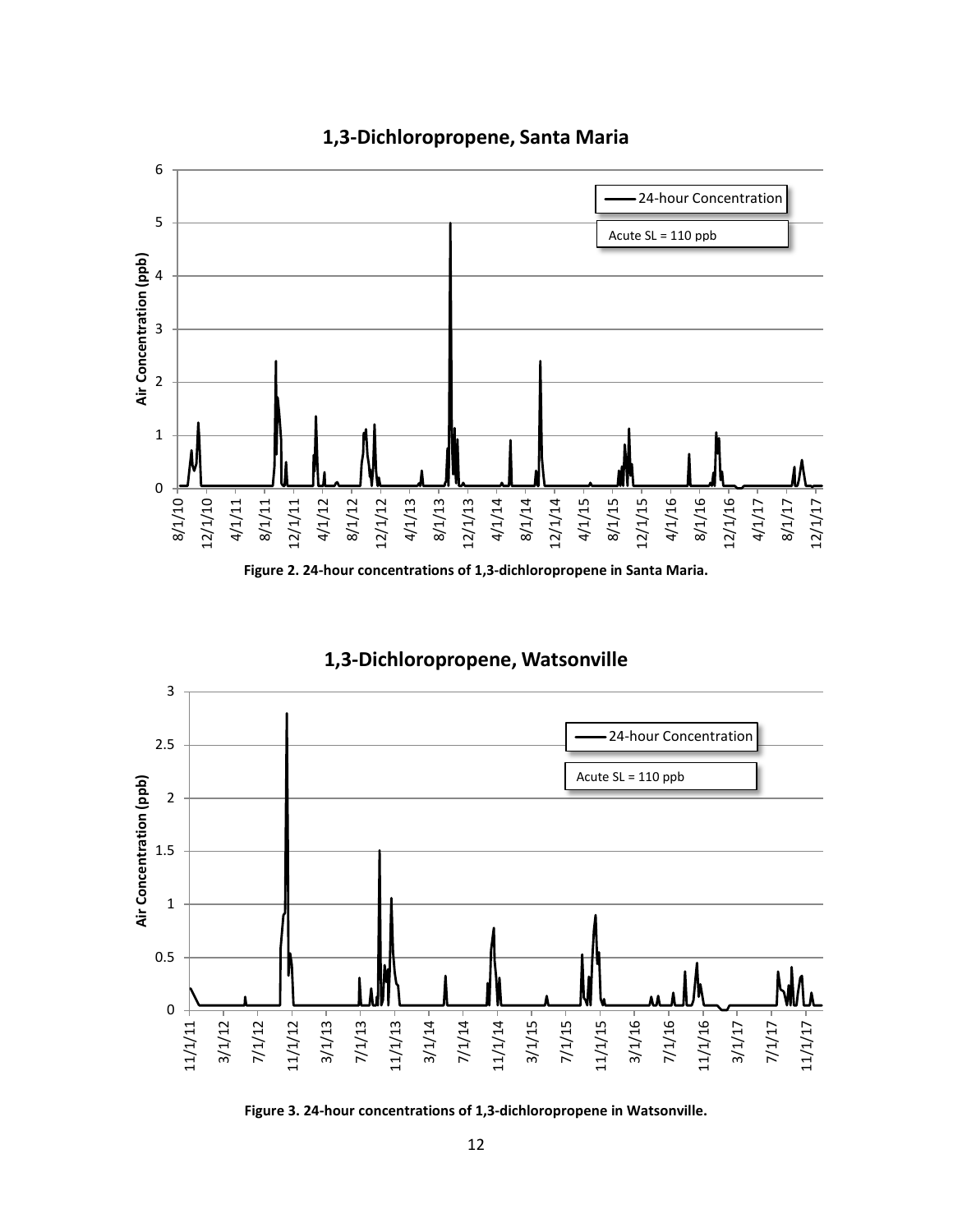

## **1,3-Dichloropropene, Oxnard**

**Figure 4. 24-hour concentrations of 1,3-dichloropropene in Oxnard.**



## **Methyl bromide, Santa Maria**

**Figure 5. 24-hour concentrations of methyl bromide in Santa Maria.**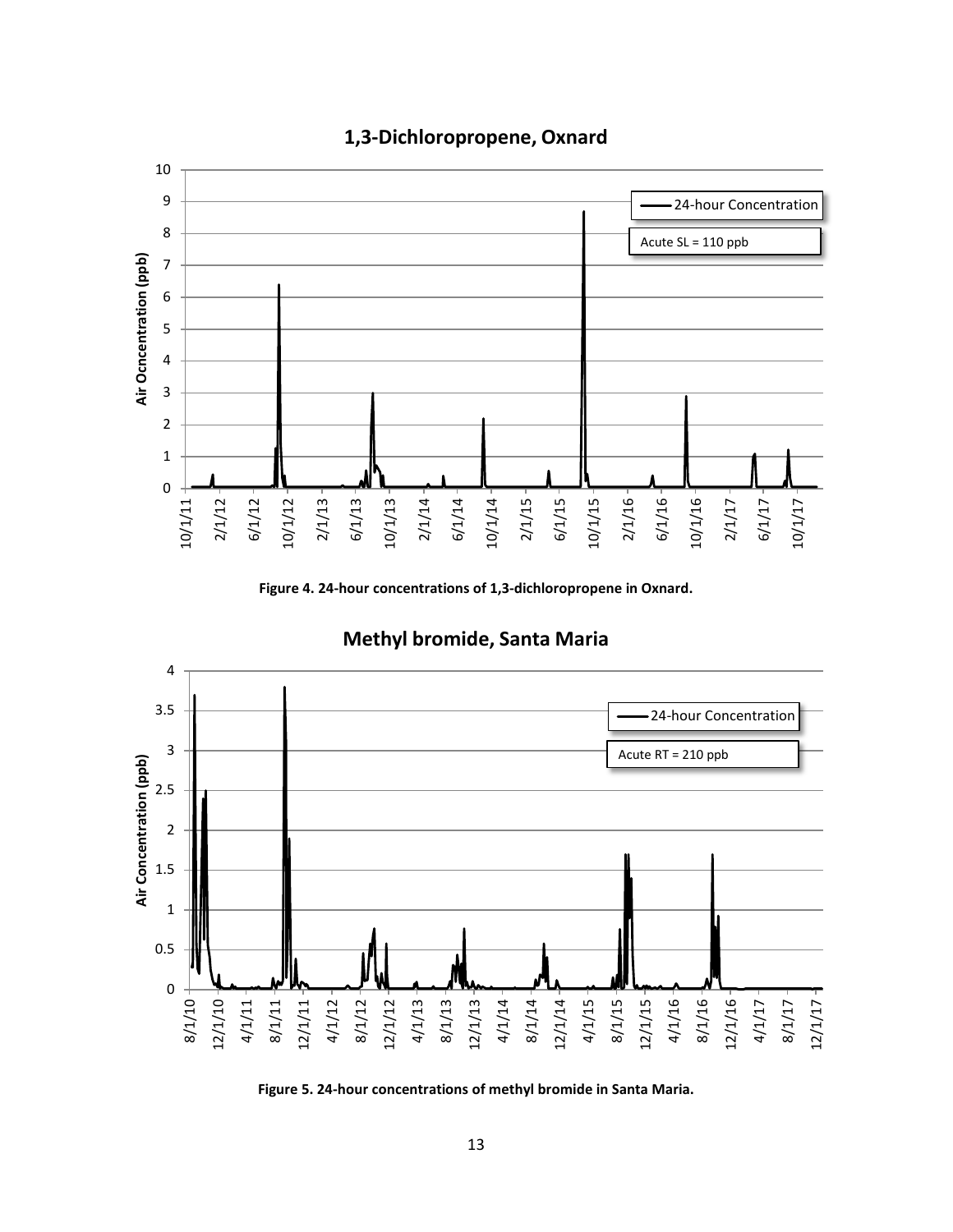

## **Methyl bromide, Watsonville**

**Figure 6. 24-hour concentrations of methyl bromide in Watsonville.**



## **Methyl bromide, Oxnard**

**Figure 7. 24-hour concentrations of methyl bromide in Oxnard.**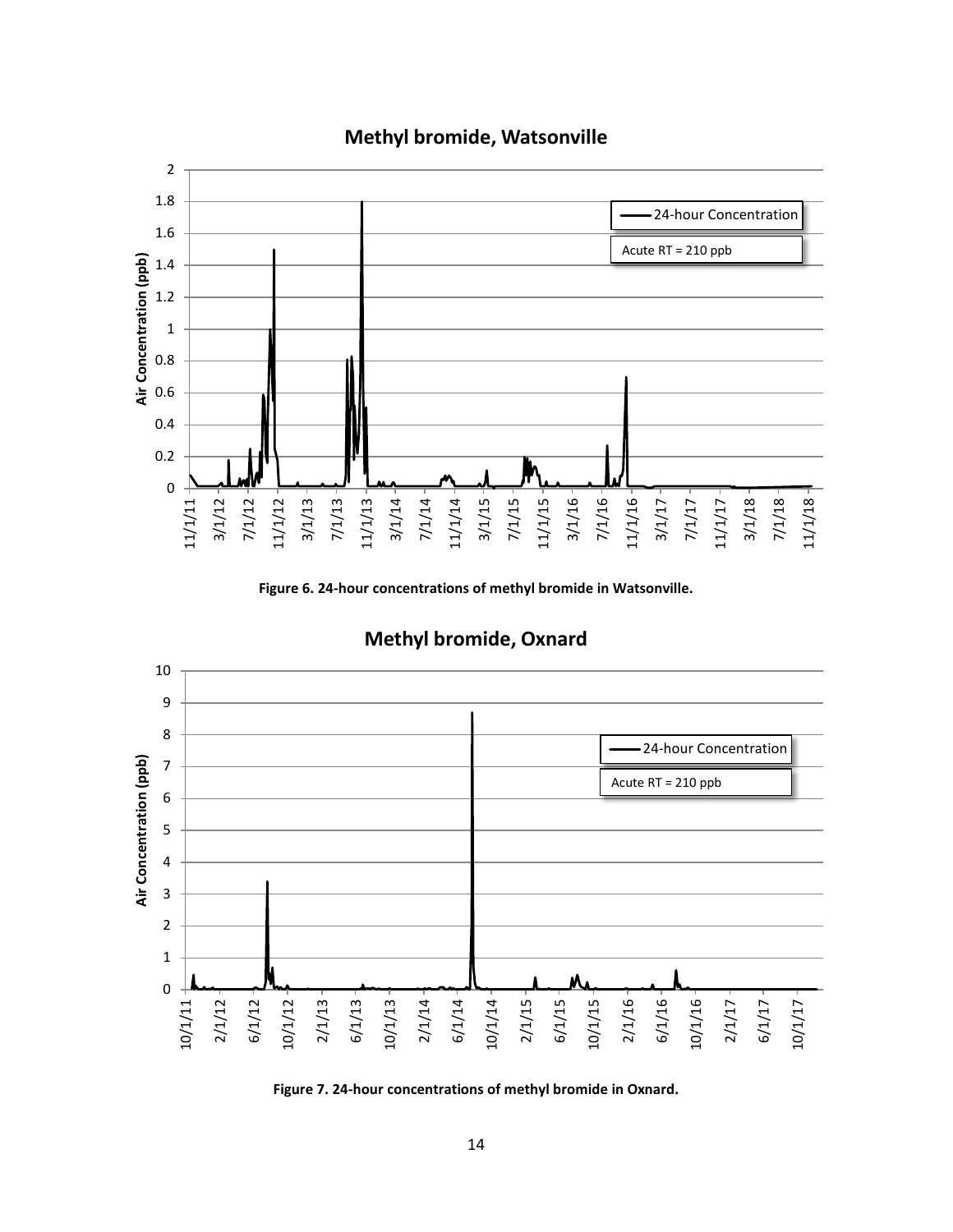

**Figure 8. 24-hour concentrations of chloropicrin in Santa Maria.**

**Chloropicrin, Watsonville**



**Figure 9. 24-hour concentrations of chloropicrin in Watsonville.**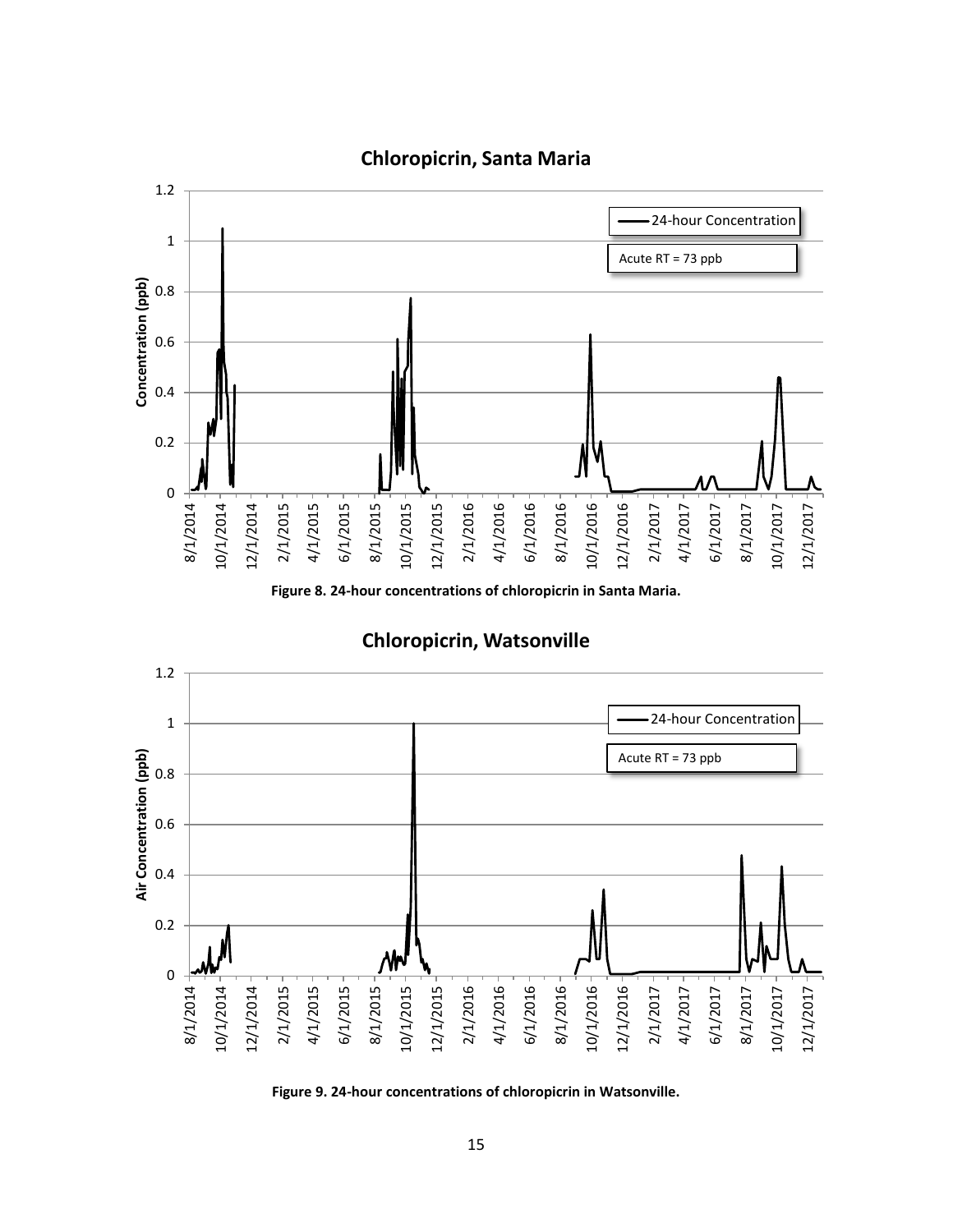## **Chloropicrin, Oxnard**



**Figure 10. 24-hour concentrations of chloropicrin in Oxnard.**

Detailed yearly comparisons of highest 24-h concentrations for all three sampling locations are listed in [Table 10.](#page-15-0) The highest 24-h concentrations for 1,3-D and MeBr were detected in Oxnard in 2015 and 2014 with values of 8.7 ppb and 8.7 ppb, respectively. The highest 24-h concentration for chloropicrin was detected in Santa Maria in 2014 (1.1 ppb).

|             |                          | <b>Highest 24-h concentration (ppb)</b> |      |                       |                          |                   |                          |                              |
|-------------|--------------------------|-----------------------------------------|------|-----------------------|--------------------------|-------------------|--------------------------|------------------------------|
| Location    | 2010                     | 2011                                    | 2012 | 2013                  | 2014                     | 2015              | 2016                     | 2017                         |
|             |                          |                                         |      | 1,3-Dichloropropene   |                          |                   |                          |                              |
| Santa Maria | 1.2                      | 2.4                                     | 1.4  | 5.0                   | 2.4                      | 1.1               | 1.1                      | 0.5                          |
| Camarillo   | 1.9                      | 3.1                                     |      |                       | $\overline{\phantom{0}}$ | $\qquad \qquad -$ |                          |                              |
| Oxnard      | $\overline{\phantom{a}}$ | 0.1                                     | 6.4  | 3.0                   | 2.2                      | 8.7               | 2.9                      | 1.2                          |
| Watsonville | $\overline{\phantom{a}}$ | 0.2                                     | 2.8  | 1.5                   | 0.8                      | 0.9               | 0.5                      | 0.4                          |
|             |                          |                                         |      | <b>Methyl Bromide</b> |                          |                   |                          |                              |
| Santa Maria | 3.7                      | 3.8                                     | 0.8  | 0.8                   | 0.6                      | 1.7               | 1.7                      | <b>ND</b>                    |
| Camarillo   | 0.5                      | 1.4                                     |      |                       | $\overline{\phantom{0}}$ | $\qquad \qquad -$ | $\overline{\phantom{0}}$ | $\qquad \qquad \blacksquare$ |
| Oxnard      |                          | 0.5                                     | 3.4  | 0.2                   | 8.7                      | 0.5               | 0.6                      | <b>ND</b>                    |
| Watsonville | $\overline{\phantom{a}}$ | 0.1                                     | 1.5  | 1.8                   | 0.1                      | 0.2               | 0.7                      | ND                           |
|             |                          |                                         |      | Chloropicrin          |                          |                   |                          |                              |
| Santa Maria |                          |                                         |      |                       | 1.1                      | 0.8               | 0.6                      | 0.5                          |
| Oxnard      |                          |                                         |      | -                     | 0.8                      | 0.8               | ٠                        |                              |
| Watsonville |                          |                                         |      |                       | 0.2                      | 1.0               | 0.3                      | 0.5                          |

<span id="page-15-0"></span>

| Table 8. Comparison of highest 24-h concentrations of 1,3-dichloropropene, methyl bromide, and chloropicrin |
|-------------------------------------------------------------------------------------------------------------|
| per year by location.                                                                                       |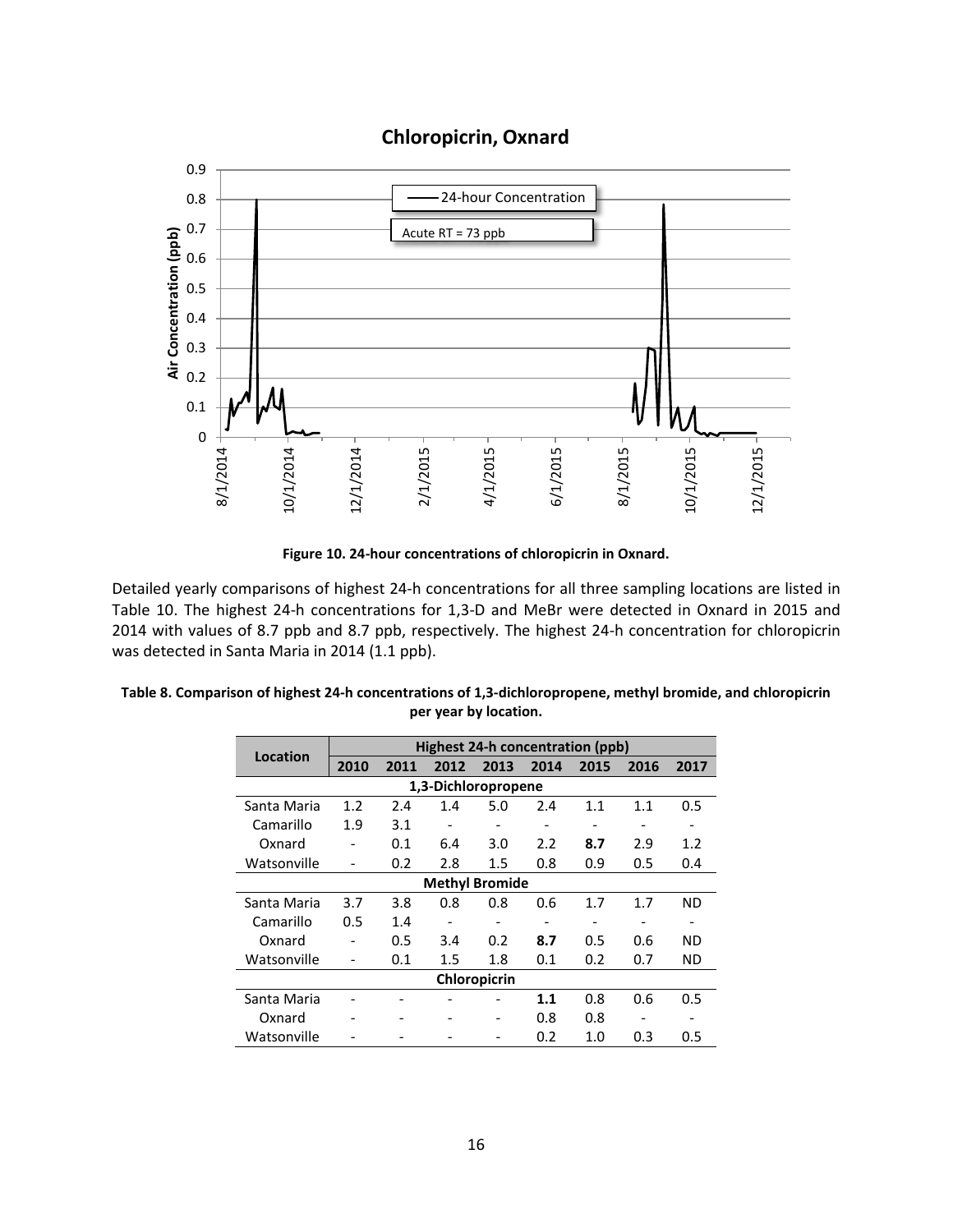## **Subchronic Concentrations**

[Table 11](#page-16-0) shows the highest 90-day rolling average concentrations for 1,3-D at all three sampling locations. Concentrations are presented as rolling averages. The 90-day rolling average concentrations were calculated using one-half the RL for samples with no detectable amount. The highest 90-day rolling average 1,3-D concentration (0.7 ppb) was found in Oxnard in 2015. No 1,3-D 90-day rolling average concentration from any sampling location exceeded the subchronic screening level for 1,3-D. Figures 11 - 13 present the highest 90-day rolling 1,3-D average concentrations measured at all three sampling locations.

The highest 28-day rolling average MeBr concentration (2.0 ppb) was found in Oxnard in 2014 (Table 11). No MeBr 28-day rolling average concentrations from any sampling location exceeded the subchronic regulatory target for MeBr (Table 11). Figures  $12 - 16$  present the highest 28-day rolling MeBr average concentrations measured at all three sampling locations.

The highest 90-day rolling average chloropicrin concentration (0.25 ppb) was found in Santa Maria in 2014. No chloropicrin 90-day rolling average concentration from any sampling location exceeded the subchronic screening level for chloropicrin. Figures  $17 - 18$  present the highest 90-day rolling chloropicrin average concentrations measured at Santa Maria and Watsonville.

| Location                 | <b>Highest Rolling Average</b><br>Concentration<br>(ppb) | <b>Subchronic Screening Level</b><br>(ppb)   | <b>Subchronic Regulatory Target</b><br>(ppb) |  |  |  |  |  |  |
|--------------------------|----------------------------------------------------------|----------------------------------------------|----------------------------------------------|--|--|--|--|--|--|
|                          |                                                          | 1,3-Dichloropropene (90-day rolling average) |                                              |  |  |  |  |  |  |
| Santa Maria <sup>1</sup> | 0.6                                                      | 3                                            |                                              |  |  |  |  |  |  |
| Camarillo <sup>2</sup>   | 0.5                                                      |                                              |                                              |  |  |  |  |  |  |
| $Ox$ nard <sup>3</sup>   | 0.7                                                      |                                              |                                              |  |  |  |  |  |  |
| Watsonville <sup>4</sup> | 0.5                                                      | R                                            |                                              |  |  |  |  |  |  |
|                          | Methyl Bromide (28-day rolling average)                  |                                              |                                              |  |  |  |  |  |  |
| Santa Maria <sup>1</sup> | 1.6                                                      |                                              | 5                                            |  |  |  |  |  |  |
| Camarillo <sup>2</sup>   | 0.9                                                      |                                              |                                              |  |  |  |  |  |  |
| $Ox$ nard <sup>3</sup>   | 2.0                                                      |                                              | ל                                            |  |  |  |  |  |  |
| Watsonville <sup>4</sup> | 0.8                                                      |                                              | 5                                            |  |  |  |  |  |  |
|                          | Chloropicrin (90-day rolling average)                    |                                              |                                              |  |  |  |  |  |  |
| Santa Maria <sup>5</sup> | 0.25                                                     | 0.35                                         |                                              |  |  |  |  |  |  |
| $Ox$ nard <sup>6</sup>   | 0.10                                                     | 0.35                                         |                                              |  |  |  |  |  |  |
| Watsonville <sup>5</sup> | 0.14                                                     | 0.35                                         |                                              |  |  |  |  |  |  |

<span id="page-16-0"></span>

1 – Sampling started on 8/11/10

2 – Sampling occurred between 8/11/10 and 10/17/11

3 – Sampling started on 10/24/11

4 – Sampling started on 11/05/11

5 – Sampling occurred 8/5/14-10/29/14, 8/10/15-12/1/15, and 8/30/16-12/31/17

6 – Data is for the sampling period of high use only (2014: 8/5 – 10/31; 2015: 8/10-12/1)

[Table 12](#page-17-0) lists yearly comparisons of the highest rolling average concentrations for all sampling locations. In 2015, Oxnard had the highest 90-day rolling average concentration of 1,3-D (0.71 ppb) compared to any of the other sampling locations for any sampling year included in this report. In 2014, Oxnard had the highest 28-day rolling average concentration for MeBr (1.97 ppb) compared to any of the other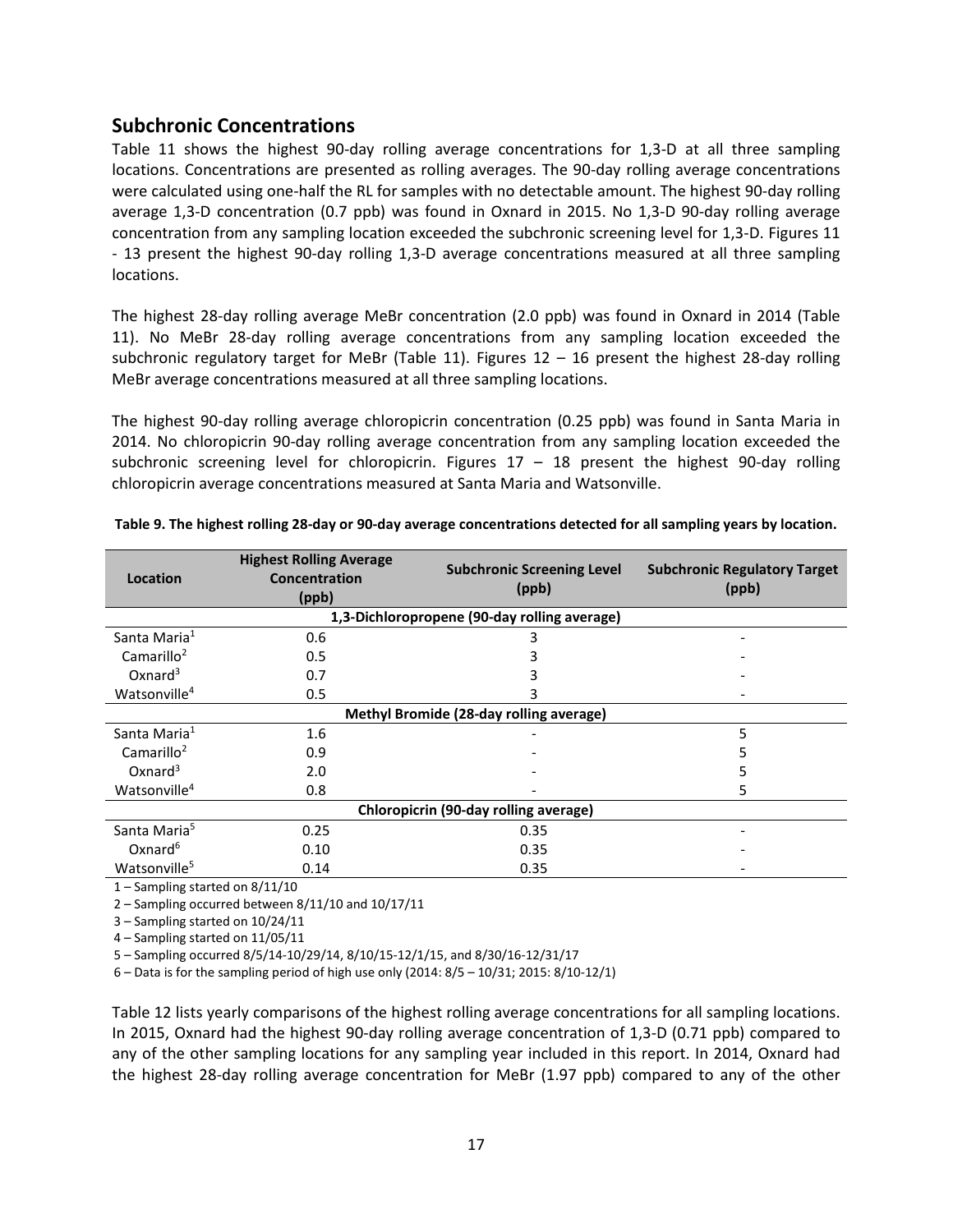sampling locations or sampling years. In 2014, Santa Maria had the highest 90-day rolling average for chloropicrin (0.25 ppb) compared to any of the other sampling locations or sampling years

<span id="page-17-0"></span>**Table 10. Comparisons of highest 28-day or 90-day rolling average concentrations by sampling location.**

| Location                                     |      | Highest observed rolling average concentrations (ppb) |                          |      |      |      |      |           |  |  |  |
|----------------------------------------------|------|-------------------------------------------------------|--------------------------|------|------|------|------|-----------|--|--|--|
|                                              | 2010 | 2011                                                  | 2012                     | 2013 | 2014 | 2015 | 2016 | 2017      |  |  |  |
| 1,3-Dichloropropene (90-day rolling average) |      |                                                       |                          |      |      |      |      |           |  |  |  |
| Santa Maria <sup>1</sup>                     | 0.37 | 0.50                                                  | 0.48                     | 0.60 | 0.26 | 0.29 | 0.28 | 0.25      |  |  |  |
| Camarillo <sup>2</sup>                       | 0.45 | 0.52                                                  |                          |      |      |      |      |           |  |  |  |
| $Ox$ nard <sup>3</sup>                       |      |                                                       | 0.62                     | 0.54 | 0.19 | 0.71 | 0.27 | 0.18      |  |  |  |
| Watsonville <sup>4</sup>                     |      |                                                       | 0.53                     | 0.36 | 0.21 | 0.31 | 0.21 | 0.19      |  |  |  |
|                                              |      | Methyl Bromide (28-day rolling average)               |                          |      |      |      |      |           |  |  |  |
| Santa Maria <sup>1</sup>                     | 1.52 | 1.60                                                  | 0.56                     | 0.26 | 0.30 | 1.15 | 0.75 | ND (0.02) |  |  |  |
| Camarillo <sup>2</sup>                       | 0.28 | 0.87                                                  | $\overline{\phantom{a}}$ |      |      |      |      |           |  |  |  |
| Oxnard $3$                                   |      | 0.15                                                  | 0.90                     | 0.05 | 1.97 | 0.27 | 0.18 | ND (0.02) |  |  |  |
| Watsonville <sup>4</sup>                     |      | 0.02                                                  | 0.75                     | 0.77 | 0.07 | 0.13 | 0.25 | ND (0.02) |  |  |  |
|                                              |      | Chloropicrin (90-day rolling average)                 |                          |      |      |      |      |           |  |  |  |
| Santa Maria <sup>5</sup>                     |      |                                                       |                          |      | 0.25 | 0.21 | 0.12 | 0.13      |  |  |  |
| Oxnard <sup>6</sup>                          |      |                                                       |                          |      | 0.10 | 0.10 |      |           |  |  |  |
| Watsonville <sup>5</sup>                     |      |                                                       |                          |      | 0.05 | 0.12 | 0.09 | 0.14      |  |  |  |
|                                              |      | $-1.111$                                              |                          |      |      |      |      |           |  |  |  |

1 – Sampling started on 8/11/10

2 – Sampling occurred between 8/11/10 and 10/17/11

3 – Sampling started on 10/24/11

4 – Sampling started on 11/05/11

5 – Sampling occurred 8/5/14-10/29/14, 8/10/15-12/1/15, and 8/30/16-12/31/17

6 – Data is for the sampling period of high use only (2014: 8/5 – 10/31; 2015: 8/10-12/1)



### **1,3-Dichloropropene, Santa Maria**

**Figure 11. 90-day rolling average concentrations of 1,3-dichloropropene in Santa Maria.**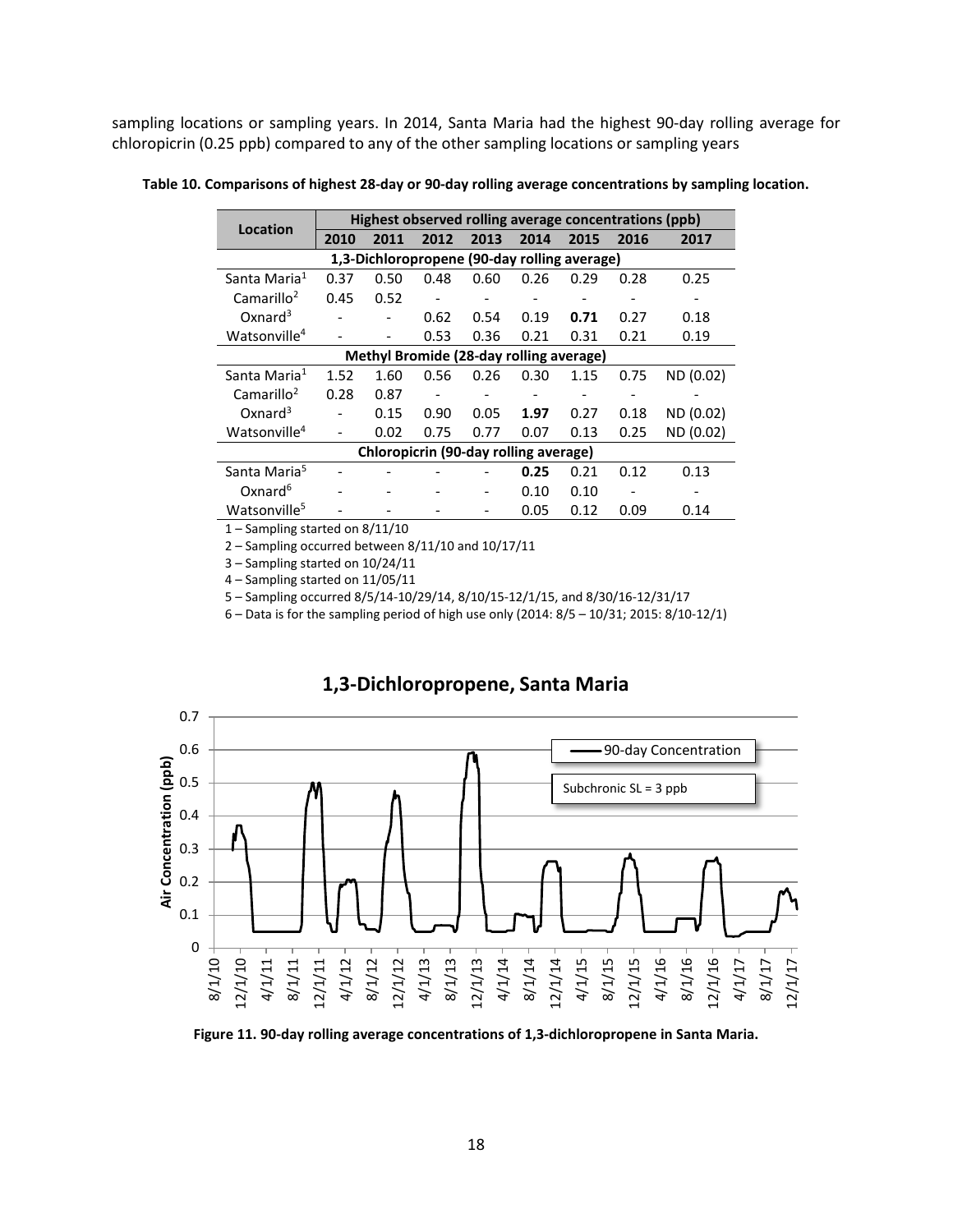

## **1,3-Dichloropropene, Watsonville**

**Figure 12. 90-day rolling average concentrations of 1,3-dichloropropene in Watsonville.**



## **1,3-Dichloropropene, Oxnard**

**Figure 13. 90-day rolling average concentrations of 1,3-dichloropropene in Oxnard.**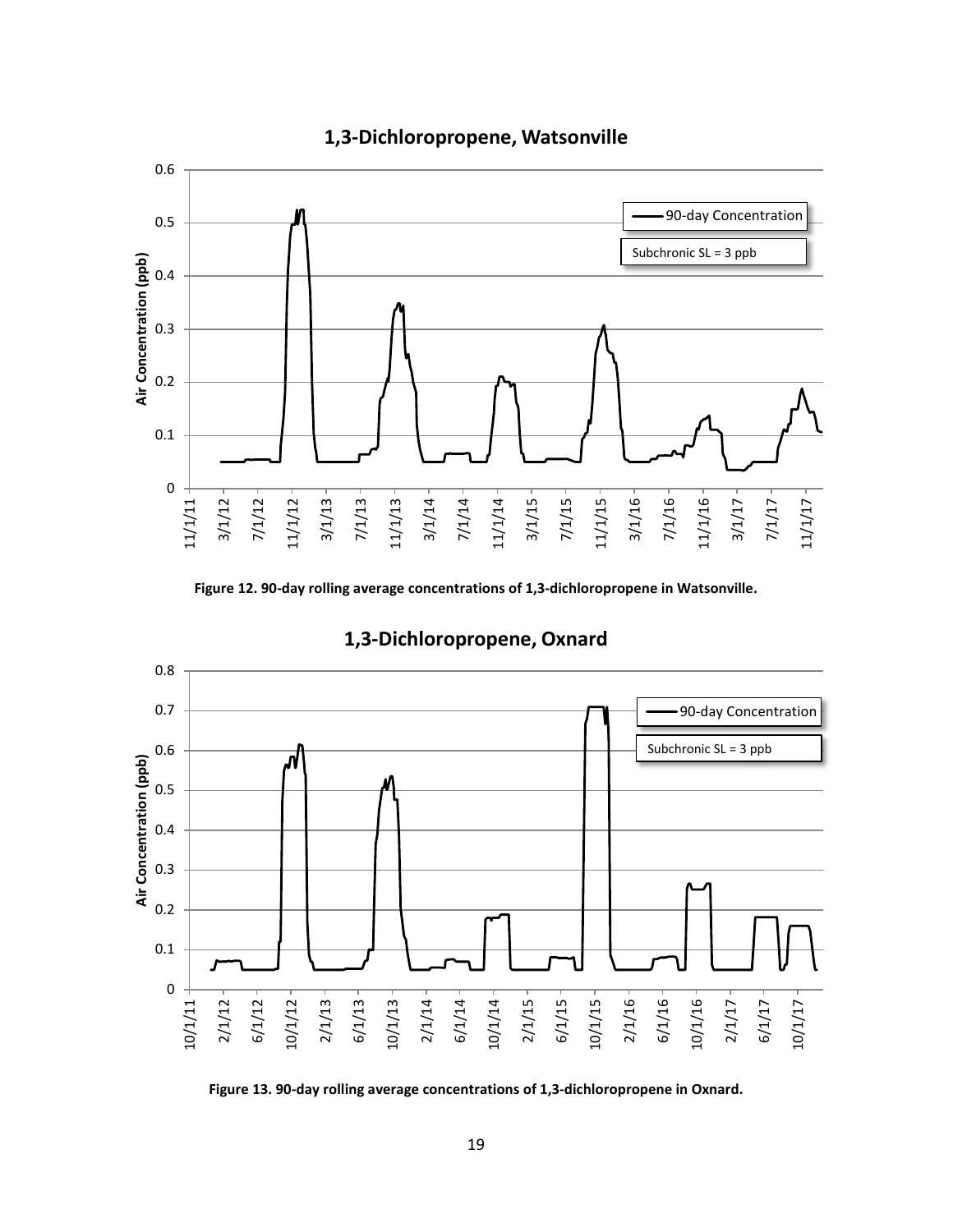

## **Methyl bromide, Santa Maria**

**Figure 14. 28-day rolling average concentrations of methyl bromide in Santa Maria.**



## **Methyl bromide, Watsonville**

**Figure 15. 28-day rolling average concentrations of methyl bromide in Watsonville.**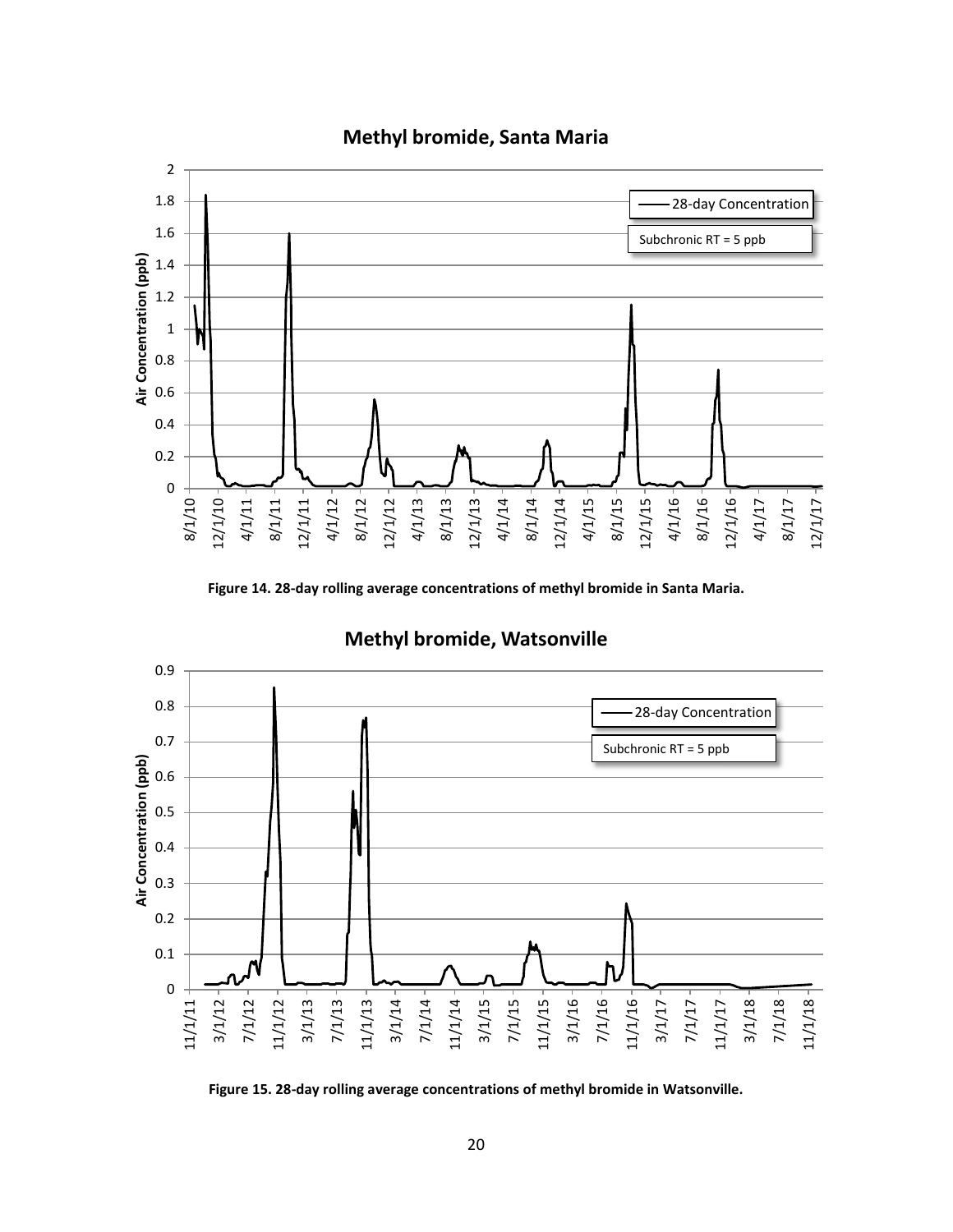

## **Methyl bromide, Oxnard**

**Figure 16. 28-day rolling average concentrations of methyl bromide in Oxnard.**



# **Chloropicrin, Santa Maria**

**Figure 17. 90-day rolling average concentrations of chloropicrin in Santa Maria.**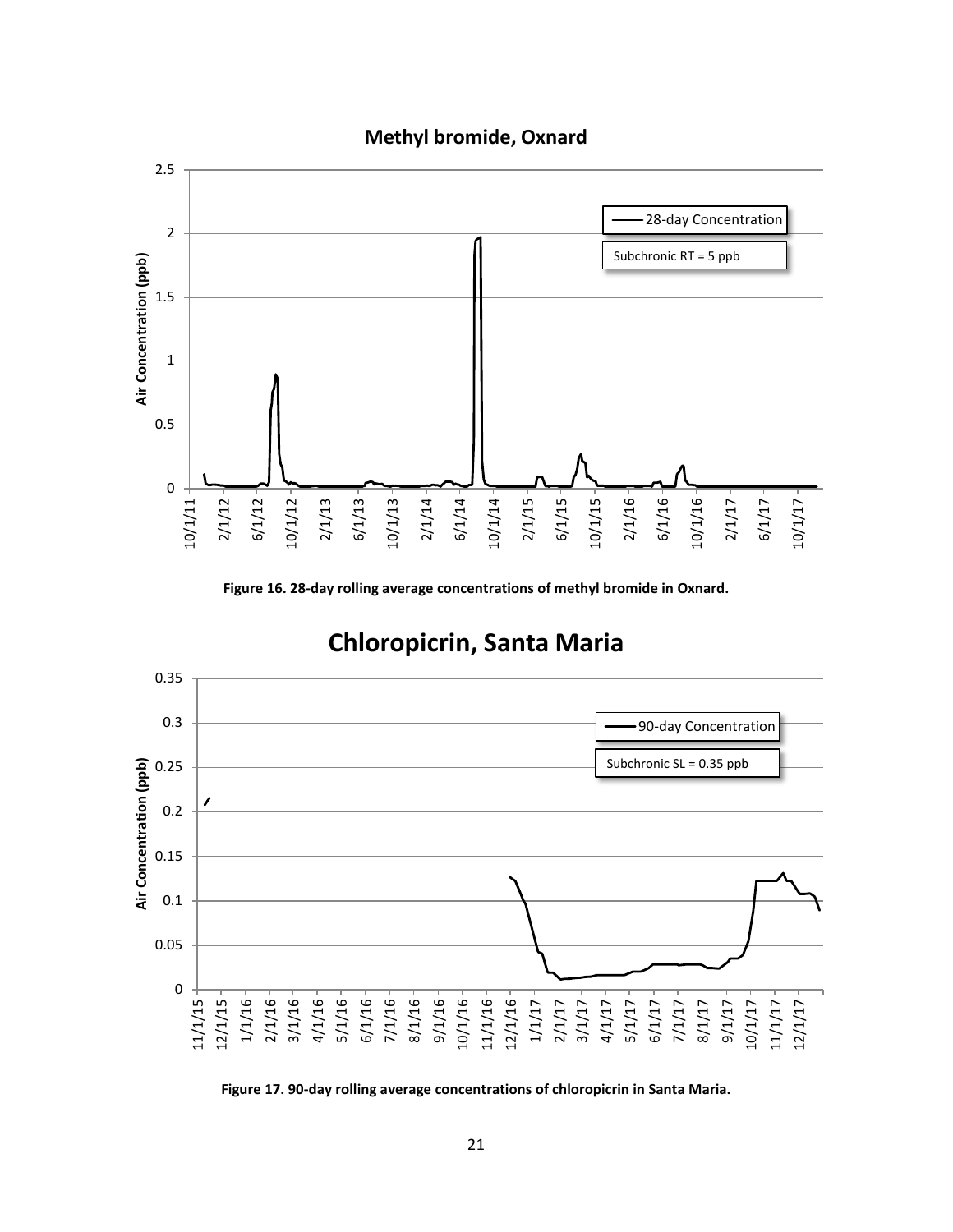

## **Chloropicrin, Watsonville**

**Figure 18. 90-day rolling average concentrations of chloropicrin in Watsonville.**

## **Chronic Concentrations**

Table 13 shows the 1-year average concentrations for all sampling locations for 1,3-D and MeBr in 2017. In 2017, the highest 1-year average 1,3-D concentration measured was 0.11 ppb at Oxnard. In 2017, MeBr was not detected at any TAC monitoring location. Year-round monitoring for chloropicrin occurred for the first time at the Santa Maria and Watsonville sampling locations; both sampling sites had a 1 year average concentration of 0.05 ppb.

| Location              | 1-Year Average Concentration (ppb) | <b>Chronic Screening Level (ppb)</b> |  |  |  |  |  |  |
|-----------------------|------------------------------------|--------------------------------------|--|--|--|--|--|--|
| 1,3-Dichloropropene   |                                    |                                      |  |  |  |  |  |  |
| Santa Maria           | 0.08                               | 2.0                                  |  |  |  |  |  |  |
| Oxnard                | 0.11                               | 2.0                                  |  |  |  |  |  |  |
| Watsonville           | 0.09                               | 2.0                                  |  |  |  |  |  |  |
| <b>Methyl Bromide</b> |                                    |                                      |  |  |  |  |  |  |
| Santa Maria           | ND (0.02)                          | 1.0                                  |  |  |  |  |  |  |
| Oxnard                | ND (0.02)                          | 1.0                                  |  |  |  |  |  |  |
| Watsonville           | ND (0.02)                          | 1.0                                  |  |  |  |  |  |  |
| Chloropicrin          |                                    |                                      |  |  |  |  |  |  |
| Santa Maria           | 0.05                               | 0.27                                 |  |  |  |  |  |  |
| Watsonville           | 0.05                               | 0.27                                 |  |  |  |  |  |  |
| $\cdots$ $\cdots$     |                                    |                                      |  |  |  |  |  |  |

| Table 11. 1-year average air concentrations by location for sampling year 2017. |  |  |  |
|---------------------------------------------------------------------------------|--|--|--|
|---------------------------------------------------------------------------------|--|--|--|

ND = Not Detected

As shown on [Table 14,](#page-22-0) Santa Maria had the highest 2010-2017 average concentration for 1,3-D (0.15 ppb). Santa Maria also had the highest 2010-2017 average concentration for MeBr (0.12 ppb), although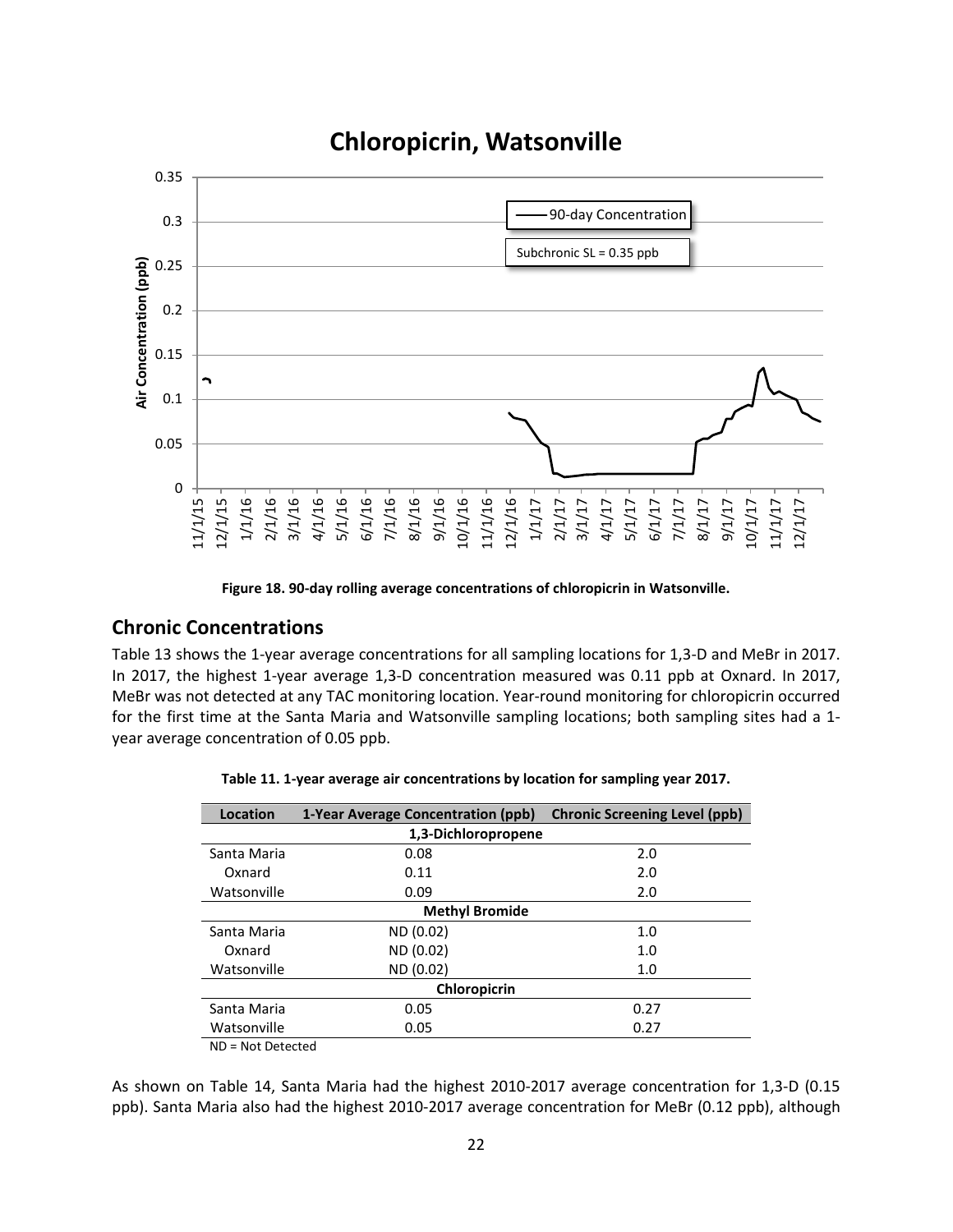MeBr was not detected at any site in 2017. For individual years, Oxnard had the highest 1-year average concentrations for both 1,3-D (0.21 ppb) and MeBr (0.19 ppb) in 2015 and 2014, respectively. Since 2017 marked the first instance of year-round chloropicrin monitoring at any of these sites, it is not compared to previous monitoring here.

<span id="page-22-0"></span>

| Location                 |                              | Avg. Conc. (ppb)         |      |                          |                       |      |      |                          |           |
|--------------------------|------------------------------|--------------------------|------|--------------------------|-----------------------|------|------|--------------------------|-----------|
|                          | 2010                         | 2011                     | 2012 | 2013                     | 2014                  | 2015 | 2016 | 2017                     | 2010-2016 |
| 1,3-Dichloropropene      |                              |                          |      |                          |                       |      |      |                          |           |
| Santa Maria <sup>1</sup> | $\overline{\phantom{0}}$     | 0.16                     | 0.19 | 0.19                     | 0.11                  | 0.11 | 0.12 | 0.08                     | 0.15      |
| Camarillo <sup>2</sup>   | $\ast$                       | $\ast$                   |      | $\overline{\phantom{0}}$ |                       |      |      |                          |           |
| $Ox$ nard <sup>3</sup>   | $\overline{\phantom{0}}$     | $\ast$                   | 0.19 | 0.17                     | 0.09                  | 0.21 | 0.11 | 0.11                     | 0.14      |
| Watsonville <sup>4</sup> |                              | $\overline{\phantom{0}}$ | 0.16 | 0.13                     | 0.09                  | 0.12 | 0.07 | 0.09                     | 0.11      |
|                          |                              |                          |      |                          | <b>Methyl Bromide</b> |      |      |                          |           |
| Santa Maria <sup>1</sup> | $\qquad \qquad \blacksquare$ | 0.18                     | 0.09 | 0.06                     | 0.05                  | 0.14 | 0.09 | 0.01                     | 0.12      |
| Camarillo <sup>2</sup>   | $\ast$                       | $\ast$                   |      | $\overline{\phantom{0}}$ |                       |      |      | $\overline{\phantom{0}}$ |           |
| $Ox$ nard <sup>3</sup>   | -                            | $\ast$                   | 0.10 | 0.02                     | 0.19                  | 0.05 | 0.03 | 0.01                     | 0.07      |
| Watsonville <sup>4</sup> |                              |                          | 0.12 | 0.15                     | 0.02                  | 0.04 | 0.04 | 0.02                     | 0.07      |

**Table 12. Comparison of 1-year average concentrations by sampling location.**

1 – Sampling started on 8/11/10

2 – Sampling occurred between 8/11/10 and 10/17/11

3 – Sampling started on 10/24/11

4 – Sampling started on 11/05/11

\* Sampling timeframe was for less than 12 months. Therefore, a 1-year average concentration was determined.

## **Cancer Risk Estimates**

1,3-D is classified as a human carcinogen by both the United States Environmental Protection Agency and Proposition 65. Cancer risk is typically expressed as the estimated probability of developing cancer over a 70-year lifetime (e.g., 1 in 100,000 or 1 in 1,000,000, also expressed as 1 x 10<sup>-5</sup> or 1 x 10<sup>-6</sup>, respectively).

DPR set a regulatory cancer risk goal for 1,3-D of 1 in 100,000  $(1 \times 10^{-5})$  in the 2016 Risk Management Directive (DPR 2016). Cancer risk can be estimated using air monitoring results and evaluated against the cancer risk goal using the following equation:

Cancer Risk =  $\text{CPF}_{\text{H}}$  \* LAC \* nBR

where:

Risk = probability of an additional case of cancer over a 70-year period.  $\text{CPF}_{\text{H}}$  = estimated cancer potency factor in humans (mg/kg/day)<sup>-1</sup>. LAC = mean lifetime (70-year) air concentration (mg m<sup>-3</sup>). nBR = normalized breathing rate of a human adult (m<sup>3</sup> kg<sup>-1</sup> day<sup>-1</sup>).

The DPR-estimated value of CPF<sub>H</sub> based on a portal-of-entry effect, is 0.014 (mg/kg/day)<sup>-1</sup> (DPR 2015).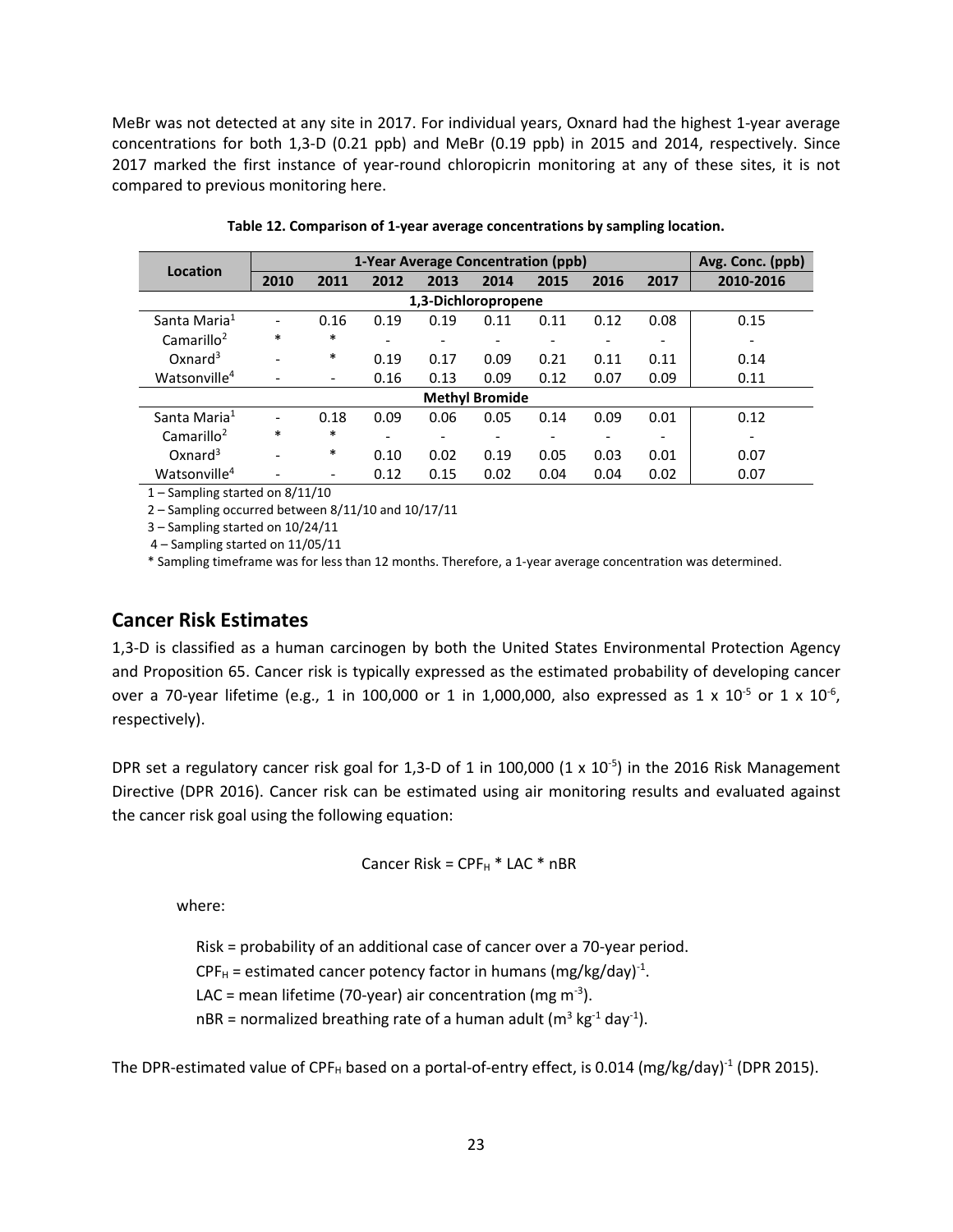DPR assumes nBR to be 0.28  $m^3$  kg<sup>-1</sup> day<sup>-1</sup> (DPR 2015). For this study and based on the available monitoring data, LAC is taken as the mean annual concentration of total 1,3-D at a monitoring location for all available years, with non-detection samples assigned a value of ½ RL. Alternatively, the cancer risk can be expressed relative to DPR's regulatory target of 0.56 ppb (CPF $_H \times nBR$ , and converting units). Table [15](#page-23-0) shows the estimated cancer risk from 1,3-D exposures for all sampling locations based on 2010-2017 air monitoring data.

| Location                 | <b>2010-2017 Average</b><br><b>Concentration (ppb)</b> | Lifetime (70-year) Regulatory<br>Target (ppb) | <b>Average Cancer Risk</b><br><b>Estimate</b> |
|--------------------------|--------------------------------------------------------|-----------------------------------------------|-----------------------------------------------|
| Santa Maria <sup>1</sup> | 0.15                                                   | 0.56                                          | $2.5 \times 10^{-6}$                          |
| $Ox$ nard <sup>2</sup>   | 0.14                                                   | 0.56                                          | $2.7 \times 10^{-6}$                          |

<span id="page-23-0"></span>**Table 13. 1,3-dichloropropene cancer risk estimate comparisons for all sampling locations for sampling years 2010-2017.**

Watsonville<sup>3</sup> 1.9 × 10<sup>-6</sup> 1.9 × 10<sup>-6</sup> 1.9 × 10<sup>-6</sup> 1 – Sampling started on 8/11/10 2 – Sampling started on 10/24/11 3 – Sampling started on 11/05/11

## **DISCUSSION**

Since monitoring began in 2010, none of the detected concentrations for the three fumigants exceeded DPR's human health screening levels or regulatory targets for acute exposure (24-h), subchronic exposure (4-week or 90-day), or chronic exposure (1-year). A general decreasing trend for 1,3-D concentrations for some sampling locations can be observed throughout the 2010 – 2017 sample years. The time periods and communities with higher concentrations are consistent with historical use patterns.

Overall, MeBr concentrations have generally decreased over time at all three sampling locations. On December 31, 2016, most uses of MeBr were discontinued and this was reflected in monitoring results as no detections occurred at any TAC monitoring location in 2017.

For all sampled years, Santa Maria had the highest overall 24-h chloropicrin concentration followed by Watsonville. However, a general decreasing trend can be observed in Santa Maria as the highest 24-h concentrations measured at this site have decreased every year starting with 2014. Out of the two sites monitoring in 2017, Santa Maria had the highest 4-week rolling average concentration.

## **REFERENCES**

ARB, 2000. Standard Operating Procedure for the Determination of Aromatic and Halogenated Compounds in Ambient Air by Capillary Column Gas Chromatography/Mass Spectrometry. California Air Resources Board. Sacramento, CA. [http://www.arb.ca.gov/aaqm/sop/sop\\_058.pdf](http://www.arb.ca.gov/aaqm/sop/sop_058.pdf)

ARB, 2001. Standard Operating Procedure for Sampling and Analysis of Trichloronitromethane (Chloropicrin) in Application and Ambient Air using Gas Chromatography/Mass Selective Detector. California Air Resources Board. Sacramento, CA.<http://www.cdpr.ca.gov/docs/emon/methbrom/rmp0601/arbrpt01.pdf>

CDFA, 1999. Determination of Chloropicrin Desorbed from LAD-4 Resin Tubes. California Department of Food and Agriculture. Sacramento, CA. [http://www.cdpr.ca.gov/docs/specproj/lompoc/99append/append\\_m.pdf](http://www.cdpr.ca.gov/docs/specproj/lompoc/99append/append_m.pdf)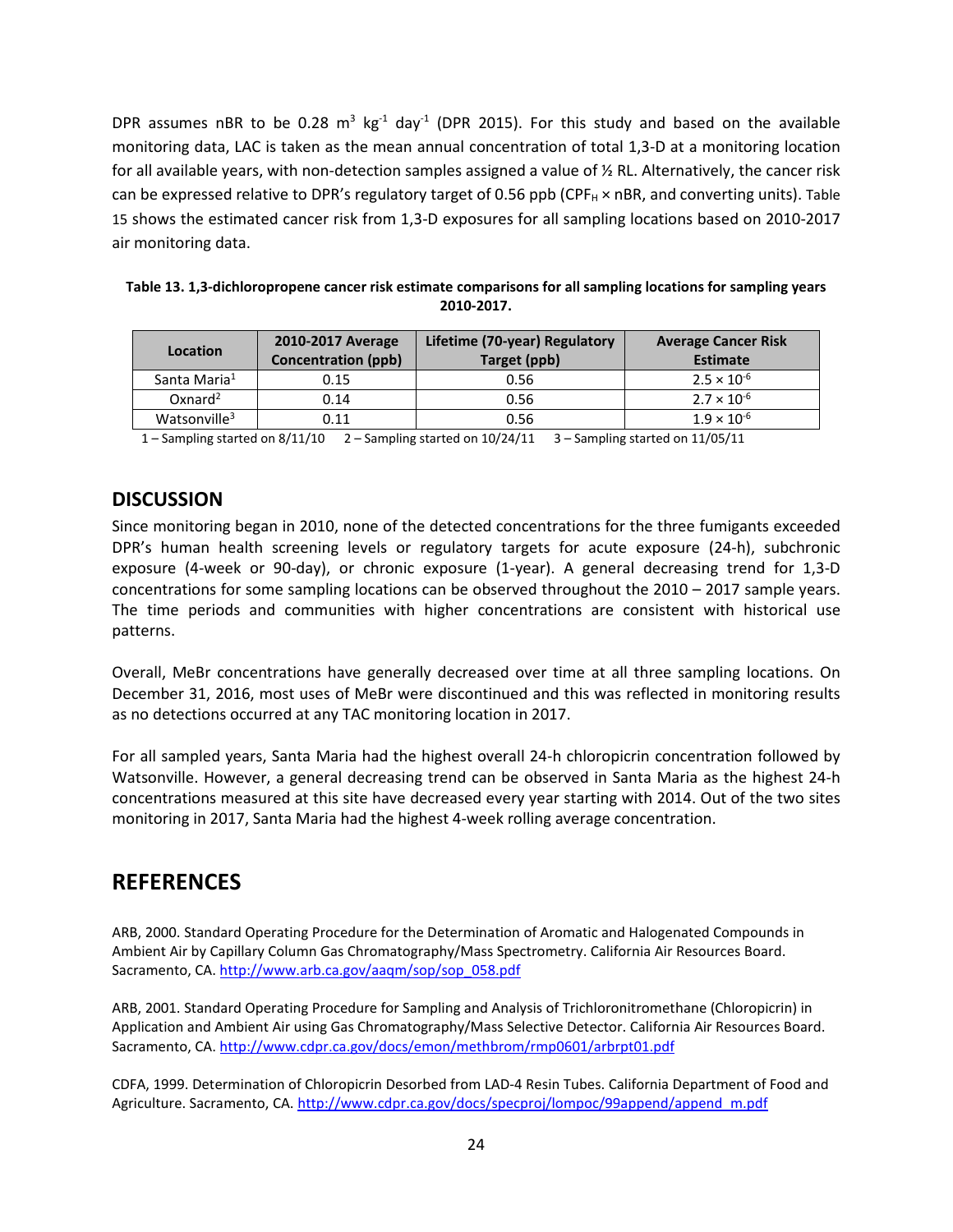## Appendix A:

| Santa Maria |                                 |                                      | Camarillo/Oxnard |                                 |                                      | <b>Ohlone</b> |                                 |                                      |
|-------------|---------------------------------|--------------------------------------|------------------|---------------------------------|--------------------------------------|---------------|---------------------------------|--------------------------------------|
|             |                                 | <b>Concentration (ppb)</b>           |                  |                                 | <b>Concentration (ppb)</b>           |               |                                 | <b>Concentration (ppb)</b>           |
| Date        | <b>Methyl</b><br><b>Bromide</b> | $1,3-$<br><b>Dichloro</b><br>propene | <b>Date</b>      | <b>Methyl</b><br><b>Bromide</b> | $1,3-$<br><b>Dichloro</b><br>propene | <b>Date</b>   | <b>Methyl</b><br><b>Bromide</b> | $1,3-$<br><b>Dichloro</b><br>propene |
| 8/11/10     | 0.28                            | <b>ND</b>                            | 8/10/10          | 0.29                            | <b>ND</b>                            | 11/5/11       | 0.08                            | 0.21                                 |
| 8/15/10     | 0.34                            | <b>ND</b>                            | 8/16/10          | 0.52                            | 0.52                                 | 12/5/11       | <b>ND</b>                       | <b>ND</b>                            |
| 8/16/10     | 0.28                            | <b>ND</b>                            | 8/23/10          | 0.25                            | 1.15                                 | 12/11/11      | <b>ND</b>                       | <b>ND</b>                            |
| 8/23/10     | 3.70                            | <b>ND</b>                            | 8/31/10          | 0.05                            | 1.90                                 | 12/17/11      | ND.                             | <b>ND</b>                            |
| 8/31/10     | 0.57                            | <b>ND</b>                            | 9/7/10           | <b>ND</b>                       | 0.32                                 | 12/23/11      | ND.                             | <b>ND</b>                            |
| 9/6/10      | 0.26                            | <b>ND</b>                            | 9/12/10          | 0.05                            | 1.03                                 | 12/29/11      | ND.                             | <b>ND</b>                            |
| 9/12/10     | 0.20                            | <b>ND</b>                            | 9/20/10          | 0.04                            | 0.61                                 | 1/4/12        | ND.                             | ND.                                  |
| 9/29/10     | 2.40                            | 0.72                                 | 10/4/10          | 0.05                            | <b>ND</b>                            | 1/10/12       | ND.                             | <b>ND</b>                            |
| 10/3/10     | 0.63                            | 0.44                                 | 10/11/10         | 0.05                            | ND.                                  | 1/12/12       | ND.                             | <b>ND</b>                            |
| 10/10/10    | 2.50                            | 0.33                                 | 10/18/10         | 0.06                            | <b>ND</b>                            | 1/16/12       | ND.                             | <b>ND</b>                            |
| 10/19/10    | 0.56                            | 0.47                                 | 10/25/10         | <b>ND</b>                       | <b>ND</b>                            | 1/22/12       | ND.                             | ND.                                  |
| 10/27/10    | 0.41                            | 1.24                                 | 11/9/10          | ND                              | <b>ND</b>                            | 1/28/12       | ND.                             | <b>ND</b>                            |
| 10/31/10    | 0.25                            | 0.96                                 | 11/10/10         | ND.                             | <b>ND</b>                            | 2/9/12        | ND.                             | <b>ND</b>                            |
| 11/8/10     | 0.13                            | <b>ND</b>                            | 11/15/10         | <b>ND</b>                       | <b>ND</b>                            | 2/21/12       | ND.                             | <b>ND</b>                            |
| 11/16/10    | 0.06                            | <b>ND</b>                            | 11/22/10         | <b>ND</b>                       | <b>ND</b>                            | 2/23/12       | ND.                             | ND.                                  |
| 11/22/10    | 0.08                            | <b>ND</b>                            | 11/29/10         | <b>ND</b>                       | <b>ND</b>                            | 2/27/12       | ND.                             | <b>ND</b>                            |
| 11/30/10    | 0.03                            | ND                                   | 12/6/10          | ND.                             | ND.                                  | 3/14/12       | 0.04                            | <b>ND</b>                            |
| 12/5/10     | 0.19                            | <b>ND</b>                            | 12/13/10         | <b>ND</b>                       | <b>ND</b>                            | 3/16/12       | ND.                             | <b>ND</b>                            |
| 12/10/10    | <b>ND</b>                       | <b>ND</b>                            | 12/27/10         | <b>ND</b>                       | $\sf ND$                             | 3/20/12       | <b>ND</b>                       | ND.                                  |
| 12/13/10    | 0.04                            | <b>ND</b>                            | 1/3/11           | <b>ND</b>                       | <b>ND</b>                            | 3/22/12       | ND.                             | <b>ND</b>                            |
| 12/26/10    | ND                              | ND                                   | 1/10/11          | ND.                             | ND.                                  | 3/23/12       | ND.                             | ND.                                  |
| 1/2/11      | <b>ND</b>                       | <b>ND</b>                            | 1/25/11          | <b>ND</b>                       | <b>ND</b>                            | 3/28/12       | ND.                             | <b>ND</b>                            |
| 1/10/11     | ND                              | <b>ND</b>                            | 1/31/11          | <b>ND</b>                       | <b>ND</b>                            | 4/3/12        | ND.                             | ND.                                  |
| 1/17/11     | <b>ND</b>                       | <b>ND</b>                            | 2/7/11           | 0.51                            | <b>ND</b>                            | 4/9/12        | <b>ND</b>                       | <b>ND</b>                            |
| 1/25/11     | ND                              | <b>ND</b>                            | 2/14/11          | 0.10                            | <b>ND</b>                            | 4/11/12       | 0.18                            | ND                                   |
| 1/31/11     | 0.07                            | ND.                                  | 2/20/11          | 0.04                            | <b>ND</b>                            | 4/15/12       | <b>ND</b>                       | ND.                                  |
| 2/6/11      | <b>ND</b>                       | <b>ND</b>                            | 3/7/11           | ND.                             | <b>ND</b>                            | 4/21/12       | ND.                             | ND.                                  |
| 2/14/11     | 0.04                            | $\sf ND$                             | 3/9/11           | ND                              | <b>ND</b>                            | 4/27/12       | ND.                             | ND.                                  |
| 2/15/11     | <b>ND</b>                       | <b>ND</b>                            | 3/14/11          | <b>ND</b>                       | <b>ND</b>                            | 5/3/12        | <b>ND</b>                       | ND.                                  |
| 2/21/11     | <b>ND</b>                       | <b>ND</b>                            | 3/21/11          | <b>ND</b>                       | <b>ND</b>                            | 5/9/12        | ND.                             | ND.                                  |
| 2/28/11     | <b>ND</b>                       | <b>ND</b>                            | 3/29/11          | <b>ND</b>                       | <b>ND</b>                            | 5/15/12       | <b>ND</b>                       | <b>ND</b>                            |
| 3/7/11      | <b>ND</b>                       | <b>ND</b>                            | 4/3/11           | 0.30                            | <b>ND</b>                            | 5/17/12       | <b>ND</b>                       | 0.13                                 |
| 3/13/11     | <b>ND</b>                       | <b>ND</b>                            | 4/10/11          | 0.56                            | <b>ND</b>                            | 5/21/12       | <b>ND</b>                       | <b>ND</b>                            |
| 3/15/11     | <b>ND</b>                       | <b>ND</b>                            | 4/12/11          | <b>ND</b>                       | <b>ND</b>                            | 5/27/12       | 0.06                            | <b>ND</b>                            |
| 3/20/11     | <b>ND</b>                       | <b>ND</b>                            | 4/17/11          | 0.10                            | ND                                   | 6/2/12        | <b>ND</b>                       | <b>ND</b>                            |

### RESULTS OF INDIVIDUAL 1,3-DICHLOROPROPENE & METHYL BROMIDE SAMPLES FOR 2010-2017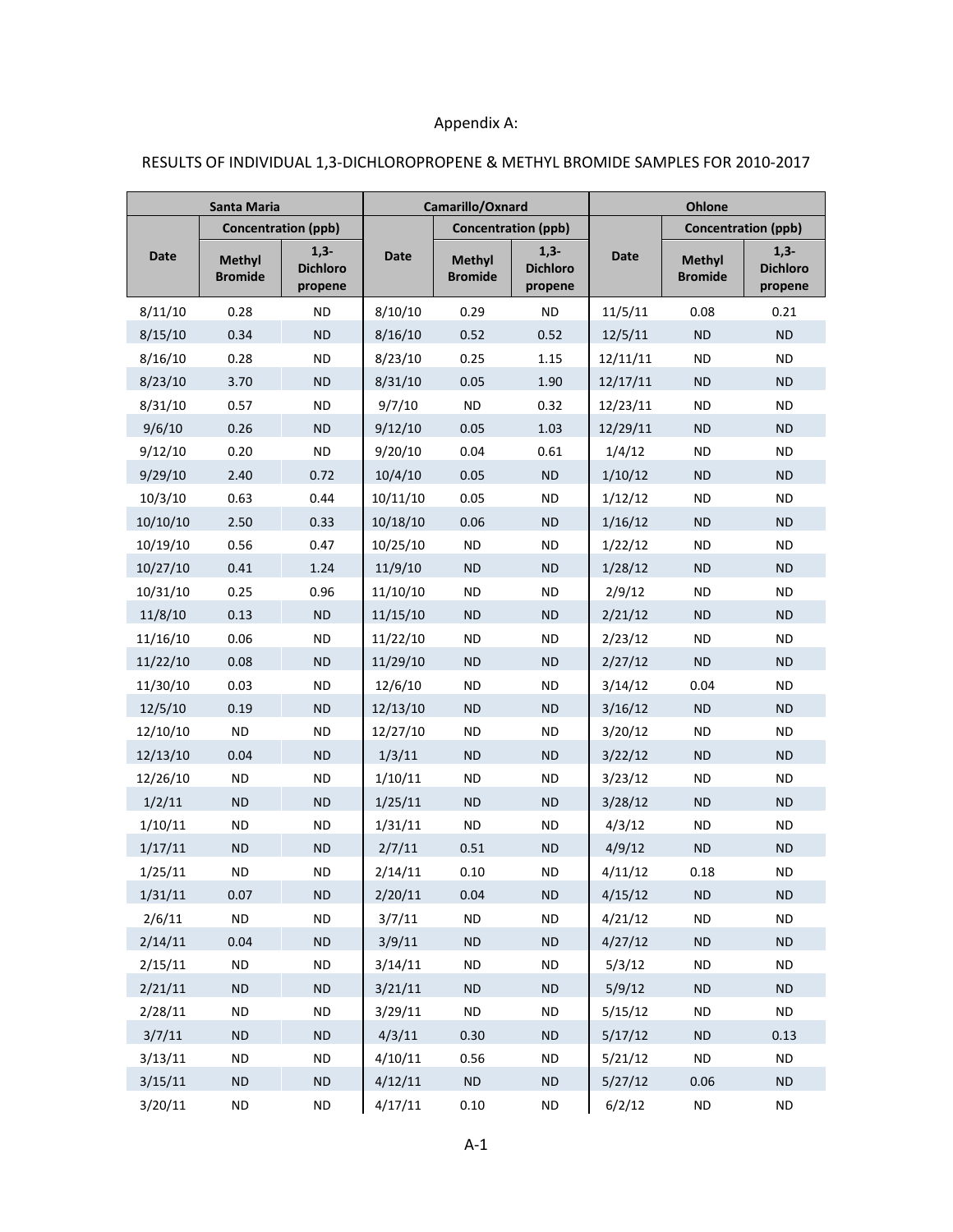| 3/28/11  | <b>ND</b> | $\sf ND$  | 4/19/11  | 0.03                          | ${\sf ND}$ | 6/8/12   | 0.05      | <b>ND</b>  |
|----------|-----------|-----------|----------|-------------------------------|------------|----------|-----------|------------|
| 4/3/11   | <b>ND</b> | <b>ND</b> | 4/26/11  | 0.30                          | <b>ND</b>  | 6/14/12  | 0.05      | <b>ND</b>  |
| 4/10/11  | <b>ND</b> | $\sf ND$  | 5/2/11   | 0.14                          | ND         | 6/20/12  | ND        | ND         |
| 4/12/11  | <b>ND</b> | <b>ND</b> | 5/3/11   | 0.16                          | <b>ND</b>  | 6/26/12  | 0.06      | <b>ND</b>  |
| 4/17/11  | <b>ND</b> | $\sf ND$  | 5/8/11   | ND                            | ND         | 6/28/12  | $\sf ND$  | ${\sf ND}$ |
| 4/25/11  | 0.03      | <b>ND</b> | 5/17/11  | <b>ND</b>                     | <b>ND</b>  | 7/2/12   | <b>ND</b> | <b>ND</b>  |
| 5/1/11   | ND        | $\sf ND$  | 5/23/11  | 0.90                          | ND         | 7/8/12   | 0.25      | <b>ND</b>  |
| 5/8/11   | <b>ND</b> | <b>ND</b> | 6/1/11   | 0.35                          | <b>ND</b>  | 7/14/12  | 0.12      | <b>ND</b>  |
| 5/10/11  | 0.03      | $\sf ND$  | 6/5/11   | 0.12                          | ND         | 7/20/12  | $\sf ND$  | ${\sf ND}$ |
| 5/16/11  | <b>ND</b> | <b>ND</b> | 6/13/11  | 0.18                          | 0.16       | 7/24/12  | <b>ND</b> | <b>ND</b>  |
| 5/17/11  | <b>ND</b> | $\sf ND$  | 6/21/11  | 0.04                          | ND         | 7/26/12  | ND        | <b>ND</b>  |
| 5/23/11  | 0.04      | <b>ND</b> | 6/26/11  | 0.10                          | <b>ND</b>  | 8/1/12   | 0.08      | <b>ND</b>  |
| 5/31/11  | <b>ND</b> | $\sf ND$  | 7/4/11   | ND                            | ND         | 8/7/12   | 0.10      | ${\sf ND}$ |
| 6/5/11   | <b>ND</b> | <b>ND</b> | 7/14/11  | <b>ND</b>                     | <b>ND</b>  | 8/13/12  | 0.04      | <b>ND</b>  |
| 6/13/11  | <b>ND</b> | $\sf ND$  | 7/25/11  | 0.09                          | ND         | 8/15/12  | 0.04      | <b>ND</b>  |
| 6/19/11  | <b>ND</b> | <b>ND</b> | 7/25/11  | 0.09                          | <b>ND</b>  | 8/19/12  | 0.23      | <b>ND</b>  |
| 6/21/11  | <b>ND</b> | $\sf ND$  | 8/1/11   | 0.18                          | ND         | 8/25/12  | 0.07      | ${\sf ND}$ |
| 6/26/11  | <b>ND</b> | <b>ND</b> | 8/9/11   | 0.60                          | <b>ND</b>  | 8/31/12  | 0.59      | <b>ND</b>  |
| 7/4/11   | <b>ND</b> | $\sf ND$  | 8/16/11  | 0.86                          | ND         | 9/6/12   | 0.56      | <b>ND</b>  |
| 7/13/11  | <b>ND</b> | <b>ND</b> | 8/21/11  | 1.30                          | <b>ND</b>  | 9/12/12  | 0.22      | <b>ND</b>  |
| 7/18/11  | <b>ND</b> | $\sf ND$  | 8/22/11  | 0.38                          | 0.25       | 9/18/12  | 0.16      | ND         |
| 7/19/11  | <b>ND</b> | <b>ND</b> | 8/28/11  | 0.88                          | <b>ND</b>  | 9/20/12  | 0.44      | 0.59       |
| 7/24/11  | 0.15      | $\sf ND$  | 8/29/11  | 1.40                          | 0.14       | 9/30/12  | 1.00      | 0.90       |
| 7/31/11  | 0.06      | <b>ND</b> | 9/4/11   | 0.67                          | 1.05       | 10/6/12  | 0.78      | 0.92       |
| 8/7/11   | ND        | $\sf ND$  | 9/7/11   | 0.41                          | 0.87       | 10/12/12 | 0.55      | 2.80       |
| 8/15/11  | 0.11      | <b>ND</b> | 9/12/11  | 0.59                          | 3.10       | 10/16/12 | 1.50      | 1.49       |
| 8/21/11  | 0.08      | $\sf ND$  | 9/18/11  | 0.17                          | 0.28       | 10/18/12 | 0.25      | 0.33       |
| 8/22/11  | 0.06      | $\sf ND$  | 9/25/11  | 0.04                          | 1.93       | 10/24/12 | 0.21      | 0.54       |
| 8/28/11  | 0.09      | $\sf ND$  | 10/3/11  | 0.04                          | 0.21       | 10/30/12 | 0.18      | 0.43       |
| 8/29/11  | 0.06      | <b>ND</b> | 10/17/11 | 0.04                          | 0.12       | 11/5/12  | <b>ND</b> | <b>ND</b>  |
| 9/5/11   | 0.11      | ND        |          | <b>Site Changed to Oxnard</b> |            | 11/11/12 | <b>ND</b> | <b>ND</b>  |
| 9/12/11  | 3.80      | 0.42      | 10/24/11 | 0.04                          | <b>ND</b>  | 11/17/12 | <b>ND</b> | <b>ND</b>  |
| 9/18/11  | 3.10      | 2.40      | 10/30/11 | 0.47                          | ND         | 11/20/12 | ND        | <b>ND</b>  |
| 9/20/11  | 0.15      | 0.64      | 11/2/11  | <b>ND</b>                     | <b>ND</b>  | 11/30/12 | <b>ND</b> | <b>ND</b>  |
| 9/25/11  | 0.55      | 1.72      | 11/5/11  | 0.14                          | ND         | 12/5/12  | $\sf ND$  | <b>ND</b>  |
| 10/2/11  | 1.90      | 1.39      | 11/16/11 | <b>ND</b>                     | <b>ND</b>  | 12/11/12 | <b>ND</b> | <b>ND</b>  |
| 10/10/11 | 0.12      | 0.90      | 11/17/11 | ND                            | ND         | 12/13/12 | ND        | <b>ND</b>  |
| 10/11/11 | $\sf ND$  | 0.10      | 11/23/11 | <b>ND</b>                     | <b>ND</b>  | 12/17/12 | <b>ND</b> | <b>ND</b>  |
| 10/18/11 | 0.06      | $\sf ND$  | 11/29/11 | ND                            | ND         | 12/23/12 | $\sf ND$  | <b>ND</b>  |
| 10/24/11 | 0.05      | <b>ND</b> | 12/2/11  | <b>ND</b>                     | <b>ND</b>  | 12/29/12 | <b>ND</b> | <b>ND</b>  |
| 10/30/11 | 0.39      | 0.50      | 12/7/11  | 0.09                          | ND         | 1/4/13   | ND        | <b>ND</b>  |
| 11/5/11  | 0.07      | <b>ND</b> | 12/11/11 | 0.03                          | <b>ND</b>  | 1/10/13  | <b>ND</b> | <b>ND</b>  |
| 11/11/11 | 0.05      | $\sf ND$  | 12/13/11 | $\sf ND$                      | $\sf ND$   | 1/16/13  | $\sf ND$  | ND         |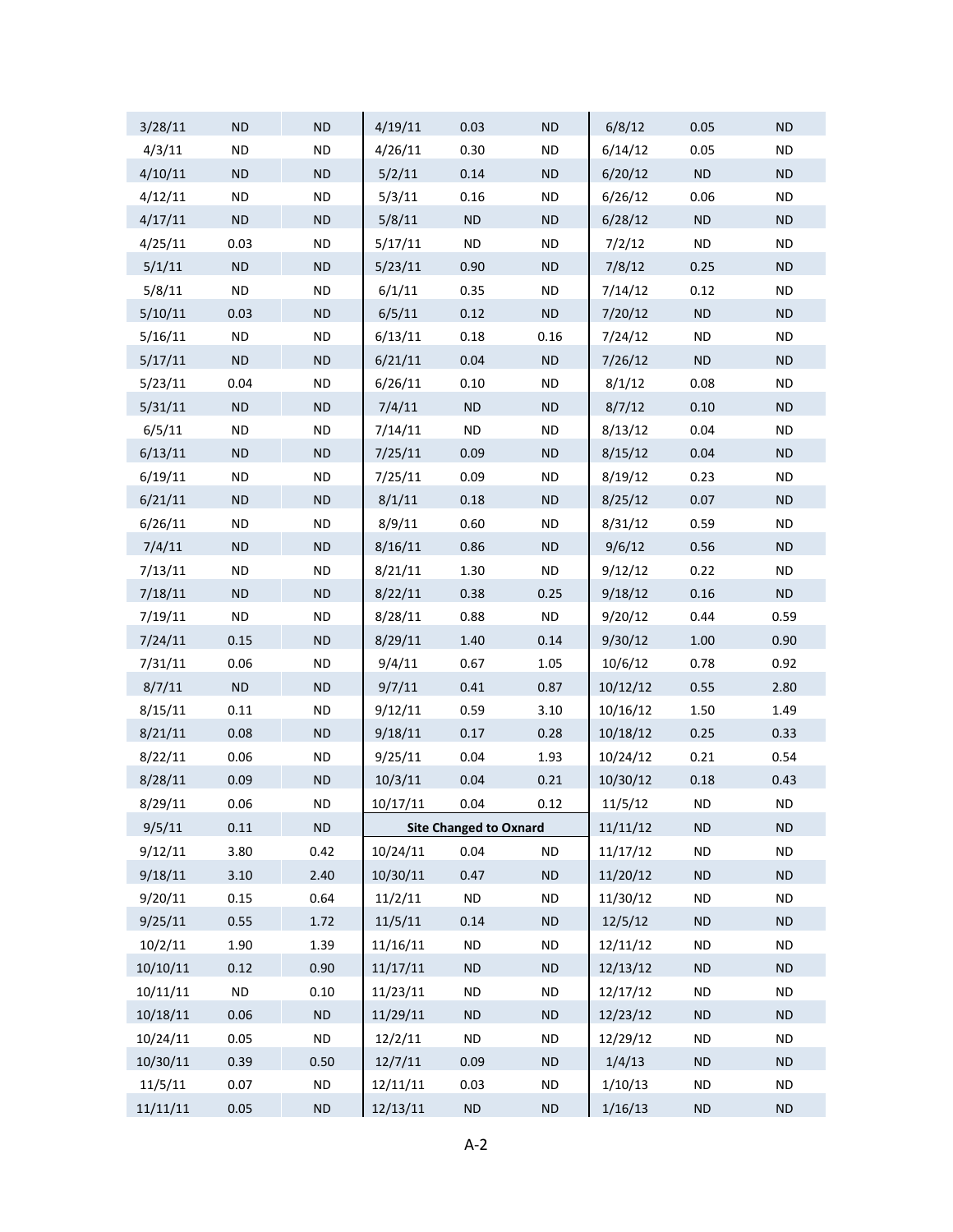| 11/16/11 | ND        | <b>ND</b> | 12/17/11 | ND        | <b>ND</b>  | 1/22/13 | 0.04      | ND        |
|----------|-----------|-----------|----------|-----------|------------|---------|-----------|-----------|
| 11/17/11 | 0.03      | <b>ND</b> | 12/23/11 | 0.03      | <b>ND</b>  | 1/24/13 | ND        | <b>ND</b> |
| 11/23/11 | 0.10      | <b>ND</b> | 12/29/11 | <b>ND</b> | <b>ND</b>  | 1/28/13 | <b>ND</b> | ND        |
| 11/29/11 | 0.09      | $\sf ND$  | 1/7/12   | 0.07      | 0.44       | 2/3/13  | <b>ND</b> | <b>ND</b> |
| 12/5/11  | 0.07      | <b>ND</b> | 1/10/12  | ND.       | ND.        | 2/9/13  | ND        | ND.       |
| 12/11/11 | 0.04      | <b>ND</b> | 1/12/12  | <b>ND</b> | <b>ND</b>  | 2/12/13 | <b>ND</b> | <b>ND</b> |
| 12/13/11 | 0.08      | <b>ND</b> | 1/16/12  | <b>ND</b> | <b>ND</b>  | 2/15/13 | ND        | ND        |
| 12/20/11 | 0.05      | $\sf ND$  | 1/22/12  | <b>ND</b> | <b>ND</b>  | 2/21/13 | <b>ND</b> | <b>ND</b> |
| 12/23/11 | ND        | <b>ND</b> | 1/28/12  | ND        | ND.        | 3/11/13 | ND        | ND.       |
| 12/29/11 | <b>ND</b> | <b>ND</b> | 2/3/12   | <b>ND</b> | <b>ND</b>  | 3/17/13 | <b>ND</b> | <b>ND</b> |
| 1/4/12   | <b>ND</b> | <b>ND</b> | 2/9/12   | <b>ND</b> | <b>ND</b>  | 3/20/13 | ND        | ND        |
| 1/10/12  | <b>ND</b> | $\sf ND$  | 2/21/12  | <b>ND</b> | <b>ND</b>  | 3/23/13 | <b>ND</b> | <b>ND</b> |
| 1/12/12  | ND        | <b>ND</b> | 2/23/12  | ND        | ND.        | 3/24/13 | ND        | ND.       |
| 1/16/12  | <b>ND</b> | <b>ND</b> | 2/27/12  | <b>ND</b> | <b>ND</b>  | 3/29/13 | <b>ND</b> | <b>ND</b> |
| 1/22/12  | <b>ND</b> | <b>ND</b> | 3/4/12   | <b>ND</b> | <b>ND</b>  | 4/4/13  | <b>ND</b> | ND        |
| 1/31/12  | <b>ND</b> | ND        | 3/10/12  | <b>ND</b> | <b>ND</b>  | 4/10/13 | <b>ND</b> | <b>ND</b> |
| 2/3/12   | ND        | <b>ND</b> | 3/14/12  | ND.       | ND.        | 4/16/13 | ND        | ND.       |
| 2/9/12   | <b>ND</b> | <b>ND</b> | 3/16/12  | <b>ND</b> | <b>ND</b>  | 4/22/13 | <b>ND</b> | <b>ND</b> |
| 2/15/12  | <b>ND</b> | <b>ND</b> | 3/22/12  | <b>ND</b> | <b>ND</b>  | 4/24/13 | ND        | ND        |
| 2/21/12  | <b>ND</b> | <b>ND</b> | 3/28/12  | <b>ND</b> | <b>ND</b>  | 4/28/13 | <b>ND</b> | <b>ND</b> |
| 2/23/12  | ND        | 0.63      | 4/3/12   | ND        | <b>ND</b>  | 5/4/13  | 0.03      | ND.       |
| 2/27/12  | <b>ND</b> | 0.32      | 4/9/12   | ND.       | <b>ND</b>  | 5/10/13 | <b>ND</b> | <b>ND</b> |
| 3/4/12   | <b>ND</b> | 1.36      | 4/11/12  | <b>ND</b> | <b>ND</b>  | 5/14/13 | <b>ND</b> | ND        |
| 3/10/12  | <b>ND</b> | 0.46      | 4/15/12  | ND        | <b>ND</b>  | 5/16/13 | <b>ND</b> | <b>ND</b> |
| 3/14/12  | ND        | <b>ND</b> | 4/21/12  | ND        | ND.        | 5/22/13 | ND        | ND        |
| 3/16/12  | <b>ND</b> | <b>ND</b> | 4/27/12  | ND.       | <b>ND</b>  | 5/30/13 | <b>ND</b> | <b>ND</b> |
| 3/22/12  | <b>ND</b> | <b>ND</b> | 5/3/12   | ND        | <b>ND</b>  | 6/3/13  | <b>ND</b> | <b>ND</b> |
| 3/28/12  | <b>ND</b> | <b>ND</b> | 5/9/12   | ND        | ND         | 6/9/13  | <b>ND</b> | <b>ND</b> |
| 4/3/12   | ND        | <b>ND</b> | 5/15/12  | ND        | ND.        | 6/15/13 | ND        | ND        |
| 4/9/12   | <b>ND</b> | 0.31      | 5/17/12  | <b>ND</b> | ${\sf ND}$ | 6/21/13 | <b>ND</b> | <b>ND</b> |
| 4/11/12  | ND        | <b>ND</b> | 5/21/12  | ND        | <b>ND</b>  | 6/25/13 | <b>ND</b> | <b>ND</b> |
| 4/15/12  | <b>ND</b> | ND        | 5/27/12  | ND        | ND         | 6/27/13 | 0.03      | 0.31      |
| 4/21/12  | <b>ND</b> | <b>ND</b> | 6/2/12   | 0.04      | <b>ND</b>  | 7/3/13  | <b>ND</b> | <b>ND</b> |
| 4/27/12  | <b>ND</b> | <b>ND</b> | 6/8/12   | 0.07      | <b>ND</b>  | 7/11/13 | <b>ND</b> | <b>ND</b> |
| 5/3/12   | ND.       | <b>ND</b> | 6/14/12  | 0.05      | <b>ND</b>  | 7/15/13 | <b>ND</b> | ND.       |
| 5/9/12   | <b>ND</b> | <b>ND</b> | 6/20/12  | ND        | <b>ND</b>  | 7/21/13 | <b>ND</b> | <b>ND</b> |
| 5/15/12  | <b>ND</b> | <b>ND</b> | 6/26/12  | <b>ND</b> | <b>ND</b>  | 7/24/13 | <b>ND</b> | <b>ND</b> |
| 5/17/12  | <b>ND</b> | <b>ND</b> | 6/28/12  | <b>ND</b> | <b>ND</b>  | 7/27/13 | <b>ND</b> | <b>ND</b> |
| 5/21/12  | ND.       | <b>ND</b> | 7/2/12   | ND        | ND.        | 8/2/13  | <b>ND</b> | <b>ND</b> |
| 5/27/12  | <b>ND</b> | 0.11      | 7/8/12   | <b>ND</b> | <b>ND</b>  | 8/8/13  | 0.08      | 0.21      |
| 6/2/12   | 0.04      | 0.12      | 7/14/12  | 0.24      | <b>ND</b>  | 8/14/13 | 0.81      | <b>ND</b> |
| 6/8/12   | 0.05      | ND        | 7/20/12  | 3.40      | <b>ND</b>  | 8/20/13 | 0.04      | <b>ND</b> |
| 6/14/12  | 0.04      | <b>ND</b> | 7/24/12  | 0.33      | ND.        | 8/26/13 | 0.50      | <b>ND</b> |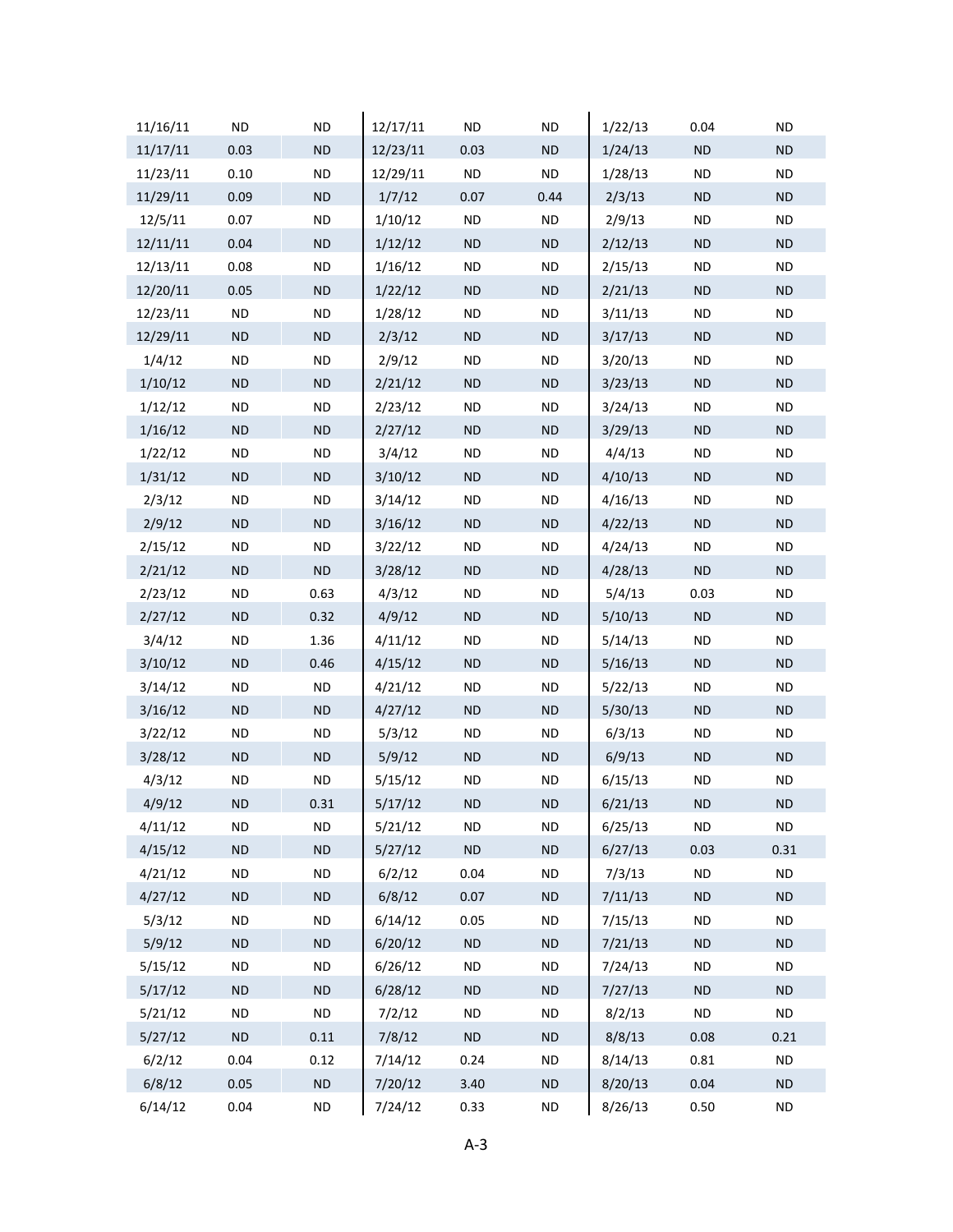| 6/20/12  | <b>ND</b> | <b>ND</b> | 7/26/12  | 0.53      | <b>ND</b>  | 8/28/13  | 0.49      | 0.13       |
|----------|-----------|-----------|----------|-----------|------------|----------|-----------|------------|
| 6/26/12  | <b>ND</b> | <b>ND</b> | 8/1/12   | 0.18      | <b>ND</b>  | 9/1/13   | 0.83      | <b>ND</b>  |
| 6/28/12  | <b>ND</b> | ND        | 8/7/12   | 0.70      | 0.10       | 9/7/13   | 0.70      | 1.51       |
| 7/2/12   | <b>ND</b> | <b>ND</b> | 8/13/12  | 0.05      | <b>ND</b>  | 9/11/13  | 0.18      | 0.38       |
| 7/8/12   | <b>ND</b> | ND        | 8/15/12  | 0.04      | $\sf ND$   | 9/13/13  | 0.52      | $\sf ND$   |
| 7/14/12  | <b>ND</b> | <b>ND</b> | 8/19/12  | 0.07      | 1.27       | 9/19/13  | 0.34      | 0.10       |
| 7/20/12  | <b>ND</b> | ND        | 8/25/12  | 0.10      | ND         | 9/25/13  | 0.22      | 0.43       |
| 7/24/12  | <b>ND</b> | <b>ND</b> | 8/31/12  | <b>ND</b> | 6.40       | 10/1/13  | 0.34      | 0.27       |
| 7/26/12  | <b>ND</b> | ND        | 9/6/12   | 0.09      | 1.42       | 10/7/13  | 0.68      | 0.39       |
| 8/1/12   | 0.04      | <b>ND</b> | 9/12/12  | <b>ND</b> | 0.33       | 10/8/13  | 0.90      | <b>ND</b>  |
| 8/7/12   | 0.04      | ND        | 9/18/12  | <b>ND</b> | ND         | 10/13/13 | 1.80      | 0.36       |
| 8/13/12  | 0.46      | <b>ND</b> | 9/20/12  | 0.03      | 0.41       | 10/19/13 | 0.63      | 1.06       |
| 8/15/12  | 0.32      | ND        | 9/24/12  | ND        | $\sf ND$   | 10/25/13 | 0.09      | 0.55       |
| 8/19/12  | 0.11      | <b>ND</b> | 9/30/12  | 0.14      | <b>ND</b>  | 10/31/13 | 0.51      | 0.36       |
| 8/25/12  | 0.12      | ND        | 10/6/12  | 0.03      | <b>ND</b>  | 11/6/13  | $\sf ND$  | 0.25       |
| 8/31/12  | 0.12      | <b>ND</b> | 10/12/12 | <b>ND</b> | <b>ND</b>  | 11/12/13 | <b>ND</b> | 0.24       |
| 9/6/12   | 0.36      | ND        | 10/16/12 | <b>ND</b> | <b>ND</b>  | 11/18/13 | <b>ND</b> | ND         |
| 9/12/12  | 0.58      | 0.48      | 10/18/12 | <b>ND</b> | <b>ND</b>  | 11/20/13 | <b>ND</b> | <b>ND</b>  |
| 9/18/12  | 0.42      | 0.66      | 10/30/12 | ND        | <b>ND</b>  | 11/24/13 | <b>ND</b> | <b>ND</b>  |
| 9/20/12  | 0.55      | 1.05      | 11/5/12  | <b>ND</b> | <b>ND</b>  | 11/30/13 | <b>ND</b> | <b>ND</b>  |
| 9/24/12  | 0.68      | 0.92      | 11/11/12 | <b>ND</b> | <b>ND</b>  | 12/6/13  | <b>ND</b> | <b>ND</b>  |
| 9/30/12  | 0.77      | 1.12      | 11/17/12 | <b>ND</b> | <b>ND</b>  | 12/10/13 | <b>ND</b> | <b>ND</b>  |
| 10/6/12  | 0.11      | 0.63      | 11/20/12 | ND        | <b>ND</b>  | 12/18/13 | ND        | <b>ND</b>  |
| 10/12/12 | 0.17      | 0.44      | 11/23/12 | <b>ND</b> | <b>ND</b>  | 12/24/13 | 0.04      | <b>ND</b>  |
| 10/16/12 | 0.05      | 0.22      | 11/29/12 | ND        | <b>ND</b>  | 12/30/13 | ND        | <b>ND</b>  |
| 10/18/12 | 0.03      | 0.36      | 12/5/12  | <b>ND</b> | <b>ND</b>  | 1/5/14   | <b>ND</b> | <b>ND</b>  |
| 10/24/12 | ND        | ND        | 12/11/12 | <b>ND</b> | <b>ND</b>  | 1/11/14  | 0.04      | <b>ND</b>  |
| 10/30/12 | 0.21      | 0.42      | 12/13/12 | 0.04      | <b>ND</b>  | 1/15/14  | <b>ND</b> | <b>ND</b>  |
| 11/5/12  | 0.10      | 1.21      | 12/17/12 | ND        | ${\sf ND}$ | 1/17/14  | <b>ND</b> | ND         |
| 11/11/12 | 0.06      | 0.34      | 12/23/12 | <b>ND</b> | <b>ND</b>  | 1/23/14  | <b>ND</b> | <b>ND</b>  |
| 11/17/12 | <b>ND</b> | ND        | 12/29/12 | <b>ND</b> | <b>ND</b>  | 1/29/14  | <b>ND</b> | <b>ND</b>  |
| 11/20/12 | 0.58      | $\sf ND$  | 1/4/13   | <b>ND</b> | <b>ND</b>  | 2/4/14   | <b>ND</b> | <b>ND</b>  |
| 11/23/12 | 0.17      | 0.21      | 1/10/13  | ND        | $\sf ND$   | 2/10/14  | $\sf ND$  | <b>ND</b>  |
| 11/29/12 | <b>ND</b> | <b>ND</b> | 1/16/13  | <b>ND</b> | <b>ND</b>  | 2/12/14  | <b>ND</b> | <b>ND</b>  |
| 12/5/12  | <b>ND</b> | ND        | 1/22/13  | ND        | ND         | 2/16/14  | 0.03      | <b>ND</b>  |
| 12/11/12 | <b>ND</b> | <b>ND</b> | 1/24/13  | <b>ND</b> | <b>ND</b>  | 2/22/14  | 0.04      | <b>ND</b>  |
| 12/13/12 | <b>ND</b> | ND        | 1/28/13  | ND        | $\sf ND$   | 2/28/14  | ND        | <b>ND</b>  |
| 12/17/12 | <b>ND</b> | <b>ND</b> | 2/3/13   | <b>ND</b> | <b>ND</b>  | 3/6/14   | <b>ND</b> | <b>ND</b>  |
| 12/23/12 | <b>ND</b> | ND        | 2/9/13   | ND        | ND         | 3/12/14  | $\sf ND$  | <b>ND</b>  |
| 12/29/12 | <b>ND</b> | <b>ND</b> | 2/12/13  | <b>ND</b> | <b>ND</b>  | 3/18/14  | <b>ND</b> | <b>ND</b>  |
| 1/4/13   | <b>ND</b> | ND        | 2/15/13  | ND        | $\sf ND$   | 3/24/14  | $\sf ND$  | <b>ND</b>  |
| 1/10/13  | <b>ND</b> | <b>ND</b> | 2/21/13  | <b>ND</b> | <b>ND</b>  | 3/26/14  | <b>ND</b> | <b>ND</b>  |
| 1/16/13  | <b>ND</b> | $\sf ND$  | 2/27/13  | $\sf ND$  | $\sf ND$   | 3/30/14  | $\sf ND$  | ${\sf ND}$ |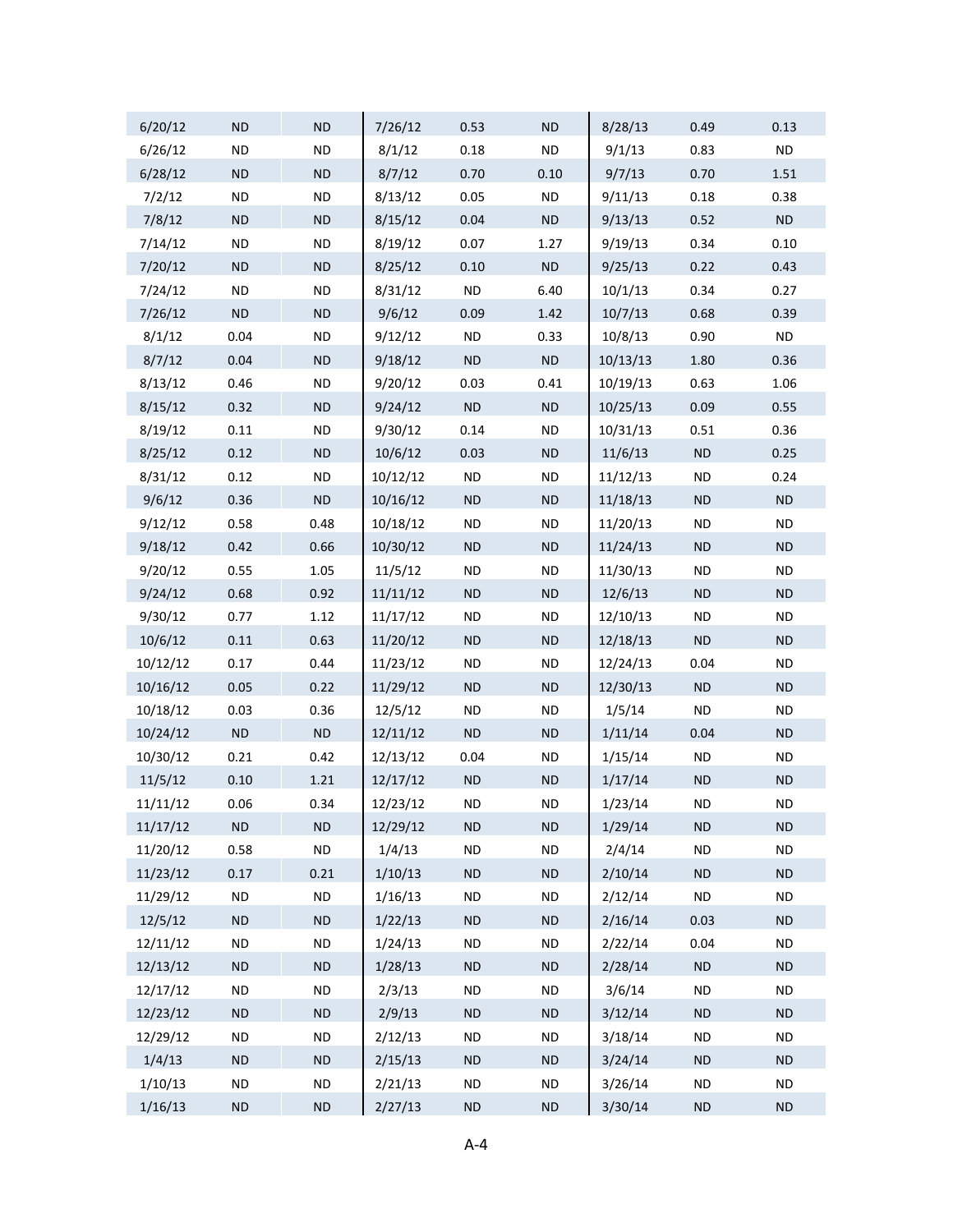| 1/22/13 | ND        | ND         | 3/5/13  | ND        | <b>ND</b>  | 4/5/14   | ND        | ND        |
|---------|-----------|------------|---------|-----------|------------|----------|-----------|-----------|
| 1/24/13 | <b>ND</b> | ND.        | 3/11/13 | <b>ND</b> | <b>ND</b>  | 4/9/14   | <b>ND</b> | <b>ND</b> |
| 1/28/13 | ND        | <b>ND</b>  | 3/17/13 | <b>ND</b> | <b>ND</b>  | 4/11/14  | ND.       | ND.       |
| 2/3/13  | <b>ND</b> | <b>ND</b>  | 3/20/13 | <b>ND</b> | <b>ND</b>  | 4/17/14  | <b>ND</b> | <b>ND</b> |
| 2/9/13  | ND        | <b>ND</b>  | 3/23/13 | ND        | ND.        | 4/23/14  | ND        | ND.       |
| 2/12/13 | <b>ND</b> | <b>ND</b>  | 3/29/13 | <b>ND</b> | <b>ND</b>  | 4/29/14  | <b>ND</b> | 0.33      |
| 2/15/13 | ND        | <b>ND</b>  | 4/4/13  | <b>ND</b> | <b>ND</b>  | 5/5/14   | ND.       | ND.       |
| 2/21/13 | <b>ND</b> | <b>ND</b>  | 4/10/13 | <b>ND</b> | <b>ND</b>  | 5/11/14  | ND.       | <b>ND</b> |
| 2/27/13 | ND        | ND         | 4/16/13 | ND        | 0.10       | 5/17/14  | ND        | ND        |
| 3/5/13  | <b>ND</b> | <b>ND</b>  | 4/22/13 | <b>ND</b> | <b>ND</b>  | 5/21/14  | <b>ND</b> | ND.       |
| 3/11/13 | ND        | <b>ND</b>  | 4/22/13 | <b>ND</b> | <b>ND</b>  | 5/23/14  | ND.       | ND        |
| 3/17/13 | <b>ND</b> | <b>ND</b>  | 4/28/13 | <b>ND</b> | <b>ND</b>  | 5/29/14  | ND.       | <b>ND</b> |
| 3/20/13 | 0.08      | ND         | 5/4/13  | ND        | ND         | 6/4/14   | ND        | ND        |
| 3/23/13 | 0.03      | <b>ND</b>  | 5/10/13 | <b>ND</b> | <b>ND</b>  | 6/10/14  | <b>ND</b> | ND.       |
| 3/29/13 | 0.10      | <b>ND</b>  | 5/14/13 | <b>ND</b> | <b>ND</b>  | 6/16/14  | ND.       | ND        |
| 4/4/13  | <b>ND</b> | ${\sf ND}$ | 5/16/13 | <b>ND</b> | <b>ND</b>  | 6/22/14  | <b>ND</b> | <b>ND</b> |
| 4/10/13 | <b>ND</b> | ND         | 5/22/13 | ND        | ND         | 6/26/14  | ND        | ND        |
| 4/16/13 | <b>ND</b> | <b>ND</b>  | 5/28/13 | <b>ND</b> | <b>ND</b>  | 6/28/14  | <b>ND</b> | ND.       |
| 4/22/13 | ND        | <b>ND</b>  | 6/3/13  | <b>ND</b> | <b>ND</b>  | 7/4/14   | ND.       | ND        |
| 4/24/13 | <b>ND</b> | ${\sf ND}$ | 6/9/13  | <b>ND</b> | <b>ND</b>  | 7/10/14  | ND.       | <b>ND</b> |
| 4/28/13 | ND        | ND         | 6/15/13 | ND        | ND.        | 7/16/14  | ND        | ND        |
| 5/4/13  | <b>ND</b> | <b>ND</b>  | 6/21/13 | 0.05      | 0.24       | 7/22/14  | <b>ND</b> | <b>ND</b> |
| 5/10/13 | ND        | 0.10       | 6/25/13 | <b>ND</b> | 0.22       | 7/24/14  | ND.       | ND        |
| 5/14/13 | <b>ND</b> | ND         | 6/27/13 | 0.17      | ${\sf ND}$ | 7/28/14  | ND.       | <b>ND</b> |
| 5/16/13 | ND        | <b>ND</b>  | 7/3/13  | ND.       | ND.        | 8/3/14   | ND        | ND        |
| 5/22/13 | <b>ND</b> | 0.34       | 7/9/13  | 0.04      | 0.57       | 8/9/14   | <b>ND</b> | <b>ND</b> |
| 5/28/13 | ND        | <b>ND</b>  | 7/15/13 | 0.04      | <b>ND</b>  | 8/15/14  | ND.       | ND.       |
| 6/3/13  | <b>ND</b> | ${\sf ND}$ | 7/21/13 | 0.04      | <b>ND</b>  | 8/21/14  | <b>ND</b> | <b>ND</b> |
| 6/9/13  | 0.04      | ND         | 7/24/13 | ND        | <b>ND</b>  | 9/2/14   | ND        | ND        |
| 6/15/13 | <b>ND</b> | <b>ND</b>  | 7/27/13 | 0.05      | 1.90       | 9/8/14   | 0.06      | ND.       |
| 6/21/13 | ND        | <b>ND</b>  | 8/2/13  | 0.06      | 3.00       | 9/14/14  | 0.05      | ND        |
| 6/25/13 | <b>ND</b> | ${\sf ND}$ | 8/8/13  | 0.03      | 0.50       | 9/20/14  | 0.07      | <b>ND</b> |
| 6/27/13 | <b>ND</b> | <b>ND</b>  | 8/14/13 | <b>ND</b> | 0.73       | 9/23/14  | 0.08      | <b>ND</b> |
| 7/3/13  | <b>ND</b> | <b>ND</b>  | 8/26/13 | 0.04      | 0.54       | 9/26/14  | 0.05      | 0.26      |
| 7/9/13  | ND        | <b>ND</b>  | 8/28/13 | <b>ND</b> | 0.52       | 10/2/14  | 0.06      | <b>ND</b> |
| 7/15/13 | <b>ND</b> | <b>ND</b>  | 9/1/13  | <b>ND</b> | ND         | 10/8/14  | 0.08      | 0.57      |
| 7/21/13 | <b>ND</b> | <b>ND</b>  | 9/7/13  | <b>ND</b> | 0.42       | 10/18/14 | 0.06      | 0.78      |
| 7/24/13 | <b>ND</b> | <b>ND</b>  | 9/11/13 | <b>ND</b> | <b>ND</b>  | 10/21/14 | 0.04      | 0.47      |
| 7/27/13 | ND        | <b>ND</b>  | 9/13/13 | <b>ND</b> | <b>ND</b>  | 10/26/14 | 0.05      | 0.32      |
| 8/2/13  | <b>ND</b> | <b>ND</b>  | 9/25/13 | <b>ND</b> | <b>ND</b>  | 11/1/14  | <b>ND</b> | <b>ND</b> |
| 8/8/13  | <b>ND</b> | <b>ND</b>  | 10/1/13 | 0.05      | <b>ND</b>  | 11/7/14  | <b>ND</b> | 0.31      |
| 8/14/13 | 0.05      | <b>ND</b>  | 10/7/13 | <b>ND</b> | <b>ND</b>  | 11/13/14 | <b>ND</b> | <b>ND</b> |
| 8/20/13 | 0.11      | <b>ND</b>  | 10/8/13 | <b>ND</b> | <b>ND</b>  | 11/19/14 | <b>ND</b> | <b>ND</b> |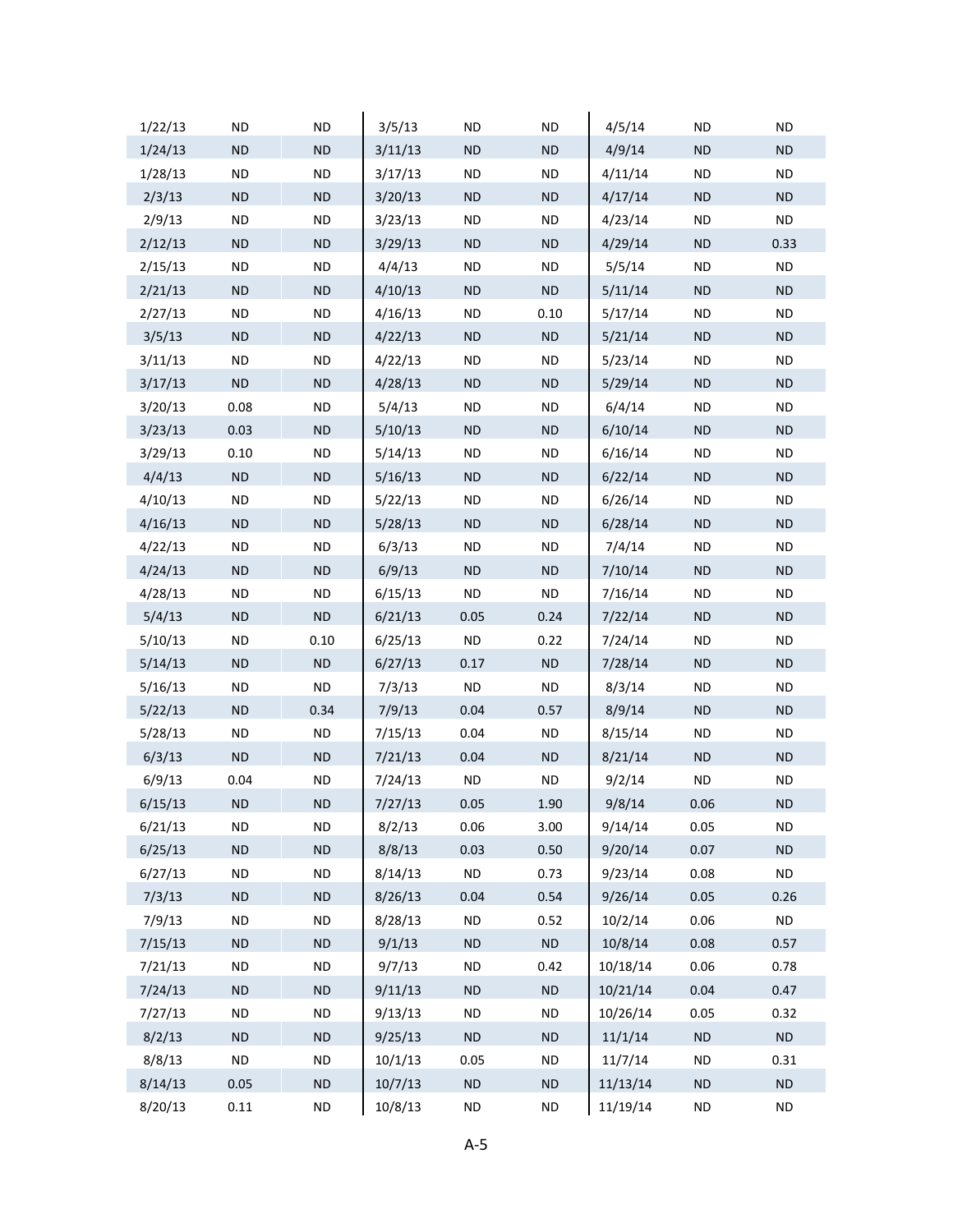| 8/26/13  | <b>ND</b> | <b>ND</b>  | 10/13/13 | <b>ND</b>  | ND        | 11/25/14 | <b>ND</b>                | <b>ND</b>  |
|----------|-----------|------------|----------|------------|-----------|----------|--------------------------|------------|
| 8/28/13  | 0.14      | 0.11       | 10/19/13 | <b>ND</b>  | <b>ND</b> | 12/1/14  | <b>ND</b>                | <b>ND</b>  |
| 9/1/13   | 0.31      | 0.13       | 10/25/13 | <b>ND</b>  | ND        | 12/7/14  | <b>ND</b>                | <b>ND</b>  |
| 9/7/13   | 0.29      | 0.76       | 10/31/13 | <b>ND</b>  | <b>ND</b> | 12/13/14 | <b>ND</b>                | <b>ND</b>  |
| 9/11/13  | 0.20      | $\sf ND$   | 11/12/13 | <b>ND</b>  | ND        | 12/16/14 | <b>ND</b>                | ND         |
| 9/13/13  | 0.10      | 0.41       | 11/13/13 | <b>ND</b>  | <b>ND</b> | 12/25/14 | <b>ND</b>                | <b>ND</b>  |
| 9/19/13  | 0.44      | 5.00       | 11/18/13 | <b>ND</b>  | ND        | 12/31/14 | ND                       | ND         |
| 9/25/13  | 0.29      | 0.91       | 11/20/13 | <b>ND</b>  | <b>ND</b> | 1/6/15   | <b>ND</b>                | <b>ND</b>  |
| 10/1/13  | 0.08      | 0.27       | 11/24/13 | <b>ND</b>  | ND        | 1/12/15  | <b>ND</b>                | ND         |
| 10/7/13  | 0.33      | 1.14       | 11/30/13 | <b>ND</b>  | <b>ND</b> | 1/14/15  | <b>ND</b>                | <b>ND</b>  |
| 10/8/13  | 0.08      | 0.50       | 12/6/13  | <b>ND</b>  | ND        | 1/18/15  | ND                       | ND         |
| 10/13/13 | <b>ND</b> | 0.10       | 12/10/13 | <b>ND</b>  | <b>ND</b> | 1/24/15  | <b>ND</b>                | <b>ND</b>  |
| 10/19/13 | 0.77      | 0.93       | 12/18/13 | <b>ND</b>  | ND        | 1/30/15  | <b>ND</b>                | ND         |
| 10/25/13 | 0.05      | <b>ND</b>  | 12/24/13 | <b>ND</b>  | <b>ND</b> | 2/5/15   | <b>ND</b>                | <b>ND</b>  |
| 10/31/13 | 0.10      | <b>ND</b>  | 12/30/13 | <b>ND</b>  | ND        | 2/11/15  | 0.03                     | ND         |
| 11/6/13  | $\sf ND$  | <b>ND</b>  | 1/5/14   | <b>ND</b>  | <b>ND</b> | 2/17/15  | <b>ND</b>                | <b>ND</b>  |
| 11/12/13 | 0.04      | 0.11       | 1/11/14  | 0.04       | ND        | 2/23/15  | <b>ND</b>                | ND         |
| 11/18/13 | 0.03      | <b>ND</b>  | 1/15/14  | <b>ND</b>  | <b>ND</b> | 3/1/15   | <b>ND</b>                | <b>ND</b>  |
| 11/20/13 | 0.04      | <b>ND</b>  | 1/17/14  | <b>ND</b>  | ND        | 3/7/15   | 0.04                     | ND         |
| 11/24/13 | 0.11      | <b>ND</b>  | 1/23/14  | <b>ND</b>  | <b>ND</b> | 3/13/15  | 0.11                     | <b>ND</b>  |
| 11/30/13 | 0.05      | <b>ND</b>  | 1/29/14  | <b>ND</b>  | ND        | 3/19/15  | ND                       | ND         |
| 12/6/13  | <b>ND</b> | <b>ND</b>  | 2/4/14   | 0.04       | <b>ND</b> | 3/25/15  | <b>ND</b>                | <b>ND</b>  |
| 12/10/13 | <b>ND</b> | <b>ND</b>  | 2/10/14  | ND         | ND        | 3/31/15  | ND                       | ${\sf ND}$ |
| 12/12/13 | <b>ND</b> | <b>ND</b>  | 2/12/14  | <b>ND</b>  | <b>ND</b> | 4/6/15   | <b>ND</b>                | <b>ND</b>  |
| 12/18/13 | 0.06      | <b>ND</b>  | 2/16/14  | 0.04       | 0.15      | 4/12/15  | $\overline{\phantom{a}}$ | <b>ND</b>  |
| 12/24/13 | 0.04      | <b>ND</b>  | 2/22/14  | 0.05       | <b>ND</b> | 4/15/15  | <b>ND</b>                | <b>ND</b>  |
| 12/30/13 | <b>ND</b> | <b>ND</b>  | 2/28/14  | ND         | ND        | 4/18/15  | <b>ND</b>                | ND         |
| 1/5/14   | 0.04      | <b>ND</b>  | 3/6/14   | <b>ND</b>  | <b>ND</b> | 4/24/15  | <b>ND</b>                | 0.14       |
| 1/11/14  | 0.03      | ND         | 3/12/14  | <b>ND</b>  | ND        | 4/30/15  | ND                       | ND         |
| 1/15/14  | 0.03      | <b>ND</b>  | 3/18/14  | <b>ND</b>  | <b>ND</b> | 5/6/15   | ND                       | <b>ND</b>  |
| 1/17/14  | <b>ND</b> | ${\sf ND}$ | 3/24/14  | ND         | ND        | 5/12/15  | ${\sf ND}$               | <b>ND</b>  |
| 1/23/14  | <b>ND</b> | <b>ND</b>  | 3/26/14  | 0.04       | <b>ND</b> | 5/20/15  | <b>ND</b>                | <b>ND</b>  |
| 1/29/14  | <b>ND</b> | ${\sf ND}$ | 3/30/14  | 0.07       | ND        | 5/24/15  | ND                       | <b>ND</b>  |
| 2/4/14   | <b>ND</b> | <b>ND</b>  | 4/5/14   | 0.08       | <b>ND</b> | 5/30/15  | <b>ND</b>                | <b>ND</b>  |
| 2/10/14  | ND        | ND         | 4/9/14   | 0.07       | ND        | 6/6/15   | ${\sf ND}$               | ${\sf ND}$ |
| 2/12/14  | 0.04      | <b>ND</b>  | 4/11/14  | 0.08       | 0.40      | 6/11/15  | <b>ND</b>                | <b>ND</b>  |
| 2/16/14  | ND        | ${\sf ND}$ | 4/17/14  | ND         | ND        | 6/17/15  | ${\sf ND}$               | <b>ND</b>  |
| 2/22/14  | <b>ND</b> | <b>ND</b>  | 4/29/14  | <b>ND</b>  | <b>ND</b> | 6/23/15  | <b>ND</b>                | <b>ND</b>  |
| 2/28/14  | ND        | ND         | 5/5/14   | 0.08       | ND        | 7/5/15   | $\sf ND$                 | ${\sf ND}$ |
| 3/6/14   | <b>ND</b> | <b>ND</b>  | 5/11/14  | <b>ND</b>  | <b>ND</b> | 8/4/15   | <b>ND</b>                | <b>ND</b>  |
| 3/12/14  | ND        | $\sf ND$   | 5/17/14  | 0.05       | ND        | 8/10/15  | 0.05                     | <b>ND</b>  |
| 3/18/14  | <b>ND</b> | <b>ND</b>  | 5/21/14  | <b>ND</b>  | $\sf ND$  | 8/12/15  | 0.04                     | <b>ND</b>  |
| 3/24/14  | $\sf ND$  | $\sf ND$   | 5/23/14  | ${\sf ND}$ | $\sf ND$  | 8/16/15  | 0.20                     | $\sf ND$   |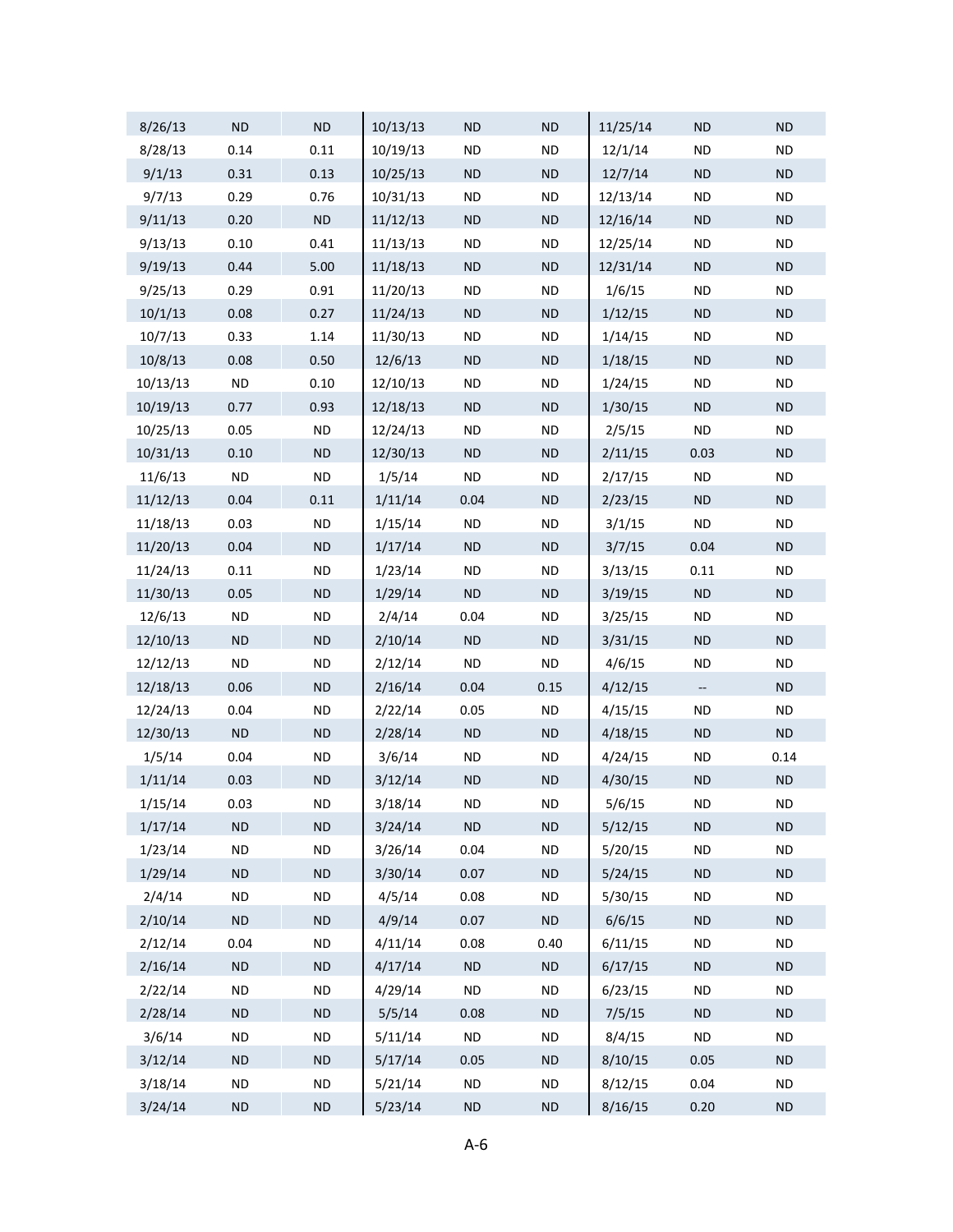| 3/26/14  | ND        | <b>ND</b>  | 5/29/14  | ND        | <b>ND</b> | 8/22/15  | 0.08      | ND.       |
|----------|-----------|------------|----------|-----------|-----------|----------|-----------|-----------|
| 3/30/14  | <b>ND</b> | ND         | 6/4/14   | <b>ND</b> | <b>ND</b> | 8/28/15  | 0.19      | 0.53      |
| 4/9/14   | <b>ND</b> | <b>ND</b>  | 6/10/14  | <b>ND</b> | <b>ND</b> | 9/3/15   | 0.04      | 0.12      |
| 4/11/14  | <b>ND</b> | ND         | 6/16/14  | <b>ND</b> | <b>ND</b> | 9/9/15   | 0.17      | 0.10      |
| 4/17/14  | <b>ND</b> | <b>ND</b>  | 6/22/14  | ND.       | <b>ND</b> | 9/15/15  | 0.08      | <b>ND</b> |
| 4/23/14  | <b>ND</b> | 0.11       | 6/26/14  | <b>ND</b> | <b>ND</b> | 9/21/15  | 0.12      | 0.32      |
| 4/29/14  | <b>ND</b> | <b>ND</b>  | 6/28/14  | <b>ND</b> | <b>ND</b> | 9/27/15  | 0.14      | <b>ND</b> |
| 5/5/14   | <b>ND</b> | $\sf ND$   | 7/4/14   | 0.09      | <b>ND</b> | 10/3/15  | 0.13      | 0.48      |
| 5/11/14  | <b>ND</b> | <b>ND</b>  | 7/10/14  | ND.       | $\sf ND$  | 10/9/15  | 0.08      | 0.76      |
| 5/17/14  | <b>ND</b> | <b>ND</b>  | 7/16/14  | ND        | <b>ND</b> | 10/15/15 | 0.09      | 0.90      |
| 5/21/14  | <b>ND</b> | <b>ND</b>  | 7/22/14  | 2.10      | <b>ND</b> | 10/21/15 | <b>ND</b> | 0.44      |
| 5/23/14  | 0.03      | $\sf ND$   | 7/24/14  | 8.70      | <b>ND</b> | 10/27/15 | <b>ND</b> | 0.55      |
| 5/29/14  | <b>ND</b> | 0.91       | 7/28/14  | 0.73      | <b>ND</b> | 11/2/15  | <b>ND</b> | 0.11      |
| 6/4/14   | <b>ND</b> | ${\sf ND}$ | 8/3/14   | 0.19      | <b>ND</b> | 11/10/15 | <b>ND</b> | <b>ND</b> |
| 6/10/14  | <b>ND</b> | <b>ND</b>  | 8/9/14   | 0.04      | <b>ND</b> | 11/14/15 | 0.05      | 0.11      |
| 6/16/14  | <b>ND</b> | ND         | 8/15/14  | 0.07      | <b>ND</b> | 11/18/15 | <b>ND</b> | <b>ND</b> |
| 6/18/14  | <b>ND</b> | <b>ND</b>  | 8/21/14  | 0.04      | <b>ND</b> | 11/20/15 | <b>ND</b> | ND.       |
| 6/22/14  | <b>ND</b> | <b>ND</b>  | 8/27/14  | ND        | <b>ND</b> | 11/26/15 | <b>ND</b> | <b>ND</b> |
| 6/26/14  | <b>ND</b> | <b>ND</b>  | 9/2/14   | <b>ND</b> | 2.20      | 12/2/15  | <b>ND</b> | ND.       |
| 6/28/14  | <b>ND</b> | ND         | 9/8/14   | ND        | 0.12      | 12/8/15  | <b>ND</b> | <b>ND</b> |
| 7/4/14   | <b>ND</b> | <b>ND</b>  | 9/14/14  | 0.04      | <b>ND</b> | 12/14/15 | <b>ND</b> | ND.       |
| 7/10/14  | <b>ND</b> | ND         | 9/20/14  | ND        | <b>ND</b> | 12/20/15 | <b>ND</b> | <b>ND</b> |
| 7/16/14  | <b>ND</b> | <b>ND</b>  | 9/23/14  | <b>ND</b> | <b>ND</b> | 12/26/15 | <b>ND</b> | ND.       |
| 7/22/14  | <b>ND</b> | ND         | 9/26/14  | ND        | <b>ND</b> | 1/1/16   | 0.04      | <b>ND</b> |
| 7/24/14  | <b>ND</b> | ND         | 10/2/14  | ND        | <b>ND</b> | 1/7/16   | <b>ND</b> | ND.       |
| 7/28/14  | <b>ND</b> | <b>ND</b>  | 10/8/14  | <b>ND</b> | <b>ND</b> | 1/13/16  | <b>ND</b> | <b>ND</b> |
| 8/3/14   | <b>ND</b> | <b>ND</b>  | 10/14/14 | ND.       | <b>ND</b> | 1/18/16  | <b>ND</b> | ND.       |
| 8/9/14   | <b>ND</b> | ND         | 10/20/14 | ND        | $\sf ND$  | 1/25/16  | <b>ND</b> | <b>ND</b> |
| 8/15/14  | ND        | ND         | 10/26/14 | ND        | <b>ND</b> | 1/31/16  | ND        | <b>ND</b> |
| 8/21/14  | 0.13      | <b>ND</b>  | 11/1/14  | <b>ND</b> | <b>ND</b> | 2/6/16   | <b>ND</b> | <b>ND</b> |
| 8/27/14  | 0.05      | <b>ND</b>  | 11/7/14  | <b>ND</b> | <b>ND</b> | 2/12/16  | <b>ND</b> | ND.       |
| 9/2/14   | 0.06      | $\sf ND$   | 11/13/14 | <b>ND</b> | $\sf ND$  | 2/18/16  | <b>ND</b> | <b>ND</b> |
| 9/8/14   | 0.19      | <b>ND</b>  | 11/19/14 | <b>ND</b> | <b>ND</b> | 2/23/16  | <b>ND</b> | ND.       |
| 9/14/14  | 0.17      | 0.34       | 11/25/14 | <b>ND</b> | <b>ND</b> | 3/1/16   | <b>ND</b> | <b>ND</b> |
| 9/20/14  | 0.15      | <b>ND</b>  | 12/1/14  | <b>ND</b> | <b>ND</b> | 3/7/16   | <b>ND</b> | <b>ND</b> |
| 9/23/14  | 0.41      | <b>ND</b>  | 12/7/14  | <b>ND</b> | <b>ND</b> | 3/13/16  | <b>ND</b> | <b>ND</b> |
| 9/25/14  | 0.58      | <b>ND</b>  | 12/13/14 | <b>ND</b> | <b>ND</b> | 3/19/16  | <b>ND</b> | <b>ND</b> |
| 10/2/14  | 0.10      | 2.40       | 12/16/14 | <b>ND</b> | <b>ND</b> | 3/25/16  | <b>ND</b> | <b>ND</b> |
| 10/8/14  | 0.41      | 0.59       | 12/19/14 | <b>ND</b> | <b>ND</b> | 3/31/16  | <b>ND</b> | ND.       |
| 10/14/14 | <b>ND</b> | 0.27       | 12/25/14 | <b>ND</b> | <b>ND</b> | 4/12/16  | <b>ND</b> | <b>ND</b> |
| 10/20/14 | <b>ND</b> | <b>ND</b>  | 12/31/14 | <b>ND</b> | <b>ND</b> | 4/18/16  | <b>ND</b> | <b>ND</b> |
| 10/26/14 | <b>ND</b> | ND         | 1/6/15   | <b>ND</b> | <b>ND</b> | 4/24/16  | <b>ND</b> | <b>ND</b> |
| 11/1/14  | <b>ND</b> | <b>ND</b>  | 1/12/15  | <b>ND</b> | <b>ND</b> | 4/30/16  | <b>ND</b> | 0.13      |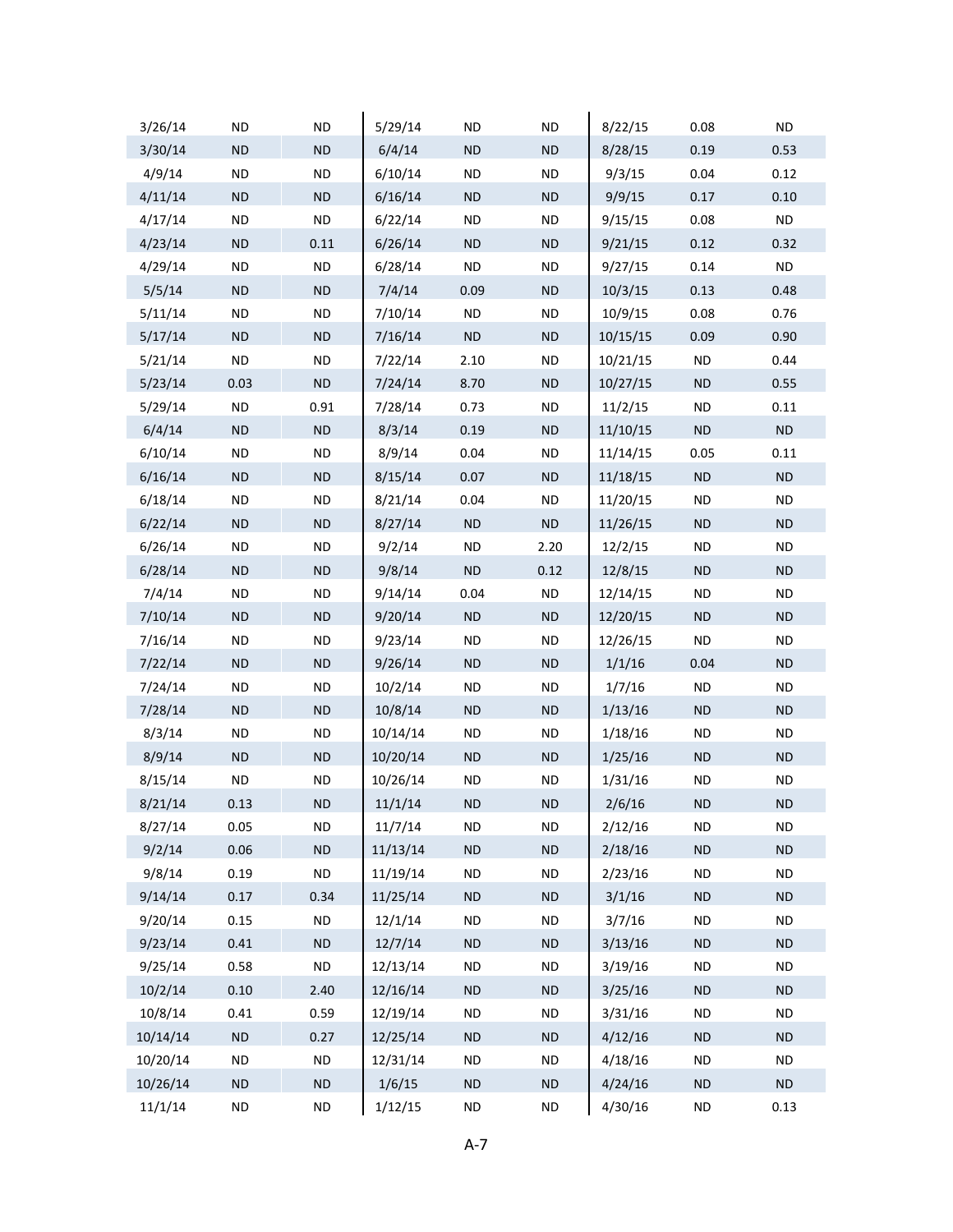| 11/7/14  | <b>ND</b> | <b>ND</b>  | 1/14/15 | <b>ND</b> | <b>ND</b>  | 5/6/16   | <b>ND</b>  | <b>ND</b> |
|----------|-----------|------------|---------|-----------|------------|----------|------------|-----------|
| 11/13/14 | <b>ND</b> | <b>ND</b>  | 1/18/15 | <b>ND</b> | <b>ND</b>  | 5/12/16  | 0.04       | <b>ND</b> |
| 11/19/14 | 0.12      | <b>ND</b>  | 1/24/15 | <b>ND</b> | ND         | 5/18/16  | ND         | <b>ND</b> |
| 11/25/14 | 0.06      | <b>ND</b>  | 1/30/15 | <b>ND</b> | <b>ND</b>  | 5/24/16  | <b>ND</b>  | 0.14      |
| 12/2/14  | <b>ND</b> | <b>ND</b>  | 2/5/15  | <b>ND</b> | ND         | 5/30/16  | <b>ND</b>  | ND        |
| 12/7/14  | <b>ND</b> | <b>ND</b>  | 2/11/15 | <b>ND</b> | <b>ND</b>  | 6/5/16   | <b>ND</b>  | <b>ND</b> |
| 12/13/14 | <b>ND</b> | <b>ND</b>  | 2/17/15 | <b>ND</b> | ND         | 6/11/16  | <b>ND</b>  | <b>ND</b> |
| 12/16/14 | <b>ND</b> | <b>ND</b>  | 2/23/15 | <b>ND</b> | <b>ND</b>  | 6/23/16  | <b>ND</b>  | <b>ND</b> |
| 12/19/14 | <b>ND</b> | <b>ND</b>  | 3/1/15  | <b>ND</b> | ND         | 6/24/16  | <b>ND</b>  | <b>ND</b> |
| 12/25/14 | <b>ND</b> | <b>ND</b>  | 3/7/15  | 0.39      | <b>ND</b>  | 7/5/16   | <b>ND</b>  | <b>ND</b> |
| 12/31/14 | <b>ND</b> | <b>ND</b>  | 3/13/15 | ND        | ND         | 7/11/16  | <b>ND</b>  | ND        |
| 1/12/15  | <b>ND</b> | <b>ND</b>  | 3/19/15 | 0.03      | <b>ND</b>  | 7/17/16  | <b>ND</b>  | 0.17      |
| 1/14/15  | <b>ND</b> | <b>ND</b>  | 3/25/15 | <b>ND</b> | ND         | 7/23/16  | 0.27       | <b>ND</b> |
| 1/18/15  | <b>ND</b> | <b>ND</b>  | 4/6/15  | ND        | <b>ND</b>  | 7/29/16  | <b>ND</b>  | <b>ND</b> |
| 1/24/15  | <b>ND</b> | <b>ND</b>  | 4/7/15  | <b>ND</b> | ND         | 8/4/16   | <b>ND</b>  | <b>ND</b> |
| 1/30/15  | <b>ND</b> | <b>ND</b>  | 4/12/15 | <b>ND</b> | <b>ND</b>  | 8/10/16  | <b>ND</b>  | <b>ND</b> |
| 2/5/15   | <b>ND</b> | <b>ND</b>  | 4/15/15 | <b>ND</b> | ND         | 8/16/16  | <b>ND</b>  | <b>ND</b> |
| 2/11/15  | <b>ND</b> | <b>ND</b>  | 4/18/15 | <b>ND</b> | <b>ND</b>  | 8/22/16  | 0.06       | <b>ND</b> |
| 2/17/15  | <b>ND</b> | <b>ND</b>  | 4/24/15 | 0.04      | 0.56       | 8/28/16  | ND         | 0.37      |
| 3/1/15   | <b>ND</b> | <b>ND</b>  | 4/30/15 | <b>ND</b> | <b>ND</b>  | 9/3/16   | 0.03       | <b>ND</b> |
| 3/7/15   | <b>ND</b> | <b>ND</b>  | 5/6/15  | <b>ND</b> | ND         | 9/9/16   | ND         | <b>ND</b> |
| 3/13/15  | <b>ND</b> | <b>ND</b>  | 5/12/15 | <b>ND</b> | <b>ND</b>  | 9/15/16  | 0.08       | <b>ND</b> |
| 3/25/15  | <b>ND</b> | <b>ND</b>  | 5/18/15 | <b>ND</b> | ND         | 9/21/16  | 0.08       | ND        |
| 3/31/15  | 0.04      | <b>ND</b>  | 5/20/15 | <b>ND</b> | <b>ND</b>  | 9/27/16  | 0.12       | 0.10      |
| 4/6/15   | <b>ND</b> | <b>ND</b>  | 5/24/15 | <b>ND</b> | ND         | 10/9/16  | 0.70       | 0.45      |
| 4/12/15  | <b>ND</b> | <b>ND</b>  | 5/30/15 | <b>ND</b> | <b>ND</b>  | 10/15/16 | <b>ND</b>  | 0.13      |
| 4/15/15  | <b>ND</b> | <b>ND</b>  | 6/5/15  | <b>ND</b> | ND         | 10/21/16 | <b>ND</b>  | 0.25      |
| 4/18/15  | <b>ND</b> | <b>ND</b>  | 6/11/15 | <b>ND</b> | <b>ND</b>  | 11/3/16  | <b>ND</b>  | <b>ND</b> |
| 4/24/15  | 0.05      | ND         | 6/17/15 | <b>ND</b> | ND         | 11/8/16  | <b>ND</b>  | <b>ND</b> |
| 4/30/15  | <b>ND</b> | 0.11       | 6/23/15 | <b>ND</b> | <b>ND</b>  | 11/22/16 | ND         | <b>ND</b> |
| 5/6/15   | <b>ND</b> | ${\sf ND}$ | 6/29/15 | <b>ND</b> | ${\sf ND}$ | 11/26/16 | ${\sf ND}$ | <b>ND</b> |
| 5/12/15  | <b>ND</b> | <b>ND</b>  | 7/5/15  | <b>ND</b> | <b>ND</b>  | 12/2/16  | <b>ND</b>  | <b>ND</b> |
| 5/18/15  | <b>ND</b> | ${\sf ND}$ | 7/11/15 | 0.04      | ${\sf ND}$ | 12/8/16  | ND         | <b>ND</b> |
| 5/20/15  | <b>ND</b> | <b>ND</b>  | 7/17/15 | 0.38      | <b>ND</b>  | 12/17/16 | <b>ND</b>  | <b>ND</b> |
| 5/24/15  | ND        | ${\sf ND}$ | 7/23/15 | 0.08      | ND         | 12/20/16 | ${\sf ND}$ | ND        |
| 5/30/15  | <b>ND</b> | <b>ND</b>  | 7/29/15 | 0.24      | <b>ND</b>  | 1/5/17   | <b>ND</b>  | <b>ND</b> |
| 6/5/15   | ND        | ${\sf ND}$ | 8/4/15  | 0.47      | ND         | 1/9/17   | ND         | <b>ND</b> |
| 6/11/15  | <b>ND</b> | <b>ND</b>  | 8/12/15 | 0.18      | <b>ND</b>  | 1/18/17  | <b>ND</b>  | <b>ND</b> |
| 6/17/15  | ND        | ${\sf ND}$ | 8/16/15 | $0.10\,$  | ND         | 1/24/17  | ${\sf ND}$ | ND        |
| 6/23/15  | <b>ND</b> | <b>ND</b>  | 8/28/15 | 0.05      | 8.70       | 2/2/17   | <b>ND</b>  | <b>ND</b> |
| 6/29/15  | ND        | ${\sf ND}$ | 9/3/15  | $\sf ND$  | 0.23       | 2/7/17   | ND         | <b>ND</b> |
| 7/5/15   | <b>ND</b> | <b>ND</b>  | 9/9/15  | 0.24      | 0.46       | 2/21/17  | $\sf ND$   | <b>ND</b> |
| 7/11/15  | $\sf ND$  | $\sf ND$   | 9/15/15 | $\sf ND$  | $\sf ND$   | 3/1/17   | $\sf ND$   | ND        |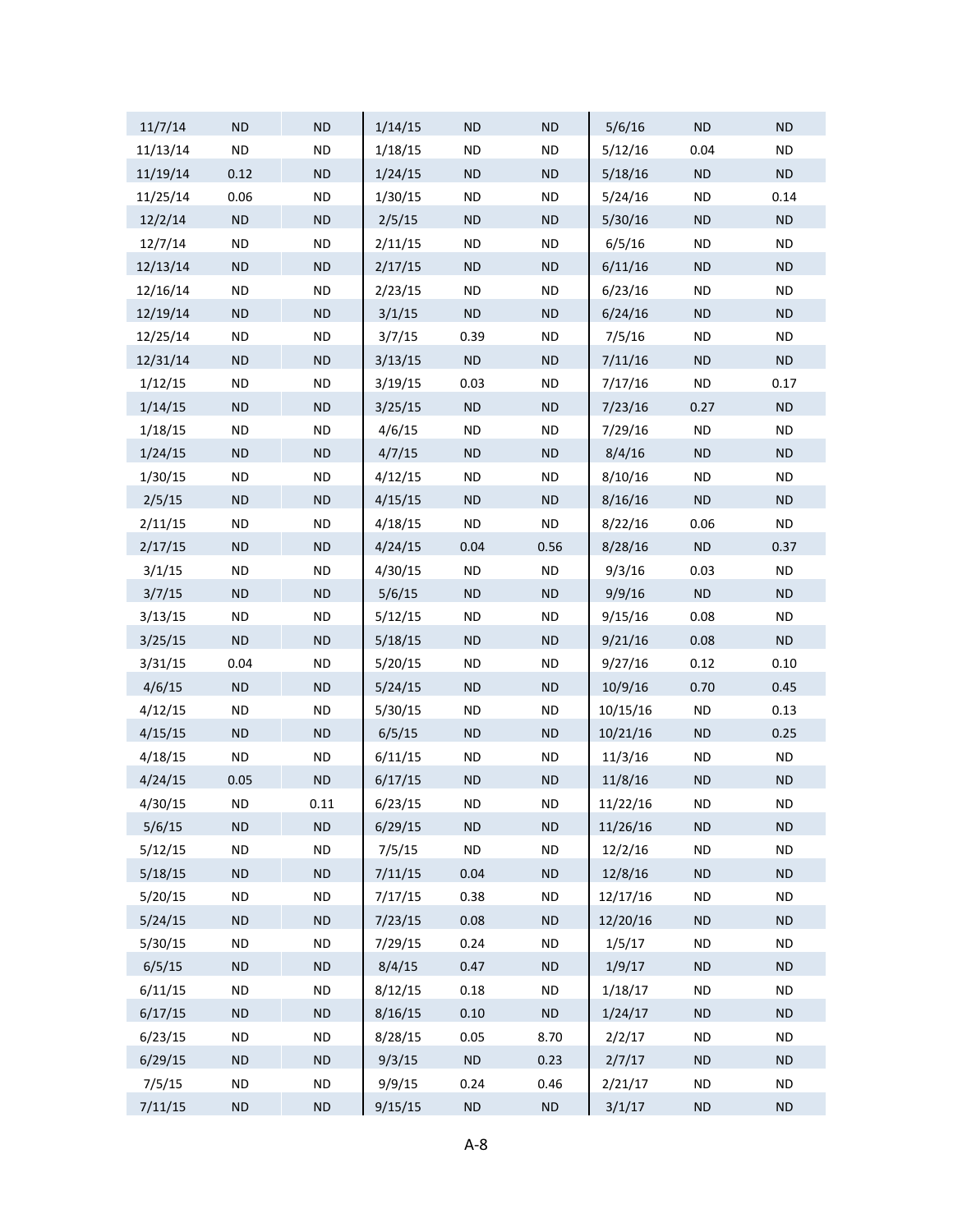| 7/17/15  | 0.16       | <b>ND</b>  | 9/21/15  | <b>ND</b> | <b>ND</b> | 3/5/17   | <b>ND</b>  | <b>ND</b> |
|----------|------------|------------|----------|-----------|-----------|----------|------------|-----------|
| 7/23/15  | ND         | ND         | 9/27/15  | ND        | $\sf ND$  | 3/15/17  | ND         | ND        |
| 7/29/15  | <b>ND</b>  | <b>ND</b>  | 10/3/15  | <b>ND</b> | <b>ND</b> | 3/21/17  | <b>ND</b>  | <b>ND</b> |
| 8/4/15   | 0.19       | ND         | 10/9/15  | 0.05      | $\sf ND$  | 3/28/17  | ND         | <b>ND</b> |
| 8/10/15  | 0.03       | <b>ND</b>  | 10/15/15 | <b>ND</b> | <b>ND</b> | 4/6/17   | <b>ND</b>  | <b>ND</b> |
| 8/12/15  | 0.34       | ND         | 10/21/15 | ND        | $\sf ND$  | 4/10/17  | ND         | <b>ND</b> |
| 8/16/15  | 0.76       | <b>ND</b>  | 10/27/15 | <b>ND</b> | <b>ND</b> | 4/17/17  | <b>ND</b>  | <b>ND</b> |
| 8/22/15  | ND         | $\sf ND$   | 11/2/15  | ND        | $\sf ND$  | 4/25/17  | ND         | <b>ND</b> |
| 8/28/15  | <b>ND</b>  | 0.34       | 11/8/15  | <b>ND</b> | <b>ND</b> | 5/2/17   | <b>ND</b>  | <b>ND</b> |
| 9/3/15   | 0.03       | $\sf ND$   | 11/14/15 | ND        | $\sf ND$  | 5/9/17   | ND         | <b>ND</b> |
| 9/9/15   | 1.70       | 0.42       | 11/18/15 | <b>ND</b> | <b>ND</b> | 5/16/17  | <b>ND</b>  | <b>ND</b> |
| 9/15/15  | 0.07       | <b>ND</b>  | 11/20/15 | ND        | $\sf ND$  | 5/30/17  | ND         | <b>ND</b> |
| 9/21/15  | 1.70       | 0.83       | 11/26/15 | <b>ND</b> | <b>ND</b> | 6/8/17   | <b>ND</b>  | <b>ND</b> |
| 9/27/15  | 0.90       | 0.48       | 12/2/15  | ND        | $\sf ND$  | 6/11/17  | ND         | ND        |
| 10/3/15  | 1.40       | <b>ND</b>  | 12/14/15 | <b>ND</b> | <b>ND</b> | 6/21/17  | <b>ND</b>  | <b>ND</b> |
| 10/9/15  | 0.44       | 1.13       | 12/20/15 | ND        | $\sf ND$  | 6/28/17  | ND         | <b>ND</b> |
| 10/15/15 | 0.05       | 0.24       | 12/26/15 | <b>ND</b> | <b>ND</b> | 7/7/17   | <b>ND</b>  | <b>ND</b> |
| 10/21/15 | ND         | 0.46       | 1/1/16   | ND        | $\sf ND$  | 7/13/17  | ND         | ND        |
| 10/27/15 | 0.06       | <b>ND</b>  | 1/7/16   | <b>ND</b> | <b>ND</b> | 7/20/17  | <b>ND</b>  | <b>ND</b> |
| 11/2/15  | ND         | ${\sf ND}$ | 1/13/16  | ND        | ND        | 7/24/17  | ND         | 0.37      |
| 11/8/15  | <b>ND</b>  | <b>ND</b>  | 1/19/16  | <b>ND</b> | <b>ND</b> | 8/2/17   | <b>ND</b>  | 0.20      |
| 11/14/15 | ND         | ${\sf ND}$ | 1/25/16  | 0.04      | $\sf ND$  | 8/8/17   | ND         | 0.19      |
| 11/18/15 | <b>ND</b>  | <b>ND</b>  | 1/25/16  | 0.04      | <b>ND</b> | 8/14/17  | <b>ND</b>  | 0.18      |
| 11/26/15 | 0.05       | ${\sf ND}$ | 2/6/16   | ND        | $\sf ND$  | 8/25/17  | ND         | <b>ND</b> |
| 12/2/15  | <b>ND</b>  | <b>ND</b>  | 2/12/16  | <b>ND</b> | <b>ND</b> | 8/31/17  | <b>ND</b>  | 0.24      |
| 12/8/15  | 0.06       | ND         | 2/18/16  | ND        | $\sf ND$  | 9/7/17   | ND         | ND        |
| 12/14/15 | <b>ND</b>  | <b>ND</b>  | 2/19/16  | <b>ND</b> | <b>ND</b> | 9/11/17  | <b>ND</b>  | 0.41      |
| 12/20/15 | 0.04       | ND         | 2/24/16  | ND        | $\sf ND$  | 9/19/17  | ND         | ND        |
| 12/26/15 | <b>ND</b>  | <b>ND</b>  | 3/1/16   | <b>ND</b> | <b>ND</b> | 9/28/17  | <b>ND</b>  | <b>ND</b> |
| 1/1/16   | ND         | ND         | 3/7/16   | ND        | ND        | 10/3/17  | ND         | 0.16      |
| 1/14/16  | 0.03       | <b>ND</b>  | 3/13/16  | <b>ND</b> | <b>ND</b> | 10/11/17 | <b>ND</b>  | 0.31      |
| 1/19/16  | $\sf ND$   | $\sf ND$   | 3/19/16  | $\sf ND$  | $\sf ND$  | 10/17/17 | ND         | 0.33      |
| 1/25/16  | <b>ND</b>  | <b>ND</b>  | 3/25/16  | 0.04      | <b>ND</b> | 10/24/17 | <b>ND</b>  | <b>ND</b> |
| 2/6/16   | 0.05       | ND         | 3/31/16  | ND        | $\sf ND$  | 10/30/17 | ND         | ND        |
| 2/12/16  | $\sf ND$   | <b>ND</b>  | 4/6/16   | <b>ND</b> | $\sf ND$  | 11/6/17  | <b>ND</b>  | <b>ND</b> |
| 2/18/16  | <b>ND</b>  | $\sf ND$   | 4/12/16  | ND        | $\sf ND$  | 11/14/17 | ND         | ND        |
| 2/24/16  | <b>ND</b>  | <b>ND</b>  | 4/18/16  | <b>ND</b> | <b>ND</b> | 11/20/17 | <b>ND</b>  | 0.17      |
| 3/1/16   | <b>ND</b>  | ND         | 4/24/16  | $\sf ND$  | 0.12      | 11/28/17 | ND         | ND        |
| 3/7/16   | <b>ND</b>  | <b>ND</b>  | 4/30/16  | 0.17      | 0.41      | 12/5/17  | <b>ND</b>  | <b>ND</b> |
| 3/13/16  | <b>ND</b>  | ND         | 5/6/16   | ND        | ND        | 12/12/17 | ND         | ND        |
| 3/19/16  | <b>ND</b>  | <b>ND</b>  | 5/12/16  | <b>ND</b> | <b>ND</b> | 12/27/17 | ${\sf ND}$ | <b>ND</b> |
| 3/25/16  | <b>ND</b>  | $\sf ND$   | 5/24/16  | <b>ND</b> | $\sf ND$  |          |            |           |
| 3/31/16  | ${\sf ND}$ | $\sf ND$   | 5/30/16  | $\sf ND$  | $\sf ND$  |          |            |           |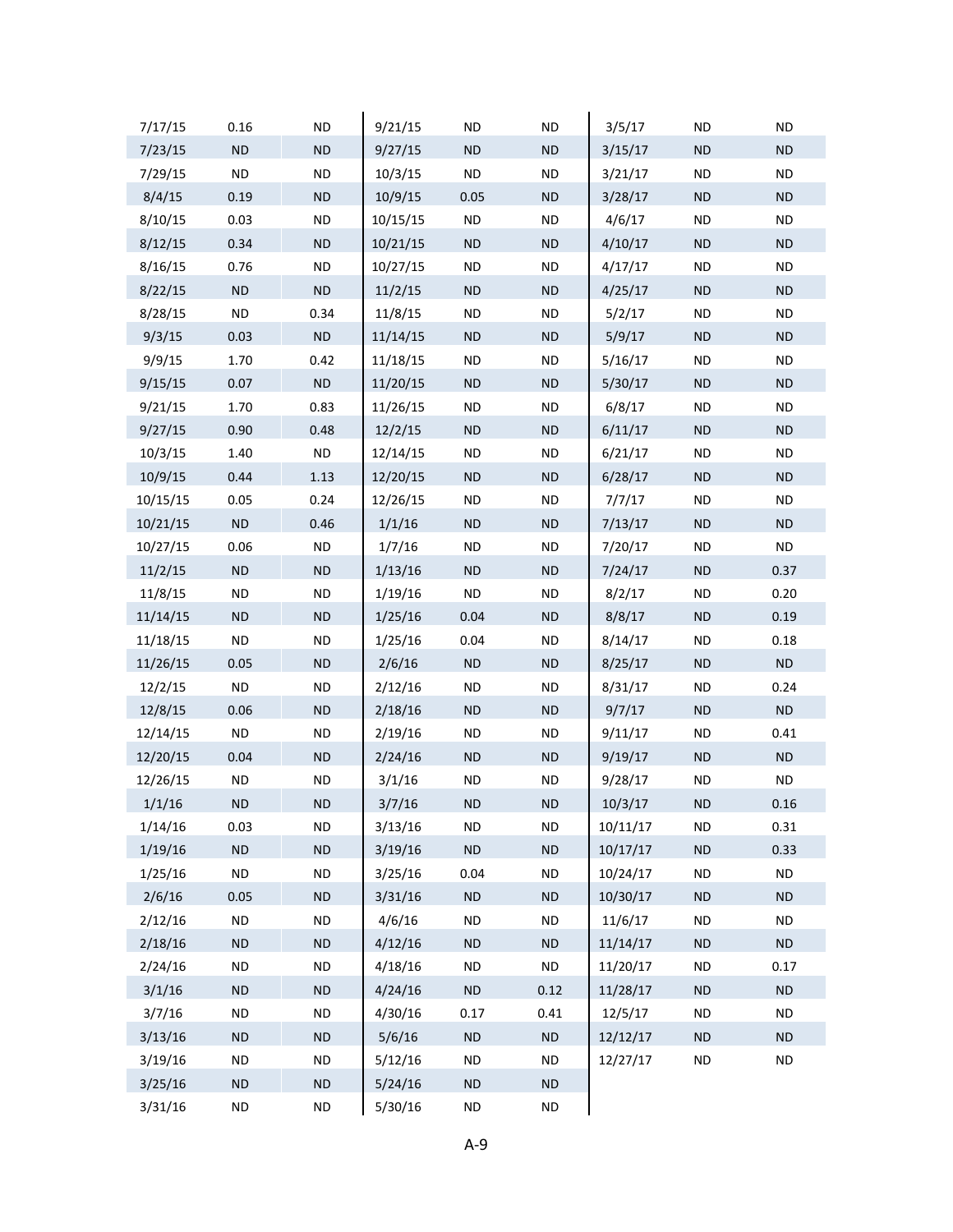| 4/6/16   | 0.04      | <b>ND</b> | 6/5/16   | <b>ND</b> | <b>ND</b> |
|----------|-----------|-----------|----------|-----------|-----------|
| 4/12/16  | 0.08      | ND        | 6/11/16  | <b>ND</b> | <b>ND</b> |
| 4/18/16  | 0.05      | <b>ND</b> | 6/23/16  | <b>ND</b> | <b>ND</b> |
| 4/24/16  | ND.       | <b>ND</b> | 6/29/16  | ND.       | ND.       |
| 4/30/16  | <b>ND</b> | <b>ND</b> | 7/5/16   | <b>ND</b> | <b>ND</b> |
| 5/6/16   | ND        | <b>ND</b> | 7/11/16  | <b>ND</b> | <b>ND</b> |
| 5/12/16  | <b>ND</b> | <b>ND</b> | 7/11/16  | <b>ND</b> | <b>ND</b> |
| 5/18/16  | ND.       | <b>ND</b> | 7/17/16  | ND.       | ND.       |
| 5/24/16  | <b>ND</b> | <b>ND</b> | 7/23/16  | 0.61      | <b>ND</b> |
| 5/30/16  | <b>ND</b> | <b>ND</b> | 7/29/16  | 0.08      | <b>ND</b> |
| 6/5/16   | <b>ND</b> | <b>ND</b> | 8/4/16   | 0.18      | <b>ND</b> |
| 6/11/16  | ND.       | <b>ND</b> | 8/10/16  | ND.       | ND.       |
| 6/17/16  | <b>ND</b> | 0.65      | 8/16/16  | ND        | <b>ND</b> |
| 6/23/16  | <b>ND</b> | ND        | 8/22/16  | 0.03      | ND.       |
| 6/29/16  | <b>ND</b> | <b>ND</b> | 8/28/16  | <b>ND</b> | 2.90      |
| 7/5/16   | ND.       | <b>ND</b> | 9/3/16   | 0.07      | 0.23      |
| 7/11/16  | <b>ND</b> | <b>ND</b> | 9/9/16   | <b>ND</b> | <b>ND</b> |
| 7/17/16  | ND        | <b>ND</b> | 9/15/16  | <b>ND</b> | <b>ND</b> |
| 7/23/16  | <b>ND</b> | <b>ND</b> | 9/21/16  | <b>ND</b> | <b>ND</b> |
| 7/29/16  | ND.       | <b>ND</b> | 9/27/16  | <b>ND</b> | ND.       |
| 8/4/16   | 0.03      | <b>ND</b> | 10/3/16  | <b>ND</b> | <b>ND</b> |
| 8/10/16  | <b>ND</b> | <b>ND</b> | 10/9/16  | <b>ND</b> | ND.       |
| 8/16/16  | 0.06      | <b>ND</b> | 10/15/16 | <b>ND</b> | <b>ND</b> |
| 8/22/16  | 0.14      | <b>ND</b> | 10/21/16 | <b>ND</b> | <b>ND</b> |
| 8/28/16  | 0.07      | <b>ND</b> | 10/27/16 | <b>ND</b> | <b>ND</b> |
| 9/3/16   | ND.       | <b>ND</b> | 11/8/16  | <b>ND</b> | ND.       |
| 9/9/16   | 0.11      | <b>ND</b> | 11/14/16 | <b>ND</b> | <b>ND</b> |
| 9/15/16  | 1.70      | 0.11      | 11/20/16 | <b>ND</b> | <b>ND</b> |
| 9/21/16  | 0.16      | <b>ND</b> | 11/26/16 | <b>ND</b> | <b>ND</b> |
| 9/27/16  | 0.79      | 0.30      | 12/2/16  | <b>ND</b> | ND        |
| 10/3/16  | 0.15      | <b>ND</b> | 12/8/16  | <b>ND</b> | <b>ND</b> |
| 10/9/16  | 0.93      | 1.06      | 12/14/16 | <b>ND</b> | <b>ND</b> |
| 10/15/16 | 0.11      | 0.66      | 12/20/16 | <b>ND</b> | <b>ND</b> |
| 10/21/16 | <b>ND</b> | 0.95      | 12/26/16 | ND.       | <b>ND</b> |
| 10/27/16 | <b>ND</b> | 0.16      | 1/1/17   | <b>ND</b> | <b>ND</b> |
| 11/2/16  | ND.       | 0.32      | 1/7/17   | ND        | ND.       |
| 11/8/16  | <b>ND</b> | <b>ND</b> | 1/13/17  | <b>ND</b> | <b>ND</b> |
| 11/14/16 | ND        | <b>ND</b> | 1/19/17  | ND.       | <b>ND</b> |
| 11/20/16 | <b>ND</b> | <b>ND</b> | 1/25/17  | <b>ND</b> | <b>ND</b> |
| 11/26/16 | <b>ND</b> | <b>ND</b> | 1/31/17  | ND        | ND.       |
| 12/2/16  | <b>ND</b> | <b>ND</b> | 2/6/17   | <b>ND</b> | <b>ND</b> |
| 12/8/16  | ND.       | ND        | 2/12/17  | ND.       | <b>ND</b> |
| 12/20/16 | <b>ND</b> | <b>ND</b> | 2/18/17  | <b>ND</b> | <b>ND</b> |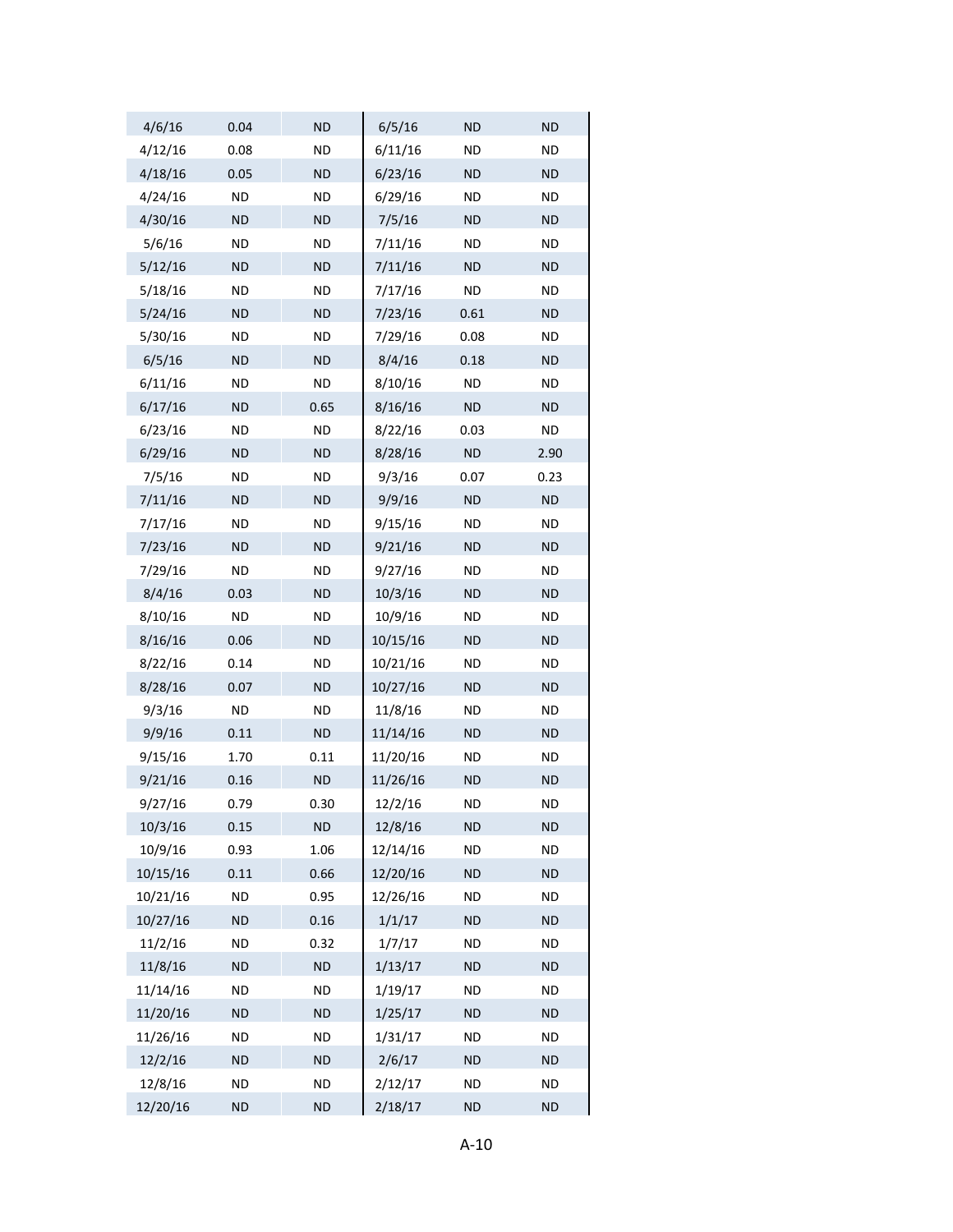| 12/26/16 | <b>ND</b> | <b>ND</b> | 2/24/17  | ND        | <b>ND</b> |
|----------|-----------|-----------|----------|-----------|-----------|
| 1/5/17   | <b>ND</b> | <b>ND</b> | 3/2/17   | <b>ND</b> | <b>ND</b> |
| 1/10/17  | <b>ND</b> | <b>ND</b> | 3/8/17   | ND        | <b>ND</b> |
| 1/17/17  | <b>ND</b> | <b>ND</b> | 3/14/17  | <b>ND</b> | ND.       |
| 1/24/17  | <b>ND</b> | <b>ND</b> | 3/20/17  | ND        | <b>ND</b> |
| 2/2/17   | <b>ND</b> | <b>ND</b> | 3/26/17  | <b>ND</b> | <b>ND</b> |
| 2/9/17   | <b>ND</b> | <b>ND</b> | 4/1/17   | ND        | <b>ND</b> |
| 2/14/17  | ND.       | <b>ND</b> | 4/7/17   | <b>ND</b> | ND.       |
| 2/22/17  | <b>ND</b> | <b>ND</b> | 4/13/17  | ND        | <b>ND</b> |
| 2/27/17  | <b>ND</b> | <b>ND</b> | 4/19/17  | <b>ND</b> | <b>ND</b> |
| 3/8/17   | <b>ND</b> | <b>ND</b> | 4/25/17  | ND        | 0.99      |
| 3/13/17  | ND.       | <b>ND</b> | 5/1/17   | <b>ND</b> | 1.09      |
| 3/20/17  | <b>ND</b> | <b>ND</b> | 5/7/17   | ND        | <b>ND</b> |
| 3/30/17  | <b>ND</b> | <b>ND</b> | 5/13/17  | <b>ND</b> | <b>ND</b> |
| 4/4/17   | <b>ND</b> | <b>ND</b> | 5/19/17  | ND        | <b>ND</b> |
| 4/11/17  | ND.       | <b>ND</b> | 5/31/17  | <b>ND</b> | <b>ND</b> |
| 4/16/17  | <b>ND</b> | <b>ND</b> | 6/6/17   | ND        | <b>ND</b> |
| 5/5/17   | <b>ND</b> | <b>ND</b> | 6/12/17  | <b>ND</b> | <b>ND</b> |
| 5/8/17   | <b>ND</b> | <b>ND</b> | 6/18/17  | ND        | <b>ND</b> |
| 5/15/17  | ND.       | <b>ND</b> | 6/24/17  | <b>ND</b> | ND.       |
| 6/13/17  | <b>ND</b> | <b>ND</b> | 6/30/17  | ND        | <b>ND</b> |
| 6/18/17  | <b>ND</b> | <b>ND</b> | 7/6/17   | <b>ND</b> | <b>ND</b> |
| 6/30/17  | <b>ND</b> | <b>ND</b> | 7/12/17  | ND        | <b>ND</b> |
| 7/2/17   | <b>ND</b> | <b>ND</b> | 7/18/17  | <b>ND</b> | <b>ND</b> |
| 7/19/17  | <b>ND</b> | <b>ND</b> | 7/24/17  | ND        | <b>ND</b> |
| 7/29/17  | <b>ND</b> | <b>ND</b> | 7/30/17  | <b>ND</b> | ND.       |
| 8/1/17   | <b>ND</b> | <b>ND</b> | 8/5/17   | ND        | <b>ND</b> |
| 8/7/17   | <b>ND</b> | <b>ND</b> | 8/11/17  | <b>ND</b> | <b>ND</b> |
| 8/13/17  | <b>ND</b> | <b>ND</b> | 8/17/17  | ND        | 0.25      |
| 8/22/17  | <b>ND</b> | <b>ND</b> | 8/23/17  | ND.       | <b>ND</b> |
| 9/2/17   | <b>ND</b> | 0.41      | 8/29/17  | ND        | 1.22      |
| 9/5/17   | <b>ND</b> | <b>ND</b> | 9/4/17   | <b>ND</b> | 0.34      |
| 9/15/17  | <b>ND</b> | <b>ND</b> | 9/10/17  | ND        | <b>ND</b> |
| 9/21/17  | <b>ND</b> | 0.17      | 9/16/17  | <b>ND</b> | ND.       |
| 9/28/17  | <b>ND</b> | 0.38      | 9/22/17  | ND        | <b>ND</b> |
| 10/4/17  | <b>ND</b> | 0.54      | 9/28/17  | <b>ND</b> | <b>ND</b> |
| 10/10/17 | <b>ND</b> | 0.33      | 10/4/17  | ND        | <b>ND</b> |
| 10/20/17 | <b>ND</b> | <b>ND</b> | 10/10/17 | <b>ND</b> | <b>ND</b> |
| 10/23/17 | <b>ND</b> | <b>ND</b> | 10/16/17 | ND        | <b>ND</b> |
| 11/1/17  | <b>ND</b> | <b>ND</b> | 10/22/17 | <b>ND</b> | <b>ND</b> |
| 11/11/17 | <b>ND</b> | <b>ND</b> | 10/28/17 | ND        | <b>ND</b> |
| 11/16/17 | <b>ND</b> | 0.03      | 11/3/17  | <b>ND</b> | <b>ND</b> |
| 11/21/17 | ND        | <b>ND</b> | 11/9/17  | ND        | <b>ND</b> |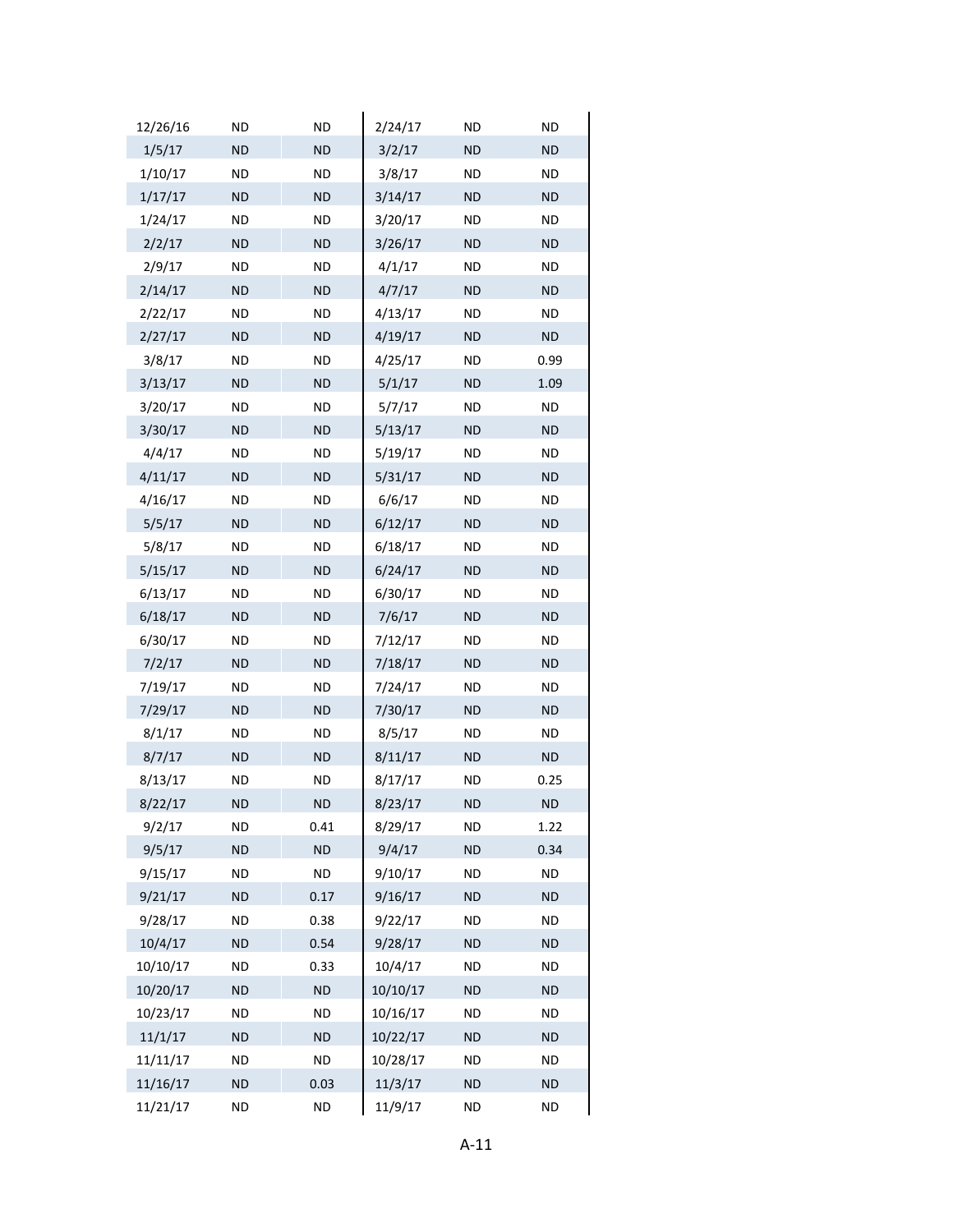| 12/2/17  | <b>ND</b> | <b>ND</b> | 11/15/17 | <b>ND</b> | <b>ND</b> |
|----------|-----------|-----------|----------|-----------|-----------|
| 12/21/17 | <b>ND</b> | <b>ND</b> | 11/28/17 | ND        | ND        |
| 12/27/17 | <b>ND</b> | <b>ND</b> | 12/3/17  | <b>ND</b> | <b>ND</b> |
|          |           |           | 12/9/17  | ND        | ND        |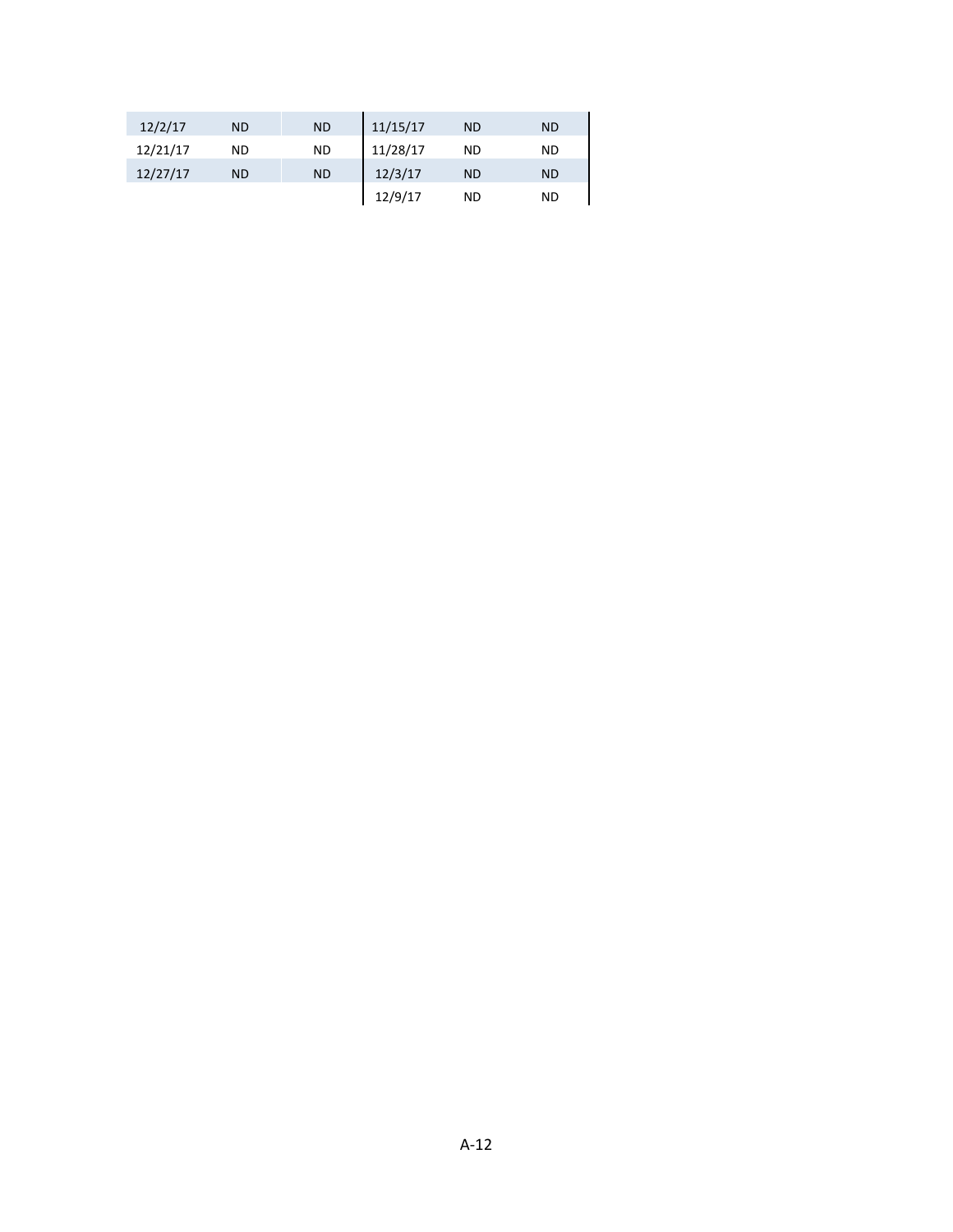#### APPENDIX B

## RESULTS OF INDIVIDUAL CHLOROPICRIN SAMPLES FOR 2010-2017

|          | Santa Maria                            |             | Camarillo/Oxnard                       |          | <b>Watsonville</b>                     |
|----------|----------------------------------------|-------------|----------------------------------------|----------|----------------------------------------|
| Date     | Chloropicrin<br>Concentration<br>(ppb) | <b>Date</b> | Chloropicrin<br>Concentration<br>(ppb) | Date     | Chloropicrin<br>Concentration<br>(ppb) |
| 8/5/14   | <b>ND</b>                              | 8/5/14      | 0.03                                   | 8/5/14   | ΝD                                     |
| 8/6/14   | <b>ND</b>                              | 8/6/14      | 0.03                                   | 8/6/14   | <b>ND</b>                              |
| 8/10/14  | ND                                     | 8/10/14     | 0.13                                   | 8/11/14  | <b>ND</b>                              |
| 8/12/14  | <b>ND</b>                              | 8/12/14     | 0.07                                   | 8/12/14  | 0.01                                   |
| 8/17/14  | 0.03                                   | 8/17/14     | 0.12                                   | 8/18/14  | 0.03                                   |
| 8/18/14  | <b>ND</b>                              | 8/18/14     | 0.12                                   | 8/21/14  | 0.01                                   |
| 8/24/14  | 0.10                                   | 8/24/14     | 0.15                                   | 8/25/14  | 0.02                                   |
| 8/25/14  | 0.05                                   | 8/25/14     | 0.12                                   | 8/28/14  | 0.06                                   |
| 8/26/14  | 0.14                                   | 8/26/14     | 0.17                                   | 9/2/14   | 0.01                                   |
| 9/2/14   | 0.02                                   | 9/2/14      | 0.80                                   | 9/7/14   | 0.05                                   |
| 9/3/14   | 0.03                                   | 9/3/14      | 0.05                                   | 9/10/14  | 0.12                                   |
| 9/7/14   | 0.28                                   | 9/7/14      | 0.10                                   | 9/11/14  | 0.05                                   |
| 9/11/14  | 0.23                                   | 9/11/14     | 0.09                                   | 9/13/14  | 0.01                                   |
| 9/17/14  | 0.30                                   | 9/17/14     | 0.17                                   | 9/15/14  | 0.05                                   |
| 9/18/14  | 0.23                                   | 9/18/14     | 0.11                                   | 9/19/14  | 0.01                                   |
| 9/23/14  | 0.30                                   | 9/23/14     | 0.09                                   | 9/21/14  | 0.03                                   |
| 9/25/14  | 0.56                                   | 9/25/14     | 0.16                                   | 9/24/14  | 0.03                                   |
| 9/29/14  | 0.57                                   | 9/29/14     | 0.01                                   | 9/25/14  | 0.03                                   |
| 10/2/14  | 0.30                                   | 10/2/14     | 0.02                                   | 9/29/14  | 0.08                                   |
| 10/5/14  | 1.05                                   | 10/5/14     | 0.02                                   | 10/2/14  | 0.06                                   |
| 10/7/14  | 0.59                                   | 10/8/14     | 0.02                                   | 10/5/14  | 0.14                                   |
| 10/8/14  | 0.52                                   | 10/12/14    | <b>ND</b>                              | 10/9/14  | 0.08                                   |
| 10/12/14 | 0.47                                   | 10/13/14    | 0.02                                   | 10/14/14 | 0.17                                   |
| 10/13/14 | 0.40                                   | 10/16/14    | 0.01                                   | 10/17/14 | 0.20                                   |
| 10/15/14 | 0.38                                   | 10/20/14    | 0.01                                   | 10/20/14 | 0.07                                   |
| 10/20/14 | 0.04                                   | 10/23/14    | <b>ND</b>                              | 10/21/14 | 0.05                                   |
| 10/23/14 | 0.11                                   | 10/26/14    | <b>ND</b>                              | 8/9/15   | ND                                     |
| 10/26/14 | 0.03                                   | 10/29/14    | ND                                     | 8/12/15  | <b>ND</b>                              |
| 10/29/14 | 0.43                                   | 8/10/15     | 0.09                                   | 8/16/15  | 0.05                                   |
| 8/10/15  | 0.00                                   | 8/12/15     | 0.18                                   | 8/20/15  | 0.07                                   |
| 8/12/15  | 0.16                                   | 8/15/15     | 0.04                                   | 8/24/15  | 0.07                                   |
| 8/15/15  | <b>ND</b>                              | 8/18/15     | 0.06                                   | 8/25/15  | 0.10                                   |
| 8/18/15  | ND                                     | 8/22/15     | 0.17                                   | 8/30/15  | 0.05                                   |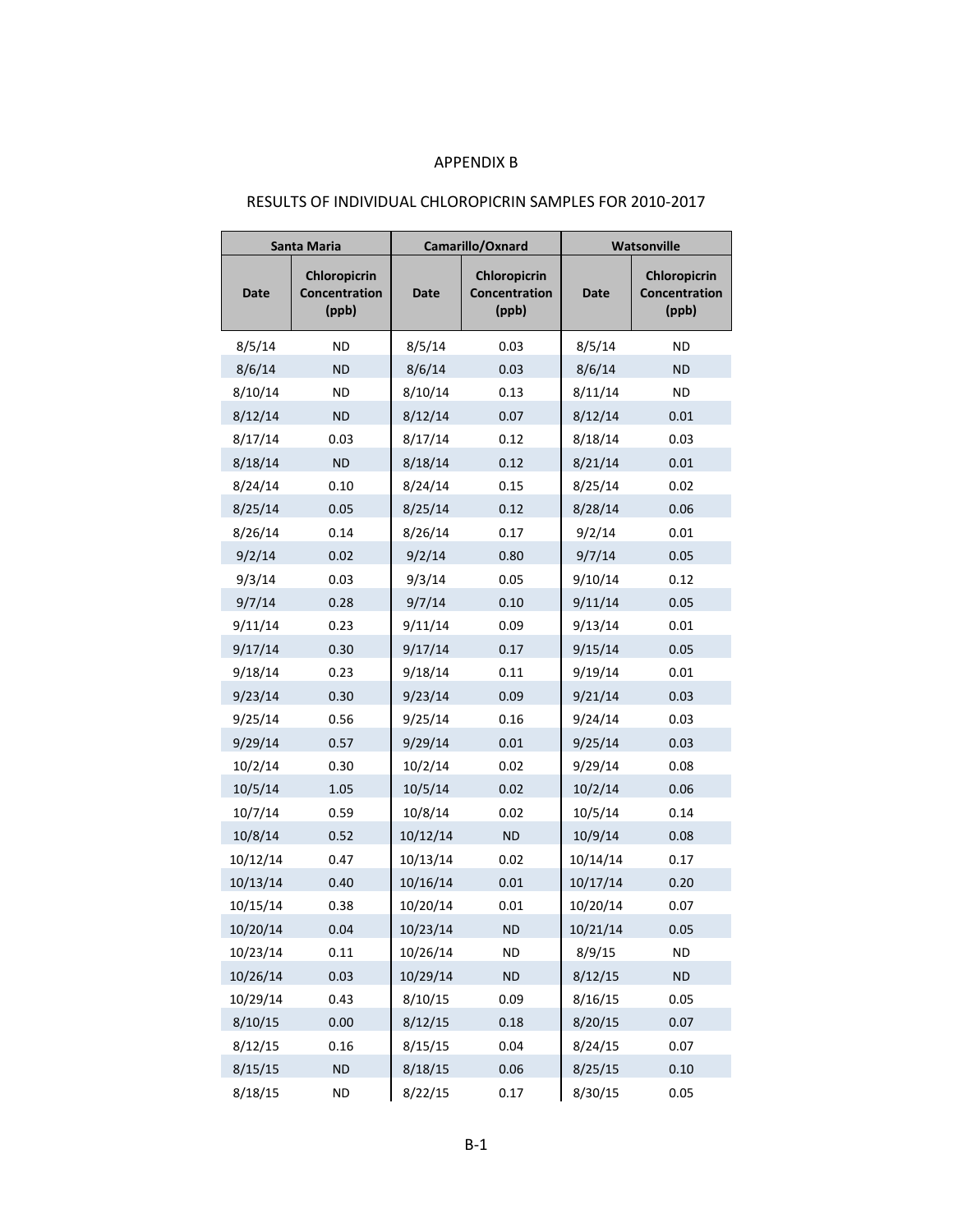| 8/22/15  | <b>ND</b> | 8/24/15  | 0.30      | 9/2/15   | 0.02      |
|----------|-----------|----------|-----------|----------|-----------|
| 8/24/15  | <b>ND</b> | 8/30/15  | 0.29      | 9/8/15   | 0.10      |
| 8/30/15  | 0.01      | 9/2/15   | 0.04      | 9/9/15   | 0.10      |
| 9/2/15   | 0.08      | 9/6/15   | 0.46      | 9/12/15  | 0.02      |
| 9/6/15   | 0.48      | 9/7/15   | 0.78      | 9/16/15  | 0.08      |
| 9/7/15   | 0.34      | 9/14/15  | 0.03      | 9/20/15  | 0.06      |
| 9/14/15  | 0.08      | 9/15/15  | 0.04      | 9/21/15  | 0.08      |
| 9/15/15  | 0.61      | 9/20/15  | 0.10      | 9/27/15  | 0.05      |
| 9/20/15  | 0.11      | 9/23/15  | 0.03      | 9/30/15  | 0.05      |
| 9/23/15  | 0.46      | 9/26/15  | 0.02      | 10/5/15  | 0.24      |
| 9/26/15  | 0.09      | 9/29/15  | 0.04      | 10/6/15  | 0.08      |
| 9/29/15  | 0.48      | 10/5/15  | <b>ND</b> | 10/11/15 | 0.28      |
| 10/5/15  | 0.51      | 10/6/15  | 0.02      | 10/17/15 | 1.00      |
| 10/6/15  | 0.60      | 10/11/15 | 0.01      | 10/22/15 | 0.12      |
| 10/11/15 | 0.78      | 10/14/15 | <b>ND</b> | 10/25/15 | 0.15      |
| 10/14/15 | 0.08      | 10/17/15 | 0.00      | 10/28/15 | 0.13      |
| 10/17/15 | 0.34      | 10/19/15 | <b>ND</b> | 11/1/15  | 0.05      |
| 10/19/15 | 0.15      | 10/26/15 | 0.01      | 11/3/15  | 0.07      |
| 10/26/15 | 0.08      | 10/28/15 | <b>ND</b> | 11/8/15  | 0.02      |
| 10/28/15 | 0.03      | 11/1/15  | <b>ND</b> | 11/11/15 | 0.05      |
| 11/1/15  | 0.01      | 11/4/15  | <b>ND</b> | 11/16/15 | $0.01\,$  |
| 11/4/15  | 0.00      | 11/7/15  | <b>ND</b> | 11/17/15 | 0.03      |
| 11/7/15  | 0.00      | 11/10/15 | <b>ND</b> | 8/30/16  | ND        |
| 11/10/15 | 0.02      | 11/30/15 | ND        | 9/8/16   | 0.07      |
| 11/16/15 | ND        |          |           | 9/12/16  | 0.07      |
| 8/30/16  | 0.07      |          |           | 9/20/16  | 0.07      |
| 9/7/16   | 0.07      |          |           | 9/27/16  | 0.06      |
| 9/14/16  | 0.20      |          |           | 10/3/16  | 0.26      |
| 9/21/16  | 0.07      |          |           | 10/11/16 | 0.07      |
| 9/29/16  | 0.63      |          |           | 10/17/16 | 0.07      |
| 10/5/16  | 0.18      |          |           | 10/25/16 | 0.34      |
| 10/13/16 | 0.13      |          |           | 11/1/16  | 0.07      |
| 10/19/16 | 0.21      |          |           | 11/7/16  | <b>ND</b> |
| 10/27/16 | 0.07      |          |           | 11/13/16 | <b>ND</b> |
| 11/3/16  | 0.07      |          |           | 11/21/16 | <b>ND</b> |
| 11/9/16  | ND        |          |           | 11/29/16 | <b>ND</b> |
| 11/17/16 | <b>ND</b> |          |           | 12/5/16  | <b>ND</b> |
| 11/22/16 | <b>ND</b> |          |           | 12/20/16 | ND        |
| 11/30/16 | <b>ND</b> |          |           | 1/5/17   | <b>ND</b> |
| 12/7/16  | <b>ND</b> |          |           | 1/9/17   | <b>ND</b> |
| 12/14/16 | <b>ND</b> |          |           | 1/18/17  | <b>ND</b> |
| 12/17/16 | <b>ND</b> |          |           | 1/24/17  | <b>ND</b> |
| 12/20/16 | <b>ND</b> |          |           | 1/29/17  | ND        |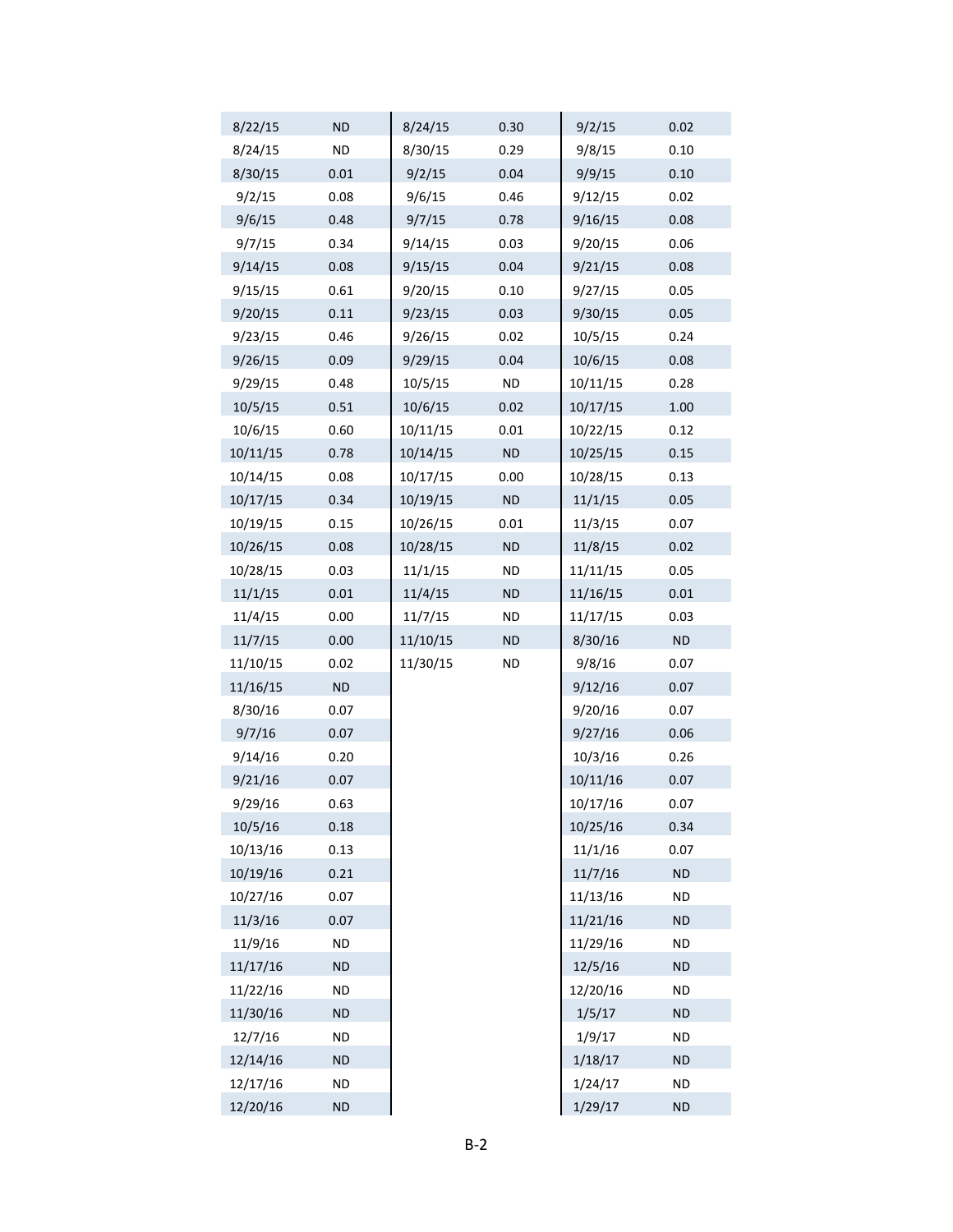| 1/5/17   | ND           |
|----------|--------------|
| 1/10/17  | <b>ND</b>    |
| 1/17/17  | <b>ND</b>    |
| 1/24/17  | <b>ND</b>    |
| 2/2/17   | ND           |
| 2/7/17   | <b>ND</b>    |
| 2/14/17  | <b>ND</b>    |
| 2/22/17  | <b>ND</b>    |
| 2/27/17  | ND           |
| 3/7/17   | <b>ND</b>    |
| 3/13/17  | <b>ND</b>    |
| 3/20/17  | <b>ND</b>    |
| 3/29/17  | ND           |
| 4/4/17   | <b>ND</b>    |
| 4/11/17  | ND           |
| 4/16/17  | <b>ND</b>    |
| 4/24/17  | ND           |
| 5/5/17   | <b>Trace</b> |
| 5/8/17   | ND           |
| 5/15/17  | <b>ND</b>    |
| 5/25/17  | <b>Trace</b> |
| 5/30/17  | Trace        |
| 6/7/17   | <b>ND</b>    |
| 6/13/17  | <b>ND</b>    |
| 6/18/17  | ND           |
| 6/30/17  | <b>ND</b>    |
| 7/2/17   | ND           |
| 7/10/17  | <b>ND</b>    |
| 7/19/17  | <b>ND</b>    |
| 7/29/17  | <b>ND</b>    |
| 8/1/17   | ND           |
| 8/7/17   | <b>ND</b>    |
| 8/13/17  | ND           |
| 8/22/17  | <b>ND</b>    |
| 9/2/17   | 0.21         |
| 9/5/17   | <b>Trace</b> |
| 9/15/17  | ND           |
| 9/21/17  | <b>Trace</b> |
| 9/28/17  | 0.21         |
| 10/4/17  | 0.46         |
| 10/8/17  | 0.46         |
| 10/19/17 | <b>ND</b>    |
| 10/27/17 | <b>ND</b>    |
|          |              |

| 2/7/17   | ΝD        |
|----------|-----------|
| 2/21/17  | ΝD        |
| 3/1/17   | ΝD        |
| 3/5/17   | ΝD        |
| 3/15/17  | ND        |
| 3/21/17  | ΝD        |
| 3/28/17  | ΝD        |
| 4/6/17   | ΝD        |
| 4/10/17  | ND        |
| 4/17/17  | ΝD        |
| 4/25/17  | ΝD        |
| 5/3/17   | ΝD        |
| 5/9/17   | ND        |
| 5/16/17  | ΝD        |
| 5/24/17  | ΝD        |
| 5/30/17  | ΝD        |
| 6/8/17   | ND        |
| 6/11/17  | ΝD        |
| 6/21/17  | ΝD        |
| 6/28/17  | ΝD        |
| 7/7/17   | ND        |
| 7/13/17  | <b>ND</b> |
| 7/20/17  | ΝD        |
| 7/24/17  | 0.48      |
| 8/2/17   | Trace     |
| 8/8/17   | <b>ND</b> |
| 8/14/17  | Trace     |
| 8/25/17  | 0.06      |
| 8/31/17  | 0.21      |
| 9/7/17   | ΝD        |
| 9/11/17  | 0.12      |
| 9/19/17  | Trace     |
| 9/28/17  | Trace     |
| 10/3/17  | Trace     |
| 10/11/17 | 0.44      |
| 10/17/17 | 0.20      |
| 10/24/17 | Trace     |
| 10/30/17 | ND        |
| 11/6/17  | ND        |
| 11/14/17 | ΝD        |
| 11/20/17 | Trace     |
| 11/28/17 | ΝD        |
| 12/5/17  | ND        |
|          |           |